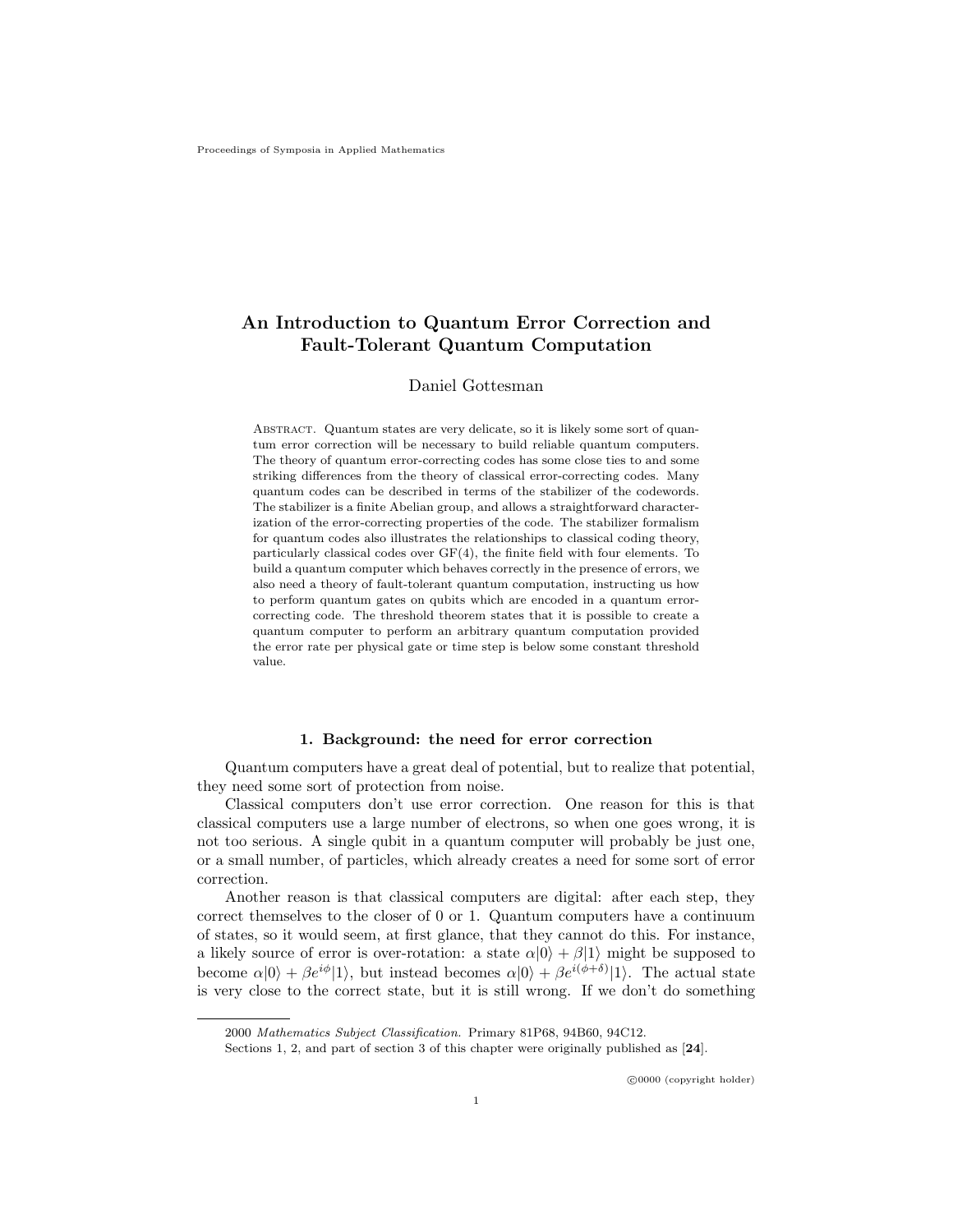about this, the small errors will build up over the course of the computation, and eventually will become a big error.

Furthermore, quantum states are intrinsically delicate: looking at one collapses it.  $\alpha|0\rangle + \beta|1\rangle$  becomes  $|0\rangle$  with probability  $|\alpha|^2$  and  $|1\rangle$  with probability  $|\beta|^2$ . The environment is constantly trying to look at the state, a process called decoherence. One goal of quantum error correction will be to prevent the environment from looking at the data.

There is a well-developed theory of classical error-correcting codes, but it doesn't apply here, at least not directly. For one thing, we need to keep the phase correct as well as correcting bit flips. There is another problem, too. Consider the simplest classical code, the repetition code:

$$
(1) \t\t\t 0 \to 000
$$

(2)  $1 \rightarrow 111$ 

It will correct a state such as  $010$  to the majority value (becoming 000 in this case).<sup>1</sup> We might try a quantum repetition code:

$$
|\psi\rangle \to |\psi\rangle \otimes |\psi\rangle \otimes |\psi\rangle
$$

However, no such code exists because of the No-Cloning theorem [17, 54]:

Theorem 1 (No-Cloning). There is no quantum operation that takes a state  $|\psi\rangle$  to  $|\psi\rangle \otimes |\psi\rangle$  for all states  $|\psi\rangle$ .

Proof. This fact is a simple consequence of the linearity of quantum mechanics. Suppose we had such an operation and  $|\psi\rangle$  and  $|\phi\rangle$  are distinct. Then, by the definition of the operation,

$$
|\psi\rangle \to |\psi\rangle|\psi\rangle
$$

$$
|\phi\rangle \rightarrow |\phi\rangle|\phi\rangle
$$

(6)  $|\psi\rangle + |\phi\rangle \rightarrow (|\psi\rangle + |\phi\rangle) (|\psi\rangle + |\phi\rangle).$ 

(Here, and frequently below, I omit normalization, which is generally unimportant.) But by linearity,

(7) 
$$
|\psi\rangle + |\phi\rangle \rightarrow |\psi\rangle |\psi\rangle + |\phi\rangle |\phi\rangle.
$$

This differs from (6) by the crossterm

$$
|\psi\rangle|\phi\rangle + |\phi\rangle|\psi\rangle.
$$

 $\Box$ 

# 2. Basic properties and structure of quantum error correction

2.1. The nine-qubit code. To solve these problems, we will try a variant of the repetition code [43].

$$
(9) \qquad |0\rangle \rightarrow |\overline{0}\rangle = (|000\rangle + |111\rangle) (|000\rangle + |111\rangle) (|000\rangle + |111\rangle)
$$

(10) 
$$
|1\rangle \rightarrow |\overline{1}\rangle = (|000\rangle - |111\rangle) (|000\rangle - |111\rangle) (|000\rangle - |111\rangle)
$$

<sup>1</sup>Actually, a classical digital computer is using a repetition code – each bit is encoded in many electrons (the repetition), and after each time step, it is returned to the value held by the majority of the electrons (the error correction).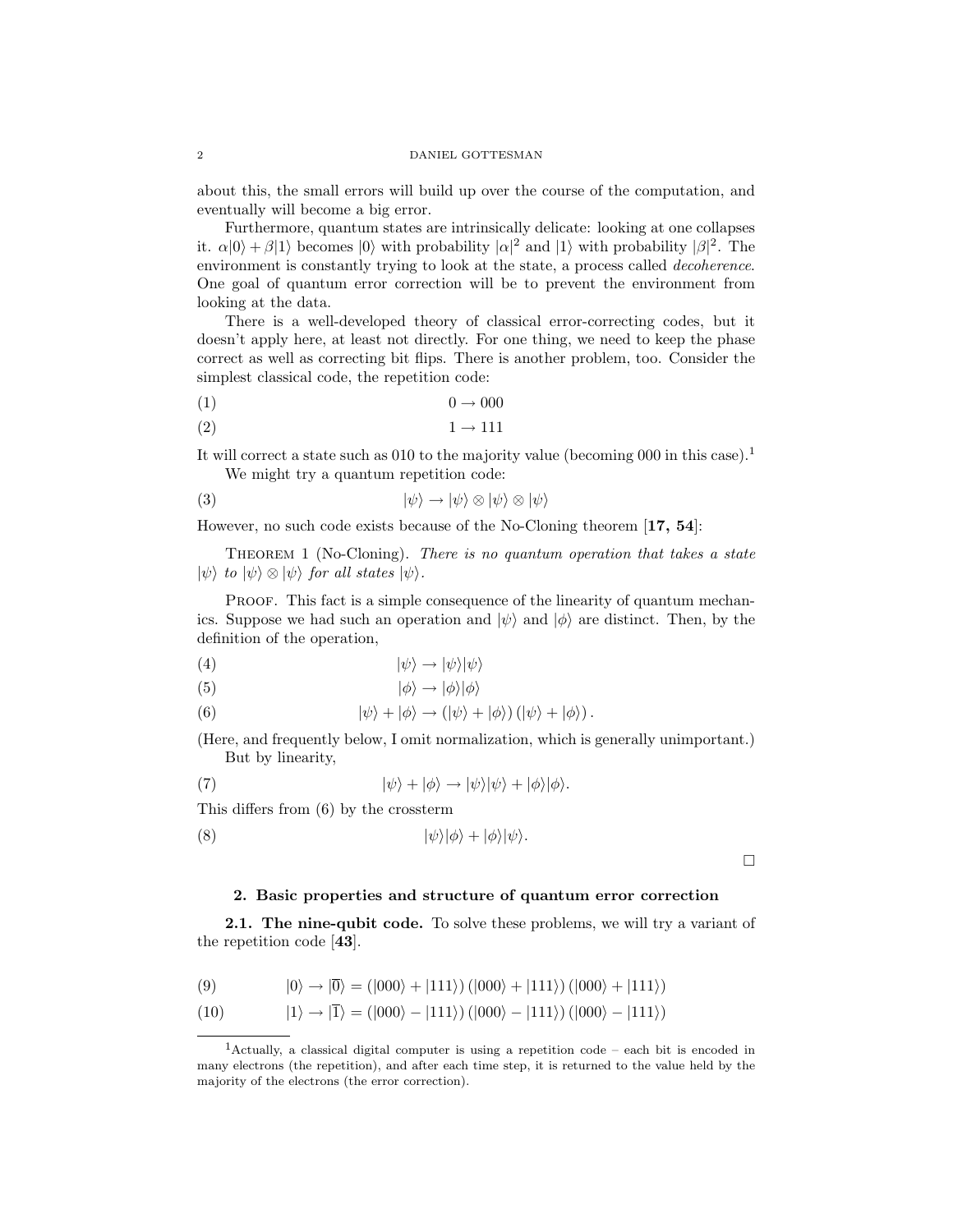Identity 
$$
I = \begin{pmatrix} 1 & 0 \\ 0 & 1 \end{pmatrix}
$$
  $I|a\rangle = |a\rangle$   
\nBit Filip  $X = \begin{pmatrix} 0 & 1 \\ 1 & 0 \end{pmatrix}$   $X|a\rangle = |a \oplus 1\rangle$   
\nPhase Fib  $Z = \begin{pmatrix} 1 & 0 \\ 0 & -1 \end{pmatrix}$   $Z|a\rangle = (-1)^a|a\rangle$   
\nBit & Phase  $Y = \begin{pmatrix} 0 & -i \\ i & 0 \end{pmatrix} = iXZ$   $Y|a\rangle = i(-1)^a|a \oplus 1\rangle$   
\nTABLE 1. The Pauli matrices

Note that this does not violate the No-Cloning theorem, since an arbitrary codeword will be a linear superposition of these two states

(11) 
$$
\alpha|\overline{0}\rangle + \beta|\overline{1}\rangle \neq [\alpha(|000\rangle + |111\rangle) + \beta(|000\rangle - |111\rangle)]^{\otimes 3}
$$

The superposition is linear in  $\alpha$  and  $\beta$ . The complete set of codewords for this (or any other) quantum code form a linear subspace of the Hilbert space, the coding space.

The inner layer of this code corrects bit flip errors: We take the majority within each set of three, so

(12) 
$$
|010\rangle \pm |101\rangle \rightarrow |000\rangle \pm |111\rangle.
$$

The outer layer corrects phase flip errors: We take the majority of the three signs, so

(13) 
$$
(|\cdot\rangle + |\cdot\rangle)(|\cdot\rangle - |\cdot\rangle)(|\cdot\rangle + |\cdot\rangle) \rightarrow (|\cdot\rangle + |\cdot\rangle)(|\cdot\rangle + |\cdot\rangle)(|\cdot\rangle + |\cdot\rangle).
$$

Since these two error correction steps are independent, the code also works if there is both a bit flip error and a phase flip error.

Note that in both cases, we must be careful to measure just what we want to know and no more, or we would collapse the superposition used in the code. I'll discuss this in more detail in section 2.3.

The bit flip, phase flip, and combined bit and phase flip errors are important, so let's take a short digression to discuss them. We'll also throw in the identity matrix, which is what we get if no error occurs. The definitions of these four operators are given in table 1. The factor of i in the definition of Y has little practical significance — overall phases in quantum mechanics are physically meaningless — but it makes some manipulations easier later. It also makes some manipulations harder, so either is a potentially reasonable convention.

The group generated by tensor products of these 4 operators is called the Pauli group. X, Y, and Z anticommute:  $XZ = -ZX$  (also written  $\{X, Z\} = 0$ ). Similarly,  $\{X, Y\} = 0$  and  $\{Y, Z\} = 0$ . Thus, the *n*-qubit Pauli group  $\mathcal{P}_n$  consists of the  $4^n$  tensor products of I, X, Y, and Z, and an overall phase of  $\pm 1$  or  $\pm i$ , for a total of  $4^{n+1}$  elements. The phase of the operators used is generally not very important, but we can't discard it completely. For one thing, the fact that this is not an Abelian group is quite important, and we would lose that if we dropped the phase!

 $\mathcal{P}_n$  is useful because of its nice algebraic properties. Any pair of elements of  $\mathcal{P}_n$  either commute or anticommute. Also, the square of any element of  $\mathcal{P}_n$  is  $\pm 1$ . We shall only need to work with the elements with square  $+1$ , which are tensor

.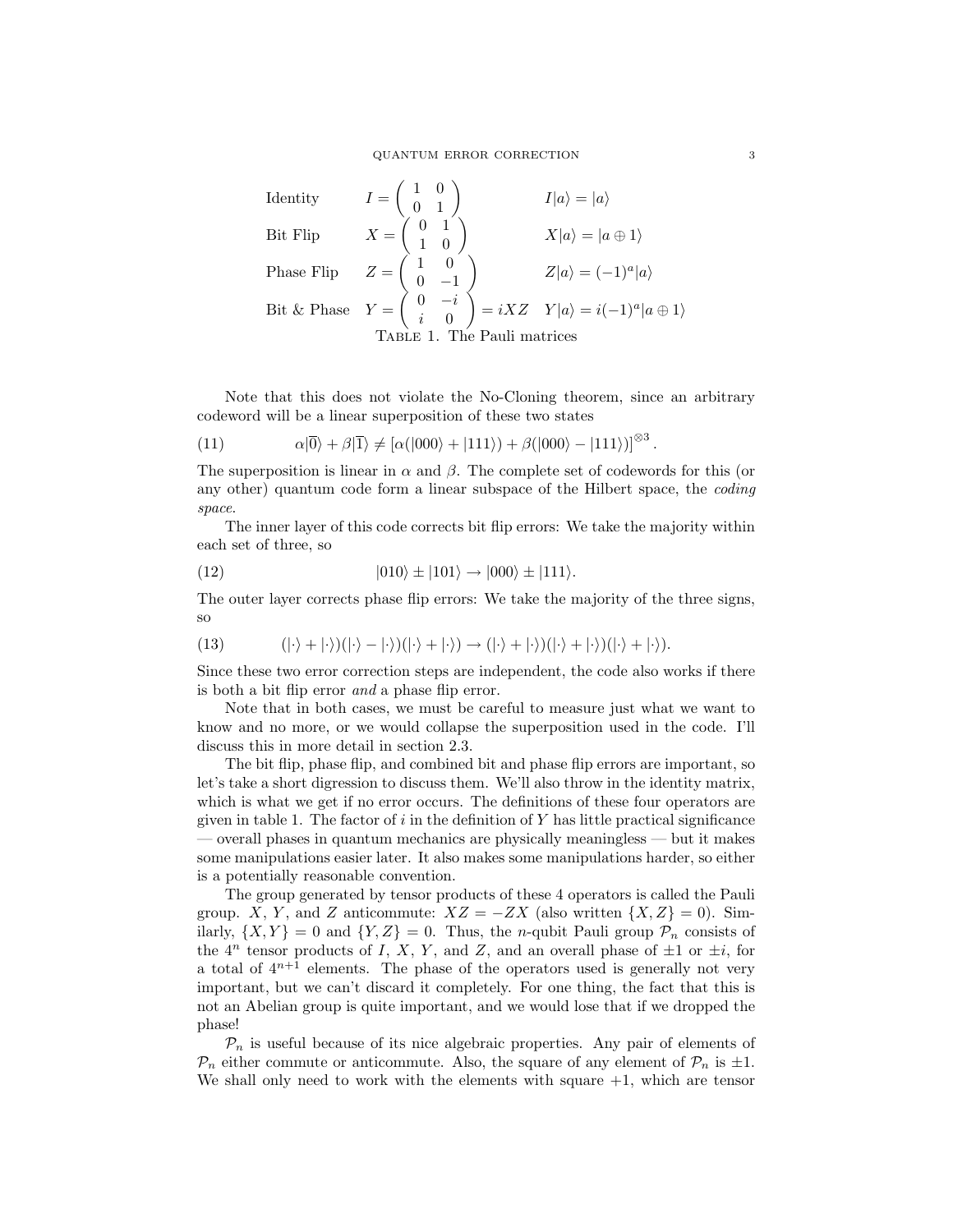products of I, X, Y, and Z with an overall sign  $\pm 1$ ; the phase i is only necessary to make  $\mathcal{P}_n$  a group. Define the *weight* wt(Q) of an operator  $Q \in \mathcal{P}_n$  to be the number of tensor factors which are not I. Thus,  $X \otimes Y \otimes I$  has weight 2.

Another reason the Pauli matrices are important is that they span the space of  $2 \times 2$  matrices, and the *n*-qubit Pauli group spans the space of  $2^n \times 2^n$  matrices. For instance, if we have a general phase error

(14) 
$$
R_{\theta/2} = \begin{pmatrix} 1 & 0 \\ 0 & e^{i\theta} \end{pmatrix} = e^{i\theta/2} \begin{pmatrix} e^{-i\theta/2} & 0 \\ 0 & e^{i\theta/2} \end{pmatrix}
$$

(again, the overall phase does not matter), we can write it as

(15) 
$$
R_{\theta/2} = \cos\frac{\theta}{2} I - i \sin\frac{\theta}{2} Z.
$$

It turns out that our earlier error correction procedure will also correct this error, without any additional effort. For instance, the earlier procedure might use some extra qubits (*ancilla* qubits) that are initialized to  $|0\rangle$  and record what type of error occurred. Then we look at the ancilla and invert the error it tells us:

(16) 
$$
Z(\alpha|\overline{0}\rangle + \beta|\overline{1}\rangle) \otimes |0\rangle_{\text{anc}} \to Z(\alpha|\overline{0}\rangle + \beta|\overline{1}\rangle) \otimes |Z\rangle_{\text{anc}}
$$

(17) 
$$
\rightarrow (\alpha|\overline{0}\rangle + \beta|\overline{1}\rangle) \otimes |Z\rangle_{\text{anc}}
$$

(18) 
$$
I(\alpha|\overline{0}\rangle + \beta|\overline{1}\rangle) \otimes |0\rangle_{\text{anc}} \to I(\alpha|\overline{0}\rangle + \beta|\overline{1}\rangle) \otimes |\text{no error}\rangle_{\text{anc}}
$$

(19) 
$$
\rightarrow (\alpha|\overline{0}\rangle + \beta|\overline{1}\rangle) \otimes |\text{no error}\rangle_{\text{anc}}
$$

When the actual error is  $R_{\theta/2}$ , recording the error in the ancilla gives us a superposition:

(20) 
$$
\cos\frac{\theta}{2} I\left(\alpha|\overline{0}\rangle + \beta|\overline{1}\rangle\right) \otimes |\text{no error}\rangle_{\text{anc}} - i \sin\frac{\theta}{2} Z\left(\alpha|\overline{0}\rangle + \beta|\overline{1}\rangle\right) \otimes |Z\rangle_{\text{anc}}
$$

Then we measure the ancilla, which with probability  $\sin^2 \theta/2$  gives us

(21) 
$$
Z\left(\alpha|\overline{0}\rangle + \beta|\overline{1}\rangle\right) \otimes |Z\rangle_{\text{anc}},
$$

and with probability  $\cos^2 \theta / 2$  gives us

(22) 
$$
I(\alpha|\overline{0}\rangle + \beta|\overline{1}\rangle) \otimes |\text{no error}\rangle_{\text{anc}}.
$$

In each case, inverting the error indicated in the ancilla restores the original state.

It is easy to see this argument works for any linear combination of errors [43, 46]:

THEOREM 2. If a quantum code corrects errors  $A$  and  $B$ , it also corrects any linear combination of A and B. In particular, if it corrects all weight t Pauli errors, then the code corrects all t-qubit errors.

So far, we have only considered individual unitary errors that occur on the code. But we can easily add in all possible quantum errors. The most general quantum operation, including decoherence, interacts the quantum state with some extra qubits via a unitary operation, then discards some qubits. This process can turn pure quantum states into mixed quantum states, which are normally described using density matrices. We can write the most general operation as a transformation on density matrices

(23) 
$$
\rho \to \sum_i E_i \rho E_i^{\dagger},
$$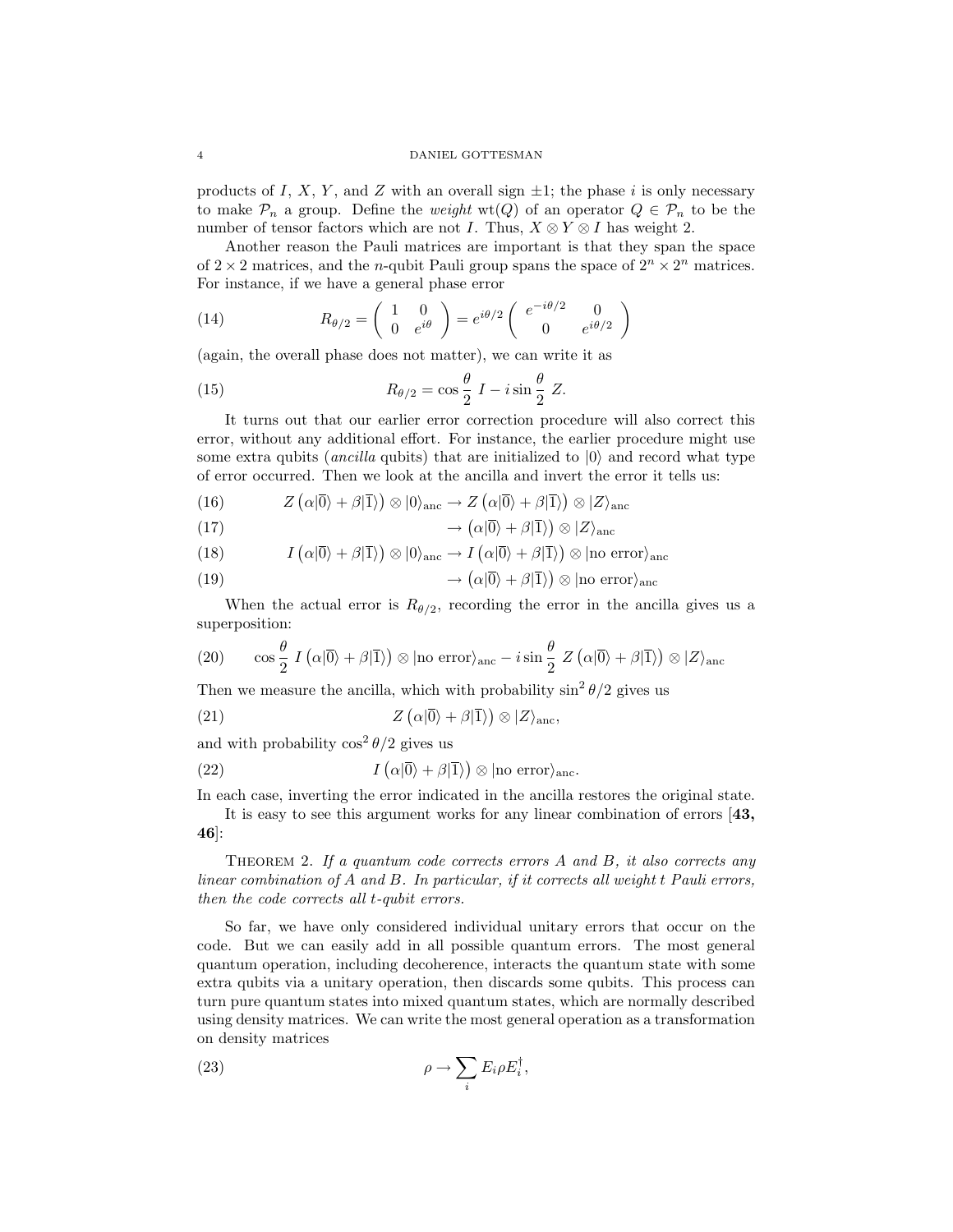where the  $E_i$ s are normalized so  $\sum E_i^{\dagger} E_i = I$ . The density matrix  $\rho$  can be considered to represent an ensemble of pure quantum states  $|\psi\rangle$ , each of which, in this case, should be in the coding space of the code. Then this operation simply performs the following operation on each  $|\psi\rangle$ :

(24) 
$$
|\psi\rangle \to E_i|\psi\rangle \text{ with probability } |E_i|\psi\rangle|^2.
$$

If we can correct each of the individual errors  $E_i$ , then we can correct this general error as well. For instance, for quantum operations that only affect a single qubit of the code,  $E_i$  will necessarily be in the linear span of I, X, Y, and Z, so we can correct it. Thus, in the statement of theorem 2, "all t-qubit errors" really does apply to all t-qubit errors, not just unitary ones.

We can go even further. It is not unreasonable to expect that every qubit in our nine-qubit code will be undergoing some small error. For instance, qubit  $i$ experiences the error  $I + \epsilon E_i$ , where  $E_i$  is some single-qubit error. Then the overall error is

(25) 
$$
\bigotimes (I + \epsilon E_i) = I + \epsilon \left( E_1 \otimes I^{\otimes 8} + I \otimes E_2 \otimes I^{\otimes 7} + \ldots \right) + O(\epsilon^2)
$$

That is, to order  $\epsilon$ , the actual error is the sum of single-qubit errors, which we know the nine-qubit code can correct. That means that after the error correction procedure, the state will be correct to  $O(\epsilon^2)$  (when the two-qubit error terms begin to become important). While the code cannot completely correct this error, it still produces a significant improvement over not doing error correction when  $\epsilon$  is small. A code correcting more errors would do even better.

2.2. General properties of quantum error-correcting codes. Let us try to understand what properties are essential to the success of the nine-qubit code, and derive conditions for a subspace to form a quantum error-correcting code  $(QECC)$ .

One useful feature was linearity, which will be true of any quantum code. We only need to correct a basis of errors  $(I, X, Y, \text{ and } Z$  in the one-qubit case), and all other errors will follow, as per theorem 2.

In any code, we must never confuse  $|\overline{0}\rangle$  with  $|\overline{1}\rangle$ , even in the presence of errors. That is,  $E|\overline{0}\rangle$  is orthogonal to  $F|\overline{1}\rangle$ :

(26) 
$$
\langle \overline{0} | E^{\dagger} F | \overline{1} \rangle = 0.
$$

It is sufficient to distinguish error E from error F when they act on  $\overline{0}$  and  $\overline{1}$ . Then a measurement will tell us exactly what the error is and we can correct it:

(27) 
$$
\langle \overline{0} | E^{\dagger} F | \overline{0} \rangle = \langle \overline{1} | E^{\dagger} F | \overline{1} \rangle = 0
$$

for  $E \neq F$ .

But (27) is not necessary: in the nine-qubit code, we cannot distinguish between  $Z_1$  and  $Z_2$ , but that is OK, since we can correct either one with a single operation. To understand the necessary condition, it is helpful to look at the operators  $F_1 =$  $(Z_1 + Z_2)/2$  and  $F_2 = (Z_1 - Z_2)/2$  instead of  $Z_1$  and  $Z_2$ .  $F_1$  and  $F_2$  span the same space as  $Z_1$  and  $Z_2$ , so Shor's code certainly corrects them; let us try to understand how. When we use the  $Fs$  as the basis errors, now equation  $(27)$  is satisfied. That means we can make a measurement and learn what the error is. We also have to invert it, and this is a potential problem, since  $F_1$  and  $F_2$  are not unitary. However,  $F_1$  acts the same way as  $Z_1$  on the coding space, so  $Z_1^{\dagger}$  suffices to invert  $F_1$  on the states of interest.  $F_2$  acts the same way as the 0 operator on the coding space. We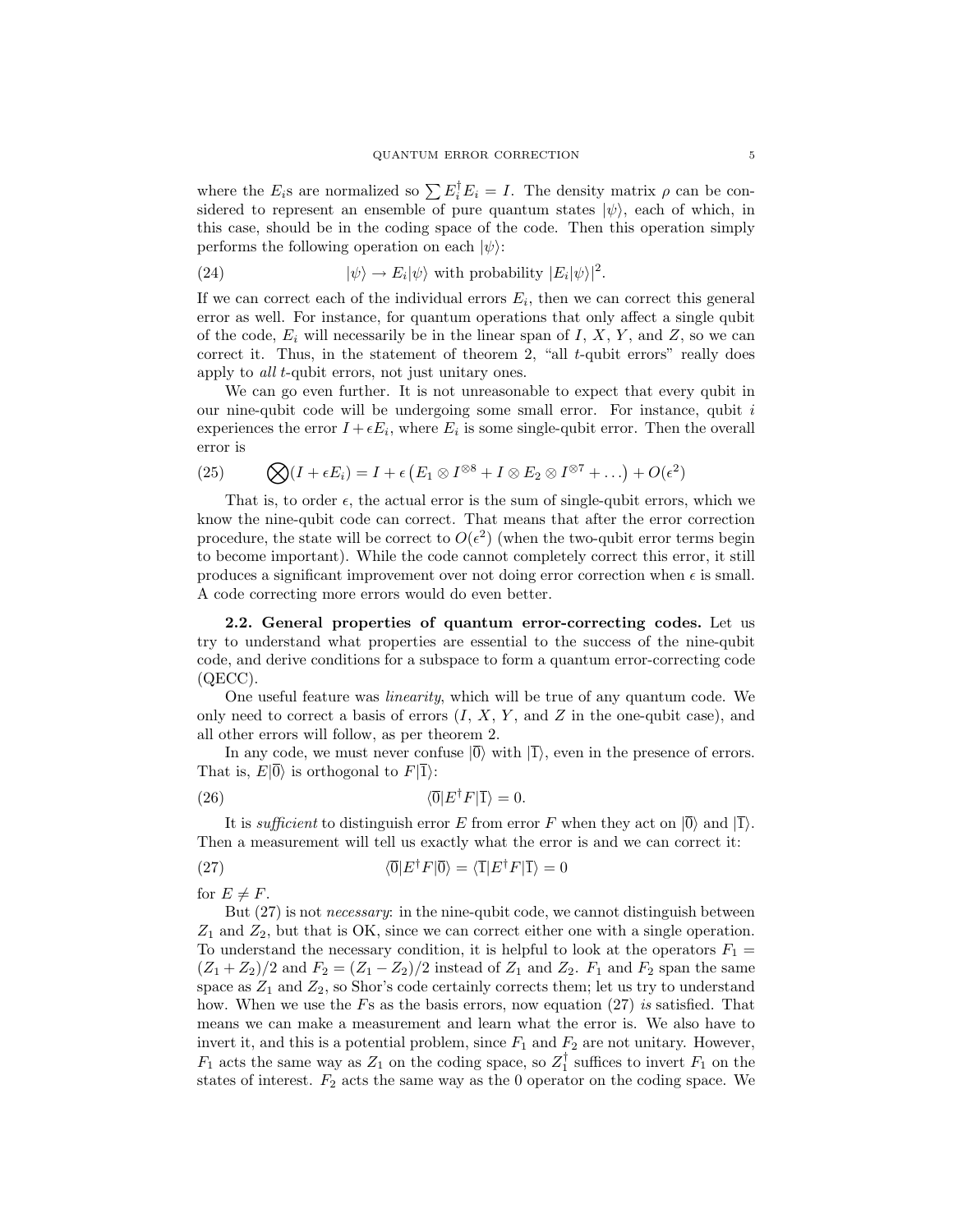can't invert this, but we don't need to — since  $F_2$  annihilates codewords, it can never contribute a component to the actual state of the system.

The requirement to invert the errors produces a third condition:

(28) 
$$
\langle \overline{0} | E^{\dagger} E | \overline{0} \rangle = \langle \overline{1} | E^{\dagger} E | \overline{1} \rangle.
$$

Either this value is nonzero, as for  $F_1$ , in which case some unitary operator will act the same way as  $E$  on the coding space, or it will be zero, as for  $F_2$ , in which case E annihilates codewords and never arises.

These arguments show that if there is some basis for the space of errors for which equations (26), (27), and (28) hold, then the states  $|\overline{0}\rangle$  and  $|\overline{1}\rangle$  span a quantum error-correcting code. Massaging these three equations together and generalizing to multiple encoded qubits, we get the following theorem [8, 31]:

THEOREM 3. Suppose  $\mathcal E$  is a linear space of errors acting on the Hilbert space  $H$ . Then a subspace C of H forms a quantum error-correcting code correcting the errors  $\mathcal E$  iff

(29) 
$$
\langle \psi | E^{\dagger} E | \psi \rangle = C(E)
$$

for all  $E \in \mathcal{E}$ . The function  $C(E)$  does not depend on the state  $|\psi\rangle$ .

PROOF. Suppose  ${E_a}$  is a basis for  $\mathcal E$  and  ${|\psi_i\rangle}$  is a basis for C. By setting E and  $|\psi\rangle$  equal to the basis elements and to the sum and difference of two basis elements (with or without a phase factor  $i$ ), we can see that (29) is equivalent to

(30) 
$$
\langle \psi_i | E_a^{\dagger} E_b | \psi_j \rangle = C_{ab} \delta_{ij},
$$

where  $C_{ab}$  is a Hermitian matrix independent of i and j.

Suppose equation (30) holds. We can diagonalize  $C_{ab}$ . This involves choosing a new basis  ${F_a}$  for  $\mathcal{E}$ , and the result is equations (26), (27), and (28). The arguments before the theorem show that we can measure the error, determine it uniquely (in the new basis), and invert it (on the coding space). Thus, we have a quantum error-correcting code.

Now suppose we have a quantum error-correcting code, and let  $|\psi\rangle$  and  $|\phi\rangle$  be two distinct codewords. Then we must have

(31) 
$$
\langle \psi | E^{\dagger} E | \psi \rangle = \langle \phi | E^{\dagger} E | \phi \rangle
$$

for all E. That is, (29) must hold. If not, E changes the relative size of  $|\psi\rangle$  and  $|\phi\rangle$ . Both  $|\psi\rangle + |\phi\rangle$  and  $|\psi\rangle + c|\phi\rangle$  are valid codewords, and

(32) 
$$
E(|\psi\rangle + |\phi\rangle) = N(|\psi\rangle + c|\phi\rangle),
$$

where  $N$  is a normalization factor and

(33) 
$$
c = \langle \psi | E^{\dagger} E | \psi \rangle / \langle \phi | E^{\dagger} E | \phi \rangle.
$$

The error  $E$  will actually change the encoded state, which is a failure of the code, unless  $c = 1$ .

 $\Box$ 

There is a slight subtlety to the phrasing of equation (29). We require  $\mathcal E$  to be a linear space of errors, which means that it must be closed under sums of errors which may act on different qubits. In contrast, for a code that corrects  $t$  errors, in (30), it is safe to consider only  $E_a$  and  $E_b$  acting on just t qubits. We can restrict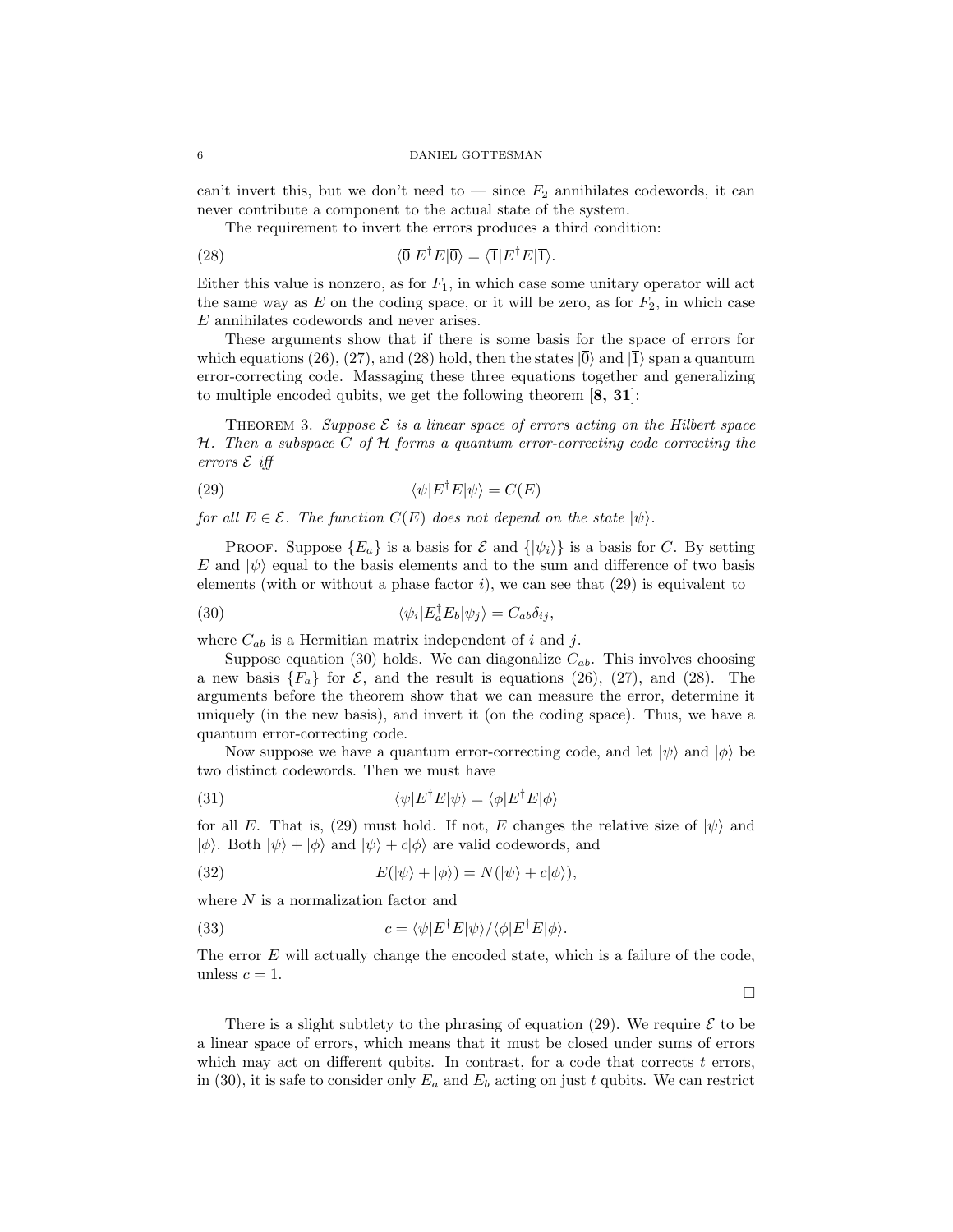even further, and only use Pauli operators as  $E_a$  and  $E_b$ , since they will span the space of t-qubit errors. This leads us to a third variation of the condition:

(34) 
$$
\langle \psi | E | \psi \rangle = C'(E),
$$

where E is now any operator acting on 2t qubits (that is, it replaces  $E_a^{\dagger} E_b$  in (30)). This can be easily interpreted as saying that no measurement on  $2t$  qubits can learn information about the codeword. Alternatively, it says we can detect up to  $2t$  errors on the code without necessarily being able to say what those errors are. That is, we can distinguish those errors from the identity.

If the matrix  $C_{ab}$  in (30) has maximum rank, the code is called *nondegenerate*. If not, as for the nine-qubit code, the code is degenerate. In a degenerate code, different errors look the same when acting on the coding subspace.

For a nondegenerate code, we can set a simple bound on the parameters of the code simply by counting states. Each error  $E$  acting on each basis codeword  $|\psi_i\rangle$  produces a linearly independent state. All of these states must fit in the full Hilbert space of n qubits, which has dimension  $2<sup>n</sup>$ . If the code encodes k qubits, and corrects errors on up to  $t$  qubits, then

(35) 
$$
\left(\sum_{j=0}^{t} 3^{j} {n \choose j} \right) 2^{k} \le 2^{n}.
$$

The quantity in parentheses is the number of errors of *weight* t or less: that is, the number of tensor products of  $I, X, Y$ , and  $Z$  that are the identity in all but  $t$  or fewer places. This inequality is called the quantum Hamming bound. While the quantum Hamming bound only applies to nondegenerate codes, we do not know of any codes that beat it.

For  $t = 1$ ,  $k = 1$ , the quantum Hamming bound tells us  $n \geq 5$ . In fact, there is a code with  $n = 5$ , which you will see later. A code that corrects t errors is said to have *distance*  $2t + 1$ , because it takes  $2t + 1$  single-qubit changes to get from one codeword to another. We can also define distance as the minimum weight of an operator  $E$  that violates equation  $(34)$  (a definition which also allows codes of even distance). A quantum code using n qubits to encode k qubits with distance d is written as an  $[[n, k, d]]$  code (the double brackets distinguish it from a classical code). Thus, the nine-qubit code is a  $[[9,1,3]]$  code, and the five-qubit code is a  $[[5, 1, 3]]$  code.

We can also set a lower bound telling us when codes exist. I will not prove this here, but an  $[[n, k, d]]$  code exists when

(36) 
$$
\left(\sum_{j=0}^{d-1} 3^j \binom{n}{j}\right) 2^k \le 2^n
$$

(known as the quantum Gilbert-Varshamov bound [12]). This differs from the quantum Hamming bound in that the sum goes up to  $d-1$  (which is equal to 2t) rather than stopping at  $t$ .

THEOREM 4. A quantum  $[[n, k, d]]$  code exists when (36) holds. Any nondegenerate  $[[n, k, d]]$  code must satisfy (35). For large n,  $R = k/n$  and  $p = d/2n$  fixed, the best nondegenerate quantum codes satisfy

(37) 
$$
1 - 2p \log_2 3 - H(2p) \le R \le 1 - p \log_2 3 - H(p),
$$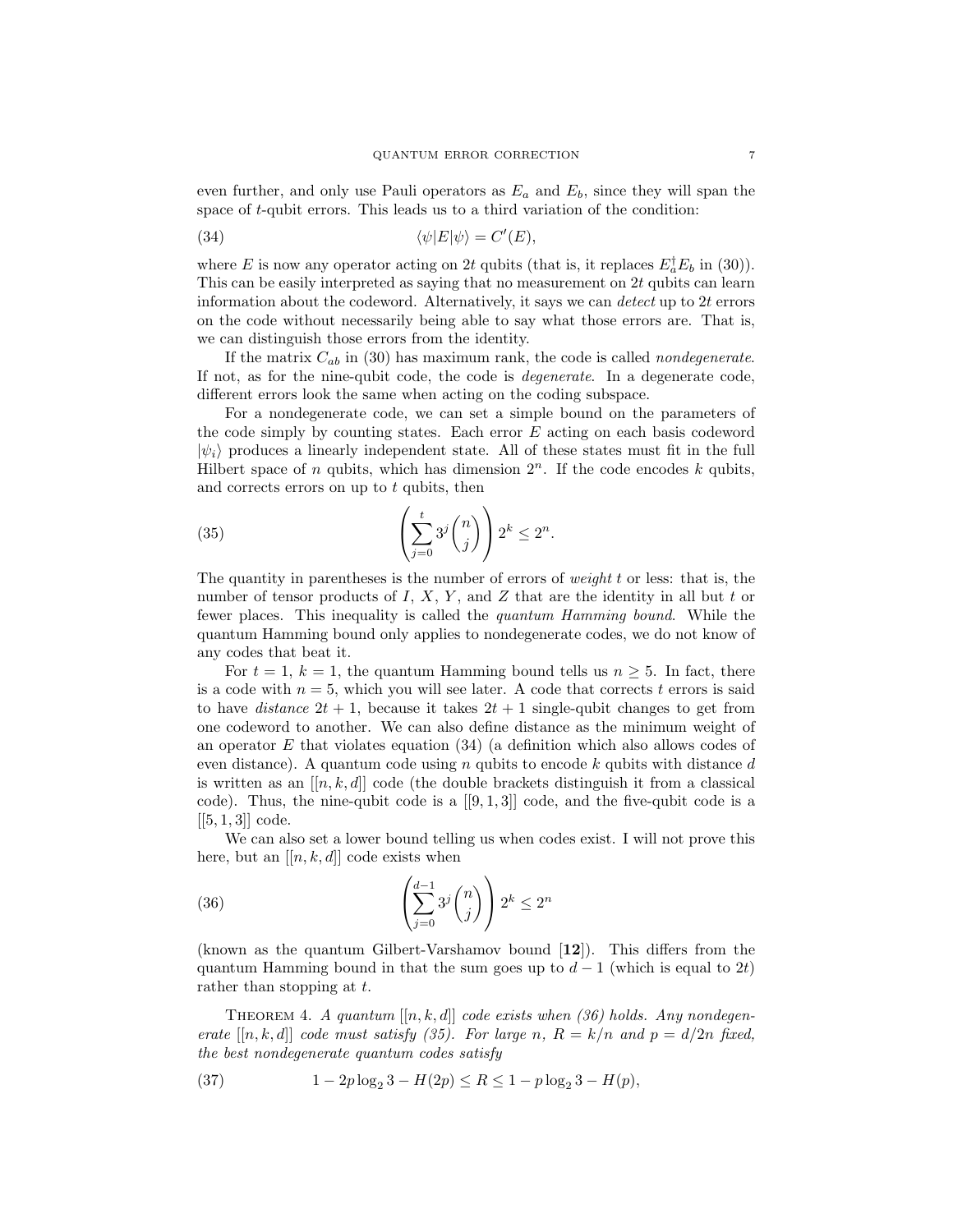where  $H(x) = -x \log_2 x - (1 - x) \log_2 (1 - x)$ .

One further bound, known as the Knill-Laflamme bound [31] or the quantum Singleton bound, applies even to degenerate quantum codes. For an  $[[n, k, d]]$ quantum code,

$$
(38) \t\t\t n-k \ge 2d-2.
$$

This shows that the  $[[5,1,3]]$  code really is optimal — a  $[[4,1,3]]$  code would violate this bound.

I will not prove the general case of this bound, but the case of  $k = 1$  can be easily understood as a consequence of the No-Cloning theorem. Suppose  $r$  qubits of the code are missing. We can substitute  $|0\rangle$  states for the missing qubits, but there are r errors on the resulting codeword. The errors are of unknown type, but all the possibilities are on the same set of r qubits. Thus, all products  $E_a^{\dagger}E_b$  in condition (30) have weight r or less, so this sort of error (an "erasure" error  $[25]$ ) can be corrected by a code of distance  $r+1$ . Now suppose we had an  $[[n, 1, d]]$  code with  $n \leq 2d - 2$ . Then we could split the qubits in the code into two groups of size at most  $d-1$ . Each group would have been subject to at most  $d-1$  erasure errors, and could therefore be corrected without access to the other group. This would produce two copies of the encoded state, which we know is impossible.

2.3. Stabilizer codes. Now let us return to the nine-qubit code, and examine precisely what we need to do to correct errors.

First, we must determine if the first three qubits are all the same, and if not, which is different. We can do this by measuring the parity of the first two qubits and the parity of the second and third qubits. That is, we measure

(39) 
$$
Z \otimes Z \otimes I \text{ and } I \otimes Z \otimes Z.
$$

The first tells us if an X error has occurred on qubits one or two, and the second tells us if an X error has occurred on qubits two or three. Note that the error detected in both cases anticommutes with the error measured. Combining the two pieces of information tells us precisely where the error is.

We do the same thing for the other two sets of three. That gives us four more operators to measure. Note that measuring  $Z \otimes Z$  gives us just the information we want and no more. This is crucial so that we do not collapse the superpositions used in the code. We can do this by bringing in an ancilla qubit. We start it in the state  $|0\rangle + |1\rangle$  and perform controlled-Z operations to the first and second qubits of the code:

(40) 
$$
(|0\rangle + |1\rangle) \sum_{abc} c_{abc} |abc\rangle \rightarrow \sum_{abc} c_{abc} (|0\rangle |abc\rangle + (-1)^{a \oplus b} |1\rangle |abc\rangle)
$$

(41) 
$$
= \sum_{abc} c_{abc} \left( |0\rangle + (-1)^{\text{parity}(a,b)} |1\rangle \right) |abc\rangle.
$$

At this point, measuring the ancilla in the basis  $|0\rangle \pm |1\rangle$  will tell us the eigenvalue of  $Z \otimes Z \otimes I$ , but nothing else about the data.

Second, we must check if the three signs are the same or different. We do this by measuring

(42) 
$$
X \otimes X \otimes X \otimes X \otimes X \otimes X \otimes I \otimes I \otimes I
$$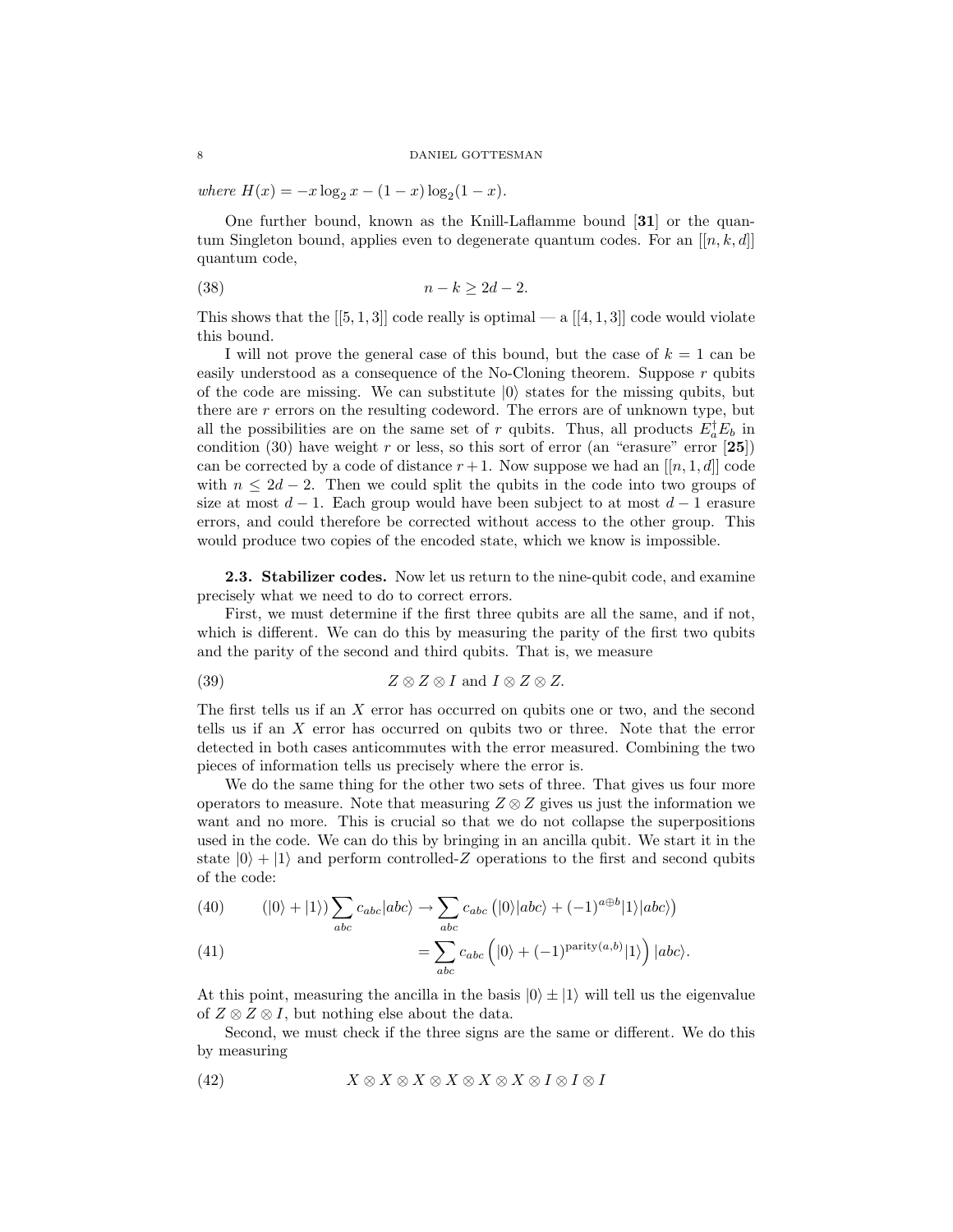|  |  |  | <i>Z Z I I I I I I I</i>                                            |  |
|--|--|--|---------------------------------------------------------------------|--|
|  |  |  | $I \quad Z \quad Z \quad I \quad I \quad I \quad I \quad I$         |  |
|  |  |  | I I I Z Z I I I I                                                   |  |
|  |  |  | $I$ $I$ $I$ $I$ $Z$ $Z$ $I$ $I$ $I$                                 |  |
|  |  |  | $I$ $I$ $I$ $I$ $I$ $I$ $Z$ $Z$ $I$                                 |  |
|  |  |  | $I$ $I$ $I$ $I$ $I$ $I$ $I$ $Z$ $Z$                                 |  |
|  |  |  | $X \quad X \quad X \quad X \quad X \quad X \quad I \quad I \quad I$ |  |
|  |  |  | $I$ $I$ $I$ $X$ $X$ $X$ $X$ $X$ $X$                                 |  |

Table 2. The stabilizer for the nine-qubit code. Each column represents a different qubit.

and

(43) 
$$
I \otimes I \otimes I \otimes X \otimes X \otimes X \otimes X \otimes X.
$$

This gives us a total of 8 operators to measure. These two measurements detect Z errors on the first six and last six qubits, correspondingly. Again note that the error detected anticommutes with the operator measured.

This is no coincidence: in each case, we are measuring an operator M which should have eigenvalue  $+1$  for any codeword:

(44) 
$$
M|\psi\rangle = |\psi\rangle.
$$

If an error E which anticommutes with M has occurred, then the true state is  $E|\psi\rangle$ , and

(45) 
$$
M(E|\psi\rangle) = -EM|\psi\rangle = -E|\psi\rangle.
$$

That is, the new state has eigenvalue  $-1$  instead of  $+1$ . We use this fact to correct errors: each single-qubit error  $E$  anticommutes with a particular set of operators  $\{M\}$ ; which set, exactly, tells us what E is.

In the case of the nine-qubit code, we cannot tell exactly what  $E$  is, but it does not matter. For instance, we cannot distinguish  $Z_1$  and  $Z_2$  because

(46) 
$$
Z_1 Z_2 |\psi\rangle = |\psi\rangle \iff Z_1 |\psi\rangle = Z_2 |\psi\rangle.
$$

This is an example of the fact that the nine-qubit code is degenerate.

Table 2 summarizes the operators we measured. These 8 operators generate an Abelian group called the *stabilizer* of the nine-qubit code. The stabilizer contains all operators M in the Pauli group for which  $M|\psi\rangle = |\psi\rangle$  for all  $|\psi\rangle$  in the code.

Conversely, given an Abelian subgroup S of the Pauli group  $\mathcal{P}_n$  (which, if you recall, consists of tensor products of I, X, Y, and Z with an overall phase of  $\pm 1, \pm i$ ), we can define a quantum code  $T(S)$  as the set of states  $|\psi\rangle$  for which  $M|\psi\rangle = |\psi\rangle$ for all  $M \in S$ . S must be Abelian and cannot contain  $-1$ , or the code is trivial: If  $M, N \in S$ ,

(47) 
$$
MN|\psi\rangle = M|\psi\rangle = |\psi\rangle
$$

(48) 
$$
NM|\psi\rangle = N|\psi\rangle = |\psi\rangle
$$

so

(49) 
$$
[M,N]|\psi\rangle = MN|\psi\rangle - NM|\psi\rangle = 0.
$$

Since elements of the Pauli group either commute or anticommute,  $[M, N] = 0$ . Clearly, if  $M = -1 \in S$ , there is no nontrivial  $|\psi\rangle$  for which  $M|\psi\rangle = |\psi\rangle$ .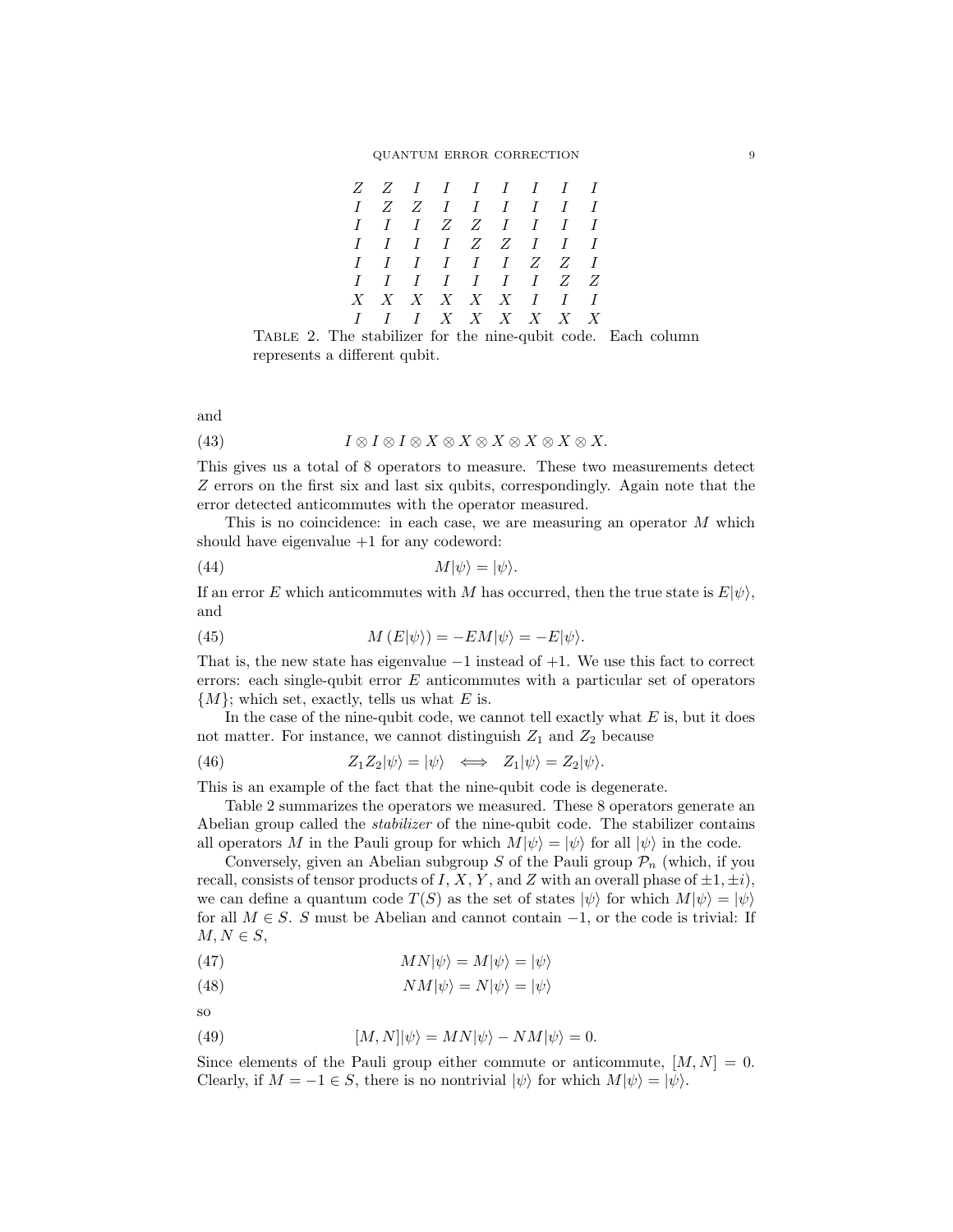If these conditions are satisfied, there will be a nontrivial subspace consisting of states fixed by all elements of the stabilizer. We can tell how many errors the code corrects by looking at operators that commute with the stabilizer. We can correct errors E and F if either  $E^{\dagger}F \in S$  (so E and F act the same on codewords), or if  $\exists M \in S$  s.t.  $\{M, E^{\dagger} F\} = 0$ , in which case measuring the operator M distinguishes between  $E$  and  $F$ . If the first condition is ever true, the stabilizer code is degenerate; otherwise it is nondegenerate.

We can codify this by looking at the normalizer  $N(S)$  of S in the Pauli group (which is in this case equal to the centralizer, composed of Pauli operators which commute with  $S$ ). The distance  $d$  of the code is the minimum weight of any operator in  $N(S) \setminus S$  [12, 20].

THEOREM 5. Let S be an Abelian subgroup of order  $2^a$  of the n-qubit Pauli group, and suppose  $-1 \notin S$ . Let d be the minimum weight of an operator in  $N(S) \setminus S$ . Then the space of states  $T(S)$  stabilized by all elements of S is an  $[[n, n - a, d]]$  quantum code.

To correct errors of weight  $(d-1)/2$  or below, we simply measure the generators of S. This will give us a list of eigenvalues, the error syndrome, which tells us whether the error  $E$  commutes or anticommutes with each of the generators. The error syndromes of E and F are equal iff the error syndrome of  $E^{\dagger}F$  is trivial. For a nondegenerate code, the error syndrome uniquely determines the error  $E$  (up to a trivial overall phase) — the generator that anticommutes with  $E^{\dagger}F$  distinguishes E from F. For a degenerate code, the error syndrome is not unique, but error syndromes are only repeated when  $E^{\dagger}F \in S$ , implying E and F act the same way on the codewords.

If the stabilizer has a generators, then the code encodes  $n - a$  qubits. Each generator divides the allowed Hilbert space into  $+1$  and  $-1$  eigenspaces of equal sizes. To prove the statement, note that we can find an element  $G$  of the Pauli group that has any given error syndrome (though G may have weight greater than  $(d -$ 1)/2, or even greater than d). Each G maps  $T(S)$  into an orthogonal but isomorphic subspace, and there are  $2^a$  possible error syndromes, so  $T(S)$  has dimension at most  $2^{n}/2^{a}$ . In addition, the Pauli group spans  $U(2^{n})$ , so its orbit acting on any single state contains a basis for  $H$ . Every Pauli operator has *some* error syndrome, so  $T(S)$  has dimension exactly  $2^{n-a}$ .

# 3. More quantum error-correcting codes and their structure

3.1. Some other important codes. Stabilizers make it easy to describe new codes. For instance, we can start from classical coding theory, which describes a linear code by a generator matrix or its dual, the parity check matrix. Each row of the generator matrix is a codeword, and the other codewords are all linear combinations of the rows of the generator matrix. The rows of the parity check matrix specify parity checks all the classical codewords must satisfy. (In quantum codes, the stabilizer is closely analogous to the classical parity check matrix.) One well-known code is the seven-bit Hamming code correcting one error, with parity check matrix

$$
(50) \qquad \qquad \begin{pmatrix} 1 & 1 & 1 & 1 & 0 & 0 & 0 \\ 1 & 1 & 0 & 0 & 1 & 1 & 0 \\ 1 & 0 & 1 & 0 & 1 & 0 & 1 \end{pmatrix}.
$$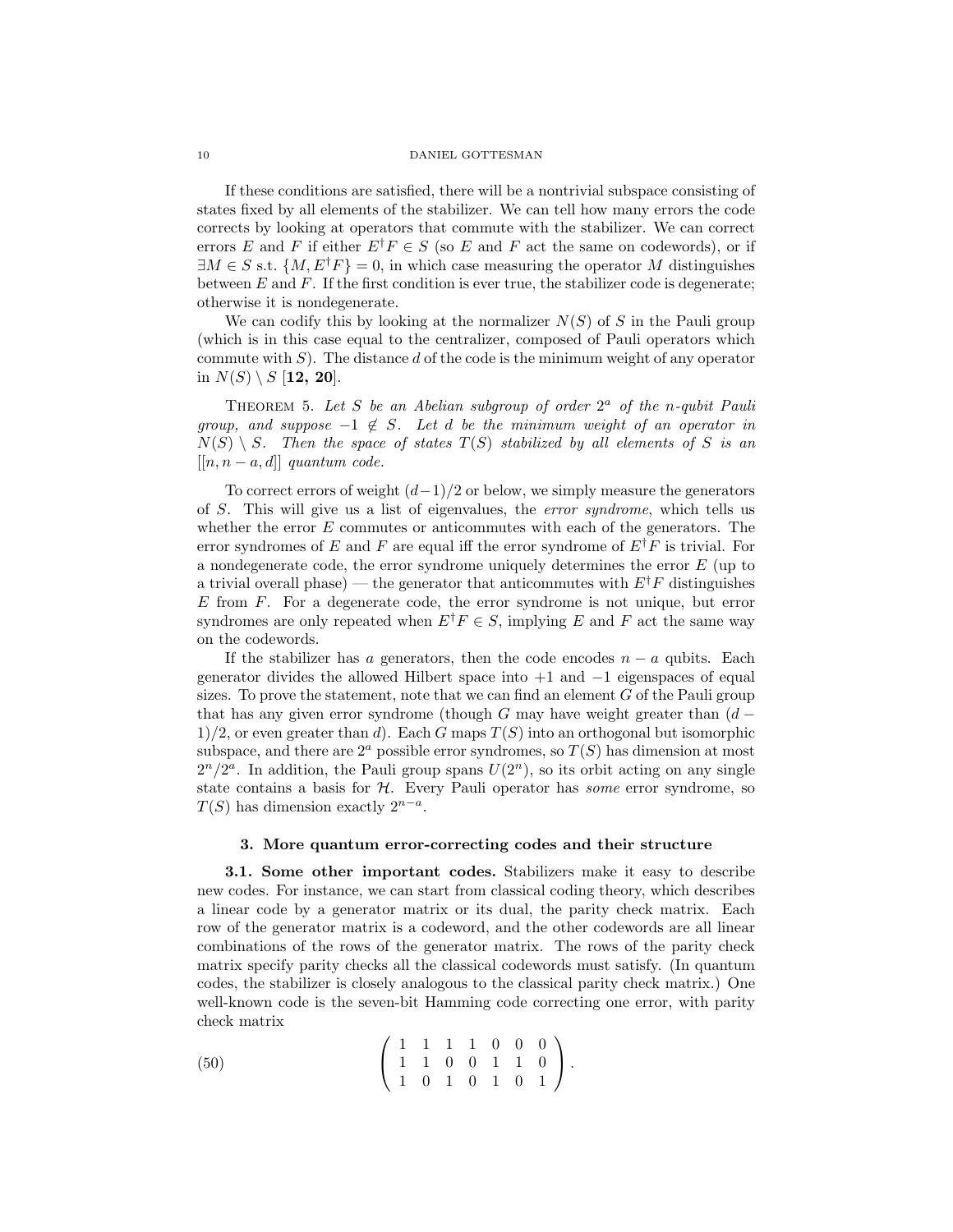|  |  | Z Z Z Z I I I                                       |  |
|--|--|-----------------------------------------------------|--|
|  |  | Z Z I I Z Z I                                       |  |
|  |  | Z I Z I Z I Z                                       |  |
|  |  | $X \quad X \quad X \quad X \quad I \quad I \quad I$ |  |
|  |  | $X \quad X \quad I \quad I \quad X \quad X \quad I$ |  |
|  |  | XIXIXIX                                             |  |

Table 3. Stabilizer for the seven-qubit code.

If we replace each 1 in this matrix by the operator  $Z$ , and 0 by  $I$ , we are really changing nothing, just specifying three operators that implement the parity check measurements. The statement that the classical Hamming code corrects one error is the statement that each bit flip error of weight one or two anticommutes with one of these three operators.

Now suppose we replace each 1 by  $X$  instead of  $Z$ . We again get three operators, and they will anticommute with any weight one or two Z error. Thus, if we make a stabilizer out of the three  $Z$  operators and the three  $X$  operators, as in table 3, we get a code that can correct any single qubit error  $[46]$ . X errors are picked up by the first three generators,  $Z$  errors by the last three, and  $Y$  errors are distinguished by showing up in both halves. Of course, there is one thing to check: the stabilizer must be Abelian; but that is easily verified. The stabilizer has 6 generators on 7 qubits, so it encodes 1 qubit — it is a  $[[7,1,3]]$  code.

In this example, we used the same classical code for both the  $X$  and  $Z$  generators, but there was no reason we had to do so. We could have used any two classical codes  $C_1$  and  $C_2$  [14, 47]. The only requirement is that the X and Z generators commute. This corresponds to the statement that  $C_2^{\perp} \subseteq C_1$   $(C_2^{\perp}$  is the dual code to  $C_2$ , consisting of those words which are orthogonal to the codewords of  $C_2$ ). If  $C_1$  is an  $[n, k_1, d_1]$  code, and  $C_2$  is an  $[n, k_2, d_2]$  code (recall single brackets means a classical code), then the corresponding quantum code is an  $[[n, k_1 + k_2 - n, \min(d_1, d_2)]]$ code.<sup>2</sup> This construction is known as the CSS construction after its inventors Calderbank, Shor, and Steane.

The codewords of a CSS code have a particularly nice form. They all must satisfy the same parity checks as the classical code  $C_1$ , so all codewords will be superpositions of words of  $C_1$ . The parity check matrix of  $C_2$  is the generator matrix of  $C_2^{\perp}$ , so the X generators of the stabilizer add a word of  $C_2^{\perp}$  to the state. Thus, the codewords of a CSS code are of the form

(51) 
$$
\sum_{w \in C_2^{\perp}} |u + w\rangle,
$$

where  $u \in C_1$   $(C_2^{\perp} \subseteq C_1$ , so  $u + w \in C_1$ ). If we perform a Hadamard transform

- $|0\rangle \longleftrightarrow |0\rangle + |1\rangle$
- $(53)$   $|1\rangle \longleftrightarrow |0\rangle |1\rangle$

 ${}^{2}$ In fact, the true distance of the code could be larger than expected because of the possibility of degeneracy, which would not have been a factor for the classical codes.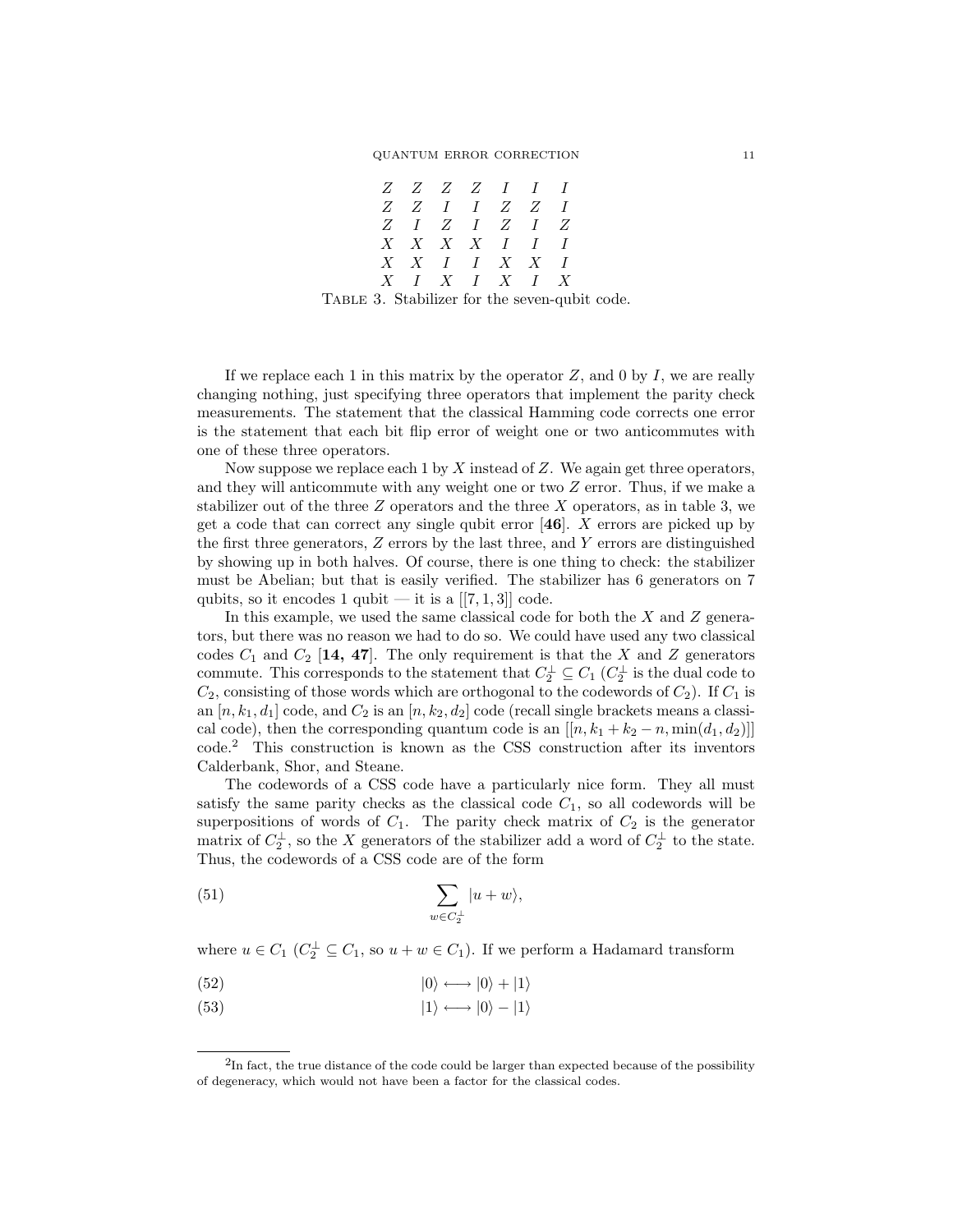$$
\begin{array}{ccccccccc} X & Z & Z & X & I \\ I & X & Z & Z & X \\ X & I & X & Z & Z \\ Z & X & I & X & Z \end{array}
$$

TABLE 4. The stabilizer for the five-qubit code.

on each qubit of the code, we switch the Z basis with the X basis, and  $C_1$  with  $C_2$ , so the codewords are now

(54) 
$$
\sum_{w \in C_{1}^{\perp}} |u + w\rangle \quad (u \in C_{2}).
$$

Thus, to correct errors for a CSS code, we can measure the parities of  $C_1$  in the Z basis, and the parities of  $C_2$  in the X basis.

Another even smaller quantum code is the  $[[5,1,3]]$  code I promised earlier [8, 34]. Its stabilizer is given in table 4. I leave it to you to verify that it commutes and actually does have distance 3. You can also work out the codewords. Since multiplication by  $M \in S$  merely rearranges elements of the group S, the sum

$$
\left(\sum_{M\in S} M\right)|\phi\rangle
$$

is in the code for any state  $|\phi\rangle$ . You only need find two states  $|\phi\rangle$  for which (55) is nonzero. Note that as well as telling us about the error-correcting properties of the code, the stabilizer provides a more compact notation for the coding subspace than listing the basis codewords.

A representation of stabilizers that is often useful is as a pair of binary matrices, frequently written adjacent with a line between them [12]. The first matrix has a 1 everywhere the stabilizer has an  $X$  or a  $Y$ , and a 0 elsewhere; the second matrix has a 1 where the stabilizer has a Y or a Z. Multiplying together Pauli operators corresponds to adding the two rows for both matrices. Two operators M and N commute iff their binary vector representations  $(a_1|b_1)$ ,  $(a_2, b_2)$  are orthogonal under a symplectic inner product:  $a_1b_2 + b_1a_2 = 0$ . For instance, the stabilizer for the five-qubit code becomes the matrix

(56) 
$$
\left(\begin{array}{cccc|c}1 & 0 & 0 & 1 & 0 & 0 & 1 & 1 & 0 & 0\\0 & 1 & 0 & 0 & 1 & 0 & 0 & 1 & 1 & 0\\1 & 0 & 1 & 0 & 0 & 0 & 0 & 0 & 1 & 1\\0 & 1 & 0 & 1 & 0 & 1 & 0 & 0 & 0 & 1\end{array}\right).
$$

As an example of an application of this representation, let us prove a fact used above:

LEMMA 1. Given any stabilizer  $S$ , there is always at least one error with any given error syndrome.

**PROOF.** Suppose S has a generators. The error syndrome of a Pauli operator  $E$  can be defined as an *a*-component binary vector with the *i*th entry indicating whether the *i*th generator of S commutes with  $E$  (the *i*th bit is 0) or anticommutes (the *i*th bit is 1). Thus, if  $x_i$  is the binary vector representing the *i*th generator of S and e is the binary vector representing E, then E has error syndrome  $v$  iff  $x_i \odot e = v_i$ , where  $\odot$  is the symplectic inner product. The generators of S give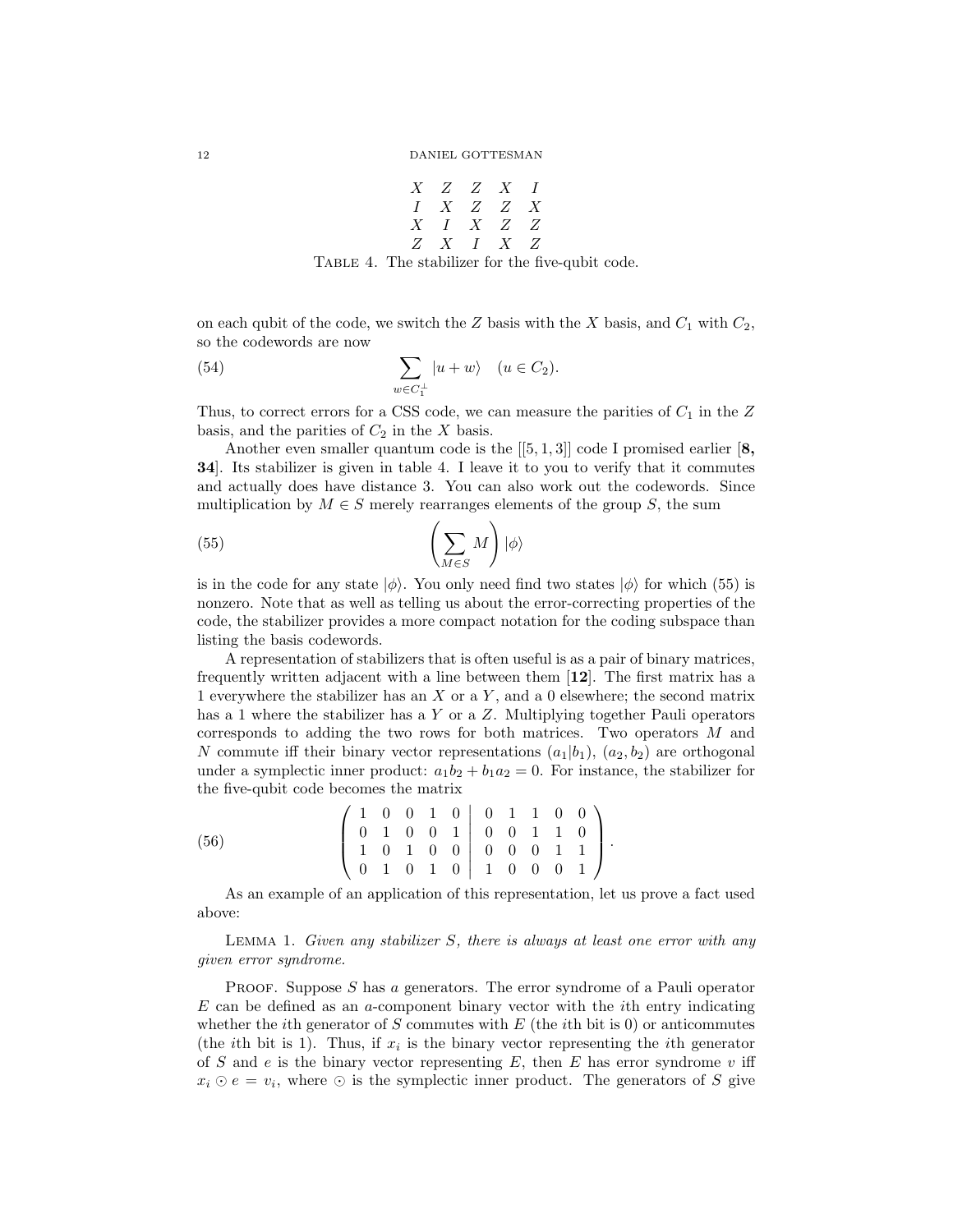| Stabilizers      | GF(4)                              |
|------------------|------------------------------------|
|                  |                                    |
| I                | 0                                  |
| Ζ                | 1                                  |
| $\boldsymbol{X}$ | $\omega$                           |
| V                | $\sqrt{2}$                         |
| tensor products  | vectors                            |
|                  |                                    |
| multiplication   | addition                           |
| $[M, N] = 0$     | $\text{tr}(M\cdot \overline{N})=0$ |
| N(S)             | dual                               |

TABLE 5. Connections between stabilizer codes and codes over  $GF(4)$ .

linearly-independent binary vectors, so we have a independent linear equations in a 2n-dimensional binary vector space with  $a \leq n$ . By a standard linear algebra theorem, these equations must always have a non-zero solution. (In fact, there is a whole  $(2n - a)$ -dimensional subspace of solutions.)

3.2. Codes over GF(4). The CSS construction is very nice in that it allows us to use the immense existing body of knowledge on classical binary codes to construct quantum codes. However, CSS codes cannot be as efficient as the best stabilizer codes — for instance, there is no  $[[5,1,3]]$  CSS code. Instead, if we want to construct the most general possible stabilizer codes, we should take advantage of another connection to classical coding theory.

Frequently, classical coding theorists consider not just binary codes, but codes over larger finite fields. One of the simplest is  $GF(4)$ , the finite field with four elements. It is a field of characteristic 2, containing the elements  $\{0, 1, \omega, \omega^2\}$ .

$$
\omega^3 = 1, \ \omega + \omega^2 = 1
$$

It is also useful to consider two operations on  $GF(4)$ . One is conjugation, which switches the two roots of the characteristic polynomial  $x^2 + x + 1$ :

(58) 
$$
\overline{1} = 1 \qquad \qquad \overline{\omega} = \omega^2
$$

(59) 
$$
\overline{0} = 0 \qquad \overline{\omega^2} = \omega
$$

The other is trace. tr x is the trace of the linear operator "multiplication by  $x$ " when GF(4) is considered as a vector space over  $\mathbb{Z}_2$ :

tr 0 = tr 1 = 0(60)

(61) 
$$
\operatorname{tr} \omega = \operatorname{tr} \omega^2 = 1
$$

Stabilizer codes make extensive use of the Pauli group  $\mathcal{P}_n$ . We can make a connection between stabilizer codes and codes over GF(4) by identifying the four operators I, X, Y, and Z with the four elements of  $GF(4)$ , as in table 5 [13].

The commutativity constraint in the Pauli group becomes a symplectic inner product between vectors in GF(4). The fact that the stabilizer is Abelian can be phrased in the language of GF(4) as the fact that the code must be contained in its dual with respect to this inner product. To determine the number of errors corrected by the code, we must examine vectors which are in the dual (corresponding to  $N(S)$ ) but not in the code (corresponding to  $S$ ).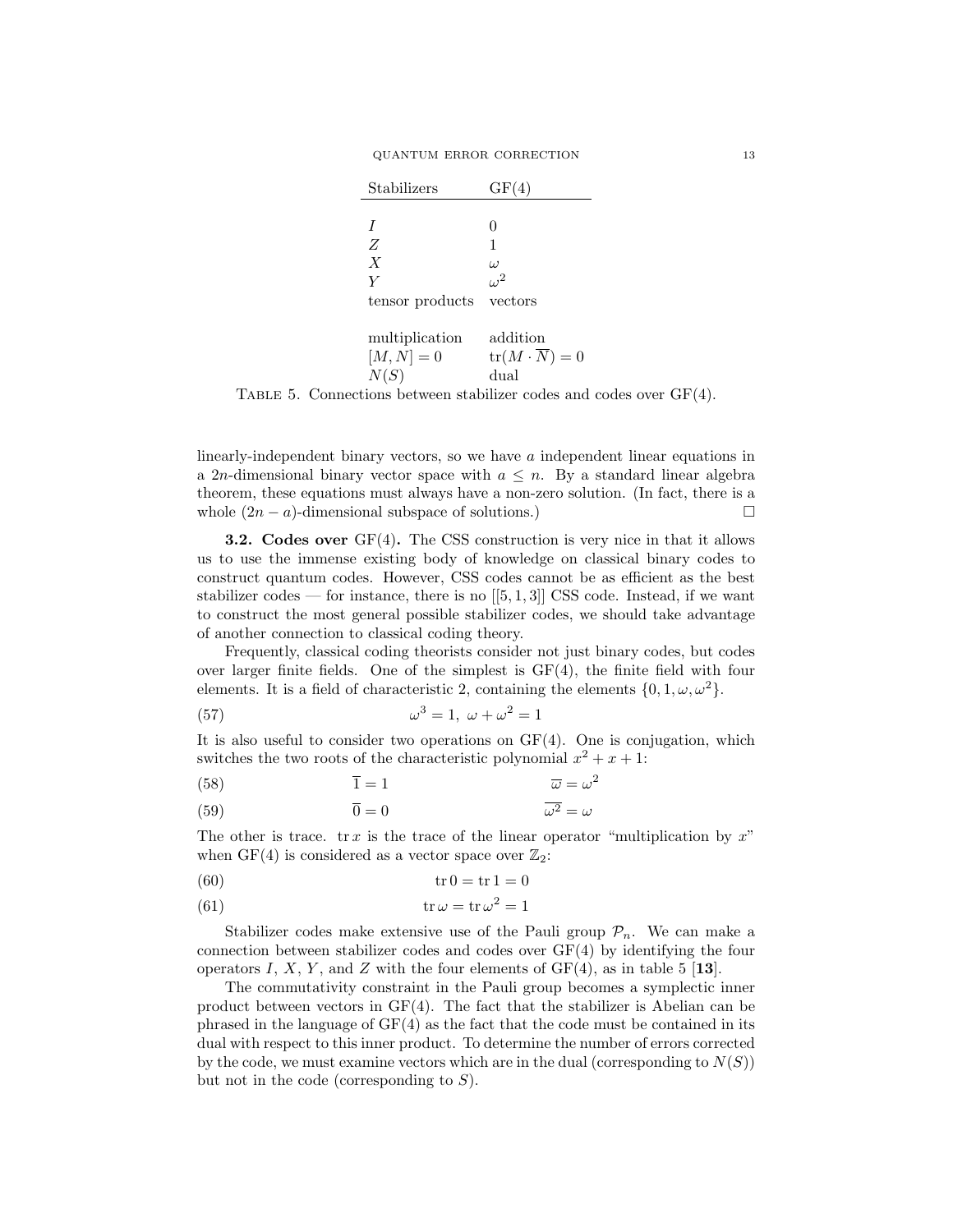The advantage of making this correspondence is that a great deal of classical coding theory instantly becomes available. Many classical codes over  $GF(4)$  are known, and many of them are self-dual with respect to the symplectic inner product, so they define quantum codes. For instance, the five-qubit code is one such in fact, it is just a Hamming code over  $GF(4)$ ! Of course, mostly classical coding theorists consider linear codes (which are closed under addition and scalar multiplication), whereas in the quantum case we wish to consider the slightly more general class of additive GF(4) codes (that is, codes which are closed under addition of elements, but not necessarily scalar multiplication).

3.3. Even more quantum error-correcting codes. There are, of course, many quantum error-correcting codes that are not stabilizer codes, and a good deal of work has been done on other sorts of codes. Usually, you need to assume a certain level of structure in order to be able to find and work with a code, and there are a number of ways to ensure that you have sufficient structure available.

One very fruitful way is to consider codes not over qubits, but over higherdimensional registers, qudits. There is a natural generalization of stabilizer codes to this case [29], and a variety of qudit stabilizer codes are known (e.g.,  $[1, 7, 26]$ ). Another route is to relax the stabilizer structure slightly and look for more efficient qubit codes [15]. One tool that has garnered interest over the last few years is known as operator quantum error correction or subsystem codes [33, 36]. In this case, we ignore certain degrees of freedom in the code, essentially encoding a state as a linear subspace rather than another state. Subsystem codes offer no improvement in the basic error correction properties I have discussed so far, but do sometimes help when considering fault tolerance (sections 4 and 5).

Another interesting avenue is to study codes which are completely degenerate. Such codes are known by various names, most commonly as decoherence-free subspaces (or DFS) [35]. If all of the possible errors for a code act as the identity on the code subspace, then no active correction operation is needed — no matter what error occurs, the state remains unchanged. Usually a DFS is considered for the case where errors occur continuously in time, in which case the set of possible errors generates a Lie algebra, and the DFS is then a degeneracy of the trivial representation of the Lie algebra acting on the Hilbert space of n qubits. One advantage of a DFS is that it continues to function even at very high noise levels, but decoherence-free subspaces have the disadvantage that a non-trivial DFS only exists for certain very special noise models (although some, such as collective noise, have practical significance). In contrast, a more general QECC can reduce the effective error rate for a wide variety of types of noise, but only if the error rate is sufficiently low to begin with.

Of course, one can even go beyond quantum error correction to study other methods of protecting qubits against noise. For instance, in dynamical decoupling [53], a series of quick operations is performed which cause the noise to cancel itself out. Dynamical decoupling only works when the noise is slowly varying compared to the rate at which we can perform operations. It has two advantages: like a DFS, dynamical decoupling functions well even at relatively high error rates, but unlike a DFS or QECC, dynamical decoupling does not require any additional qubits.

The problem of eliminating errors from a quantum computer is a difficult one, and we will want to use every tool that we can bring to bear on the problem. Most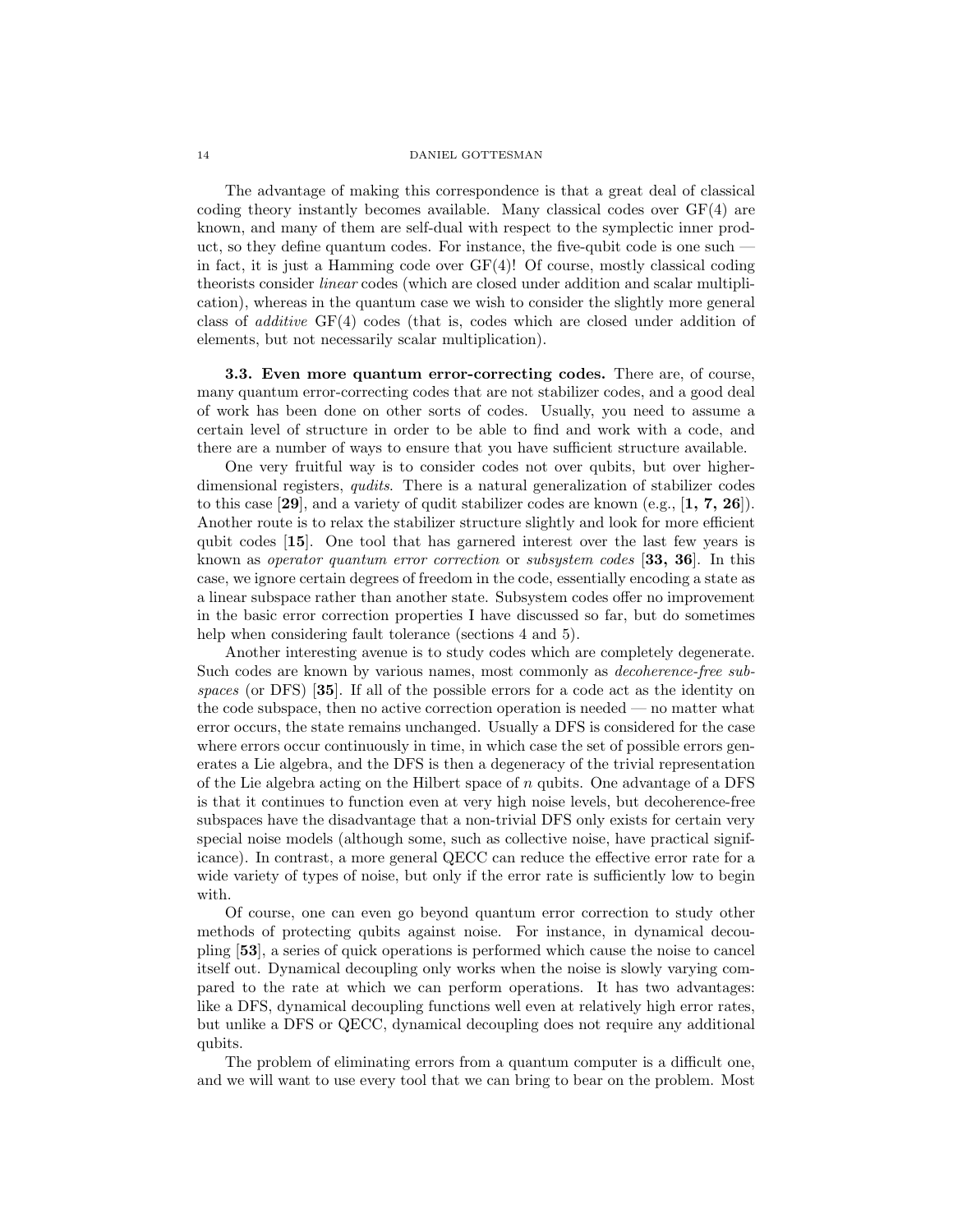likely, this will include control techniques like dynamical decoupling as a first layer of defense, perhaps followed by specialized error-correcting codes such as a DFS or a phase QECC to handle certain dominant error types, with a more general quantum error-correcting code as the final protection to deal with any kinds of errors not eliminated by the first two layers. However, everything we do — every qubit we add, every additional gate we perform — will have errors in it too, so additional specialized layers of protection come with a cost, not just in additional overhead, but also in additional errors that will need to be cleaned up by the final QECC. It can become a difficult balancing act to judge precisely which protections are useful and which cause more trouble than they are worth.

**3.4. The logical Pauli group.** The group  $N(S)$  has already played an important role in analyzing a code's ability to correct errors, and it will be nearly as important later when we discuss fault-tolerant quantum computation. Therefore, it is helpful to pause briefly to further consider its structure.

The elements of  $N(S)$  are those Pauli operators which commute with everything in the stabilizer. Consider how  $E \in N(S)$  acts on a codeword of the stabilizer code. Let  $M \in S$ ; then

(62) 
$$
M(E|\psi\rangle) = EM|\psi\rangle = E|\psi\rangle.
$$

This is true  $\forall M \in S$ , so  $E|\psi\rangle \in T(S)$ . That is, E takes valid codewords to valid codewords. Now, if  $E \in S$  itself, that is unsurprising: In that case, it takes valid codewords to themselves. If  $E \notin S$ , this cannot be true — it must take at least one codeword to a different codeword. It is a logical operation, acting on the encoded state without interfering with the encoding.<sup>3</sup> In general, I will indicate a logical operation by drawing a line over it. E.g.,  $X$  is a bit flip on an individual physical qubit, and  $\overline{X}$  is a logical bit flip, which changes an encoded qubit.

Notice that if  $F = EM$ , with  $M \in S$ , then  $F \in N(S)$  as well and  $F|\psi\rangle =$  $EM|\psi\rangle = E|\psi\rangle$  for all  $|\psi\rangle \in T(S)$ . Thus, two Pauli operators in the same coset of S in  $N(S)$  act the same way, so the different logical operations in  $N(S)$  are actually the elements of  $N(S)/S$ . Similarly, note that two Pauli operators E and F have the same error syndrome iff E and F are in the same coset of  $N(S)$  in  $\mathcal{P}_n$ . There is always at least one error with any given error syndrome, and  $|\mathcal{P}_n| = 4^{n+1}$ , so  $|N(S)| = 4 \cdot 2^{n+k}$  and  $|N(S)/S| = 4^{k+1}$  for an  $[[n, k, d]]$  code.

We can in fact identify  $N(S)/S$  with the logical Pauli group  $\mathcal{P}_k$ . You can choose any maximal Abelian subgroup R of  $N(S)/S$  to represent the logical  $\overline{Z}$  operators (including tensor products of  $\overline{Z}_s$  and Is). The size of a maximal Abelian subgroup is  $4 \cdot 2^k$ , since an Abelian subgroup of  $N(S)/S$  corresponds to an Abelian subgroup of  $\mathcal{P}_n$  which is larger by a factor  $|S| = 2^{n-k}$ . By choosing elements of  $N(S)/S$  that have various syndromes with respect to R, you can also identify logical  $\overline{X}$  operators. Of course, in order to make all this work, you need to choose the basis codewords appropriately. For instance, the encoded  $|00...0\rangle$  state should be a +1-eigenstate of every element of R.

3.5. The Clifford group. When working with stabilizer codes, a certain group of quantum gates shows up very often. These gates are sufficient to encode and decode stabilizer codes, and play an important role in the theory of

 $3$ Incidentally, this proves that the distance  $d$  of a stabilizer code is not accidentally higher than the distance given in Theorem 5.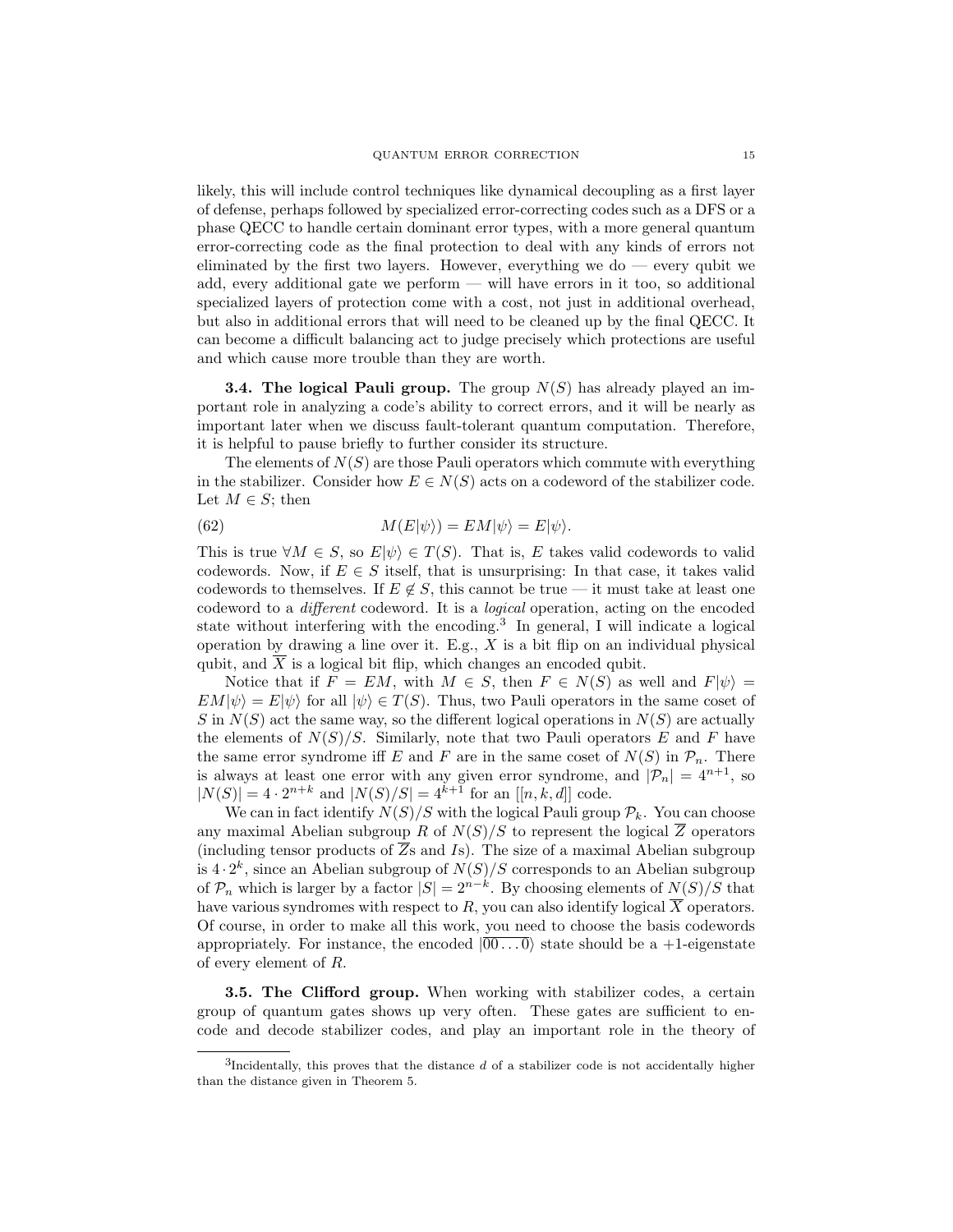fault-tolerance. The group is most often known as the Clifford group (although its relationship to Clifford algebras is tenuous), and is defined as

(63) 
$$
\mathcal{C}_n = \{ U \in U(2^n) \mid UPU^{\dagger} \in \mathcal{P}_n \ \forall P \in \mathcal{P}_n \}.
$$

That is, the Clifford group is the normalizer of  $\mathcal{P}_n$  in the unitary group  $U(2^n)$ .

Besides being important in the theory of stabilizer codes, the Clifford group is interesting in its own right. For one thing, it contains some very common quantum gates. The Hadamard transform  $H$ ,  $\pi/4$  phase rotation P, and CNOT gate are all in the Clifford group:

(64) 
$$
H = \frac{1}{\sqrt{2}} \begin{pmatrix} 1 & 1 \\ 1 & -1 \end{pmatrix}, \quad P = \begin{pmatrix} 1 & 0 \\ 0 & i \end{pmatrix}, \quad CNOT = \begin{pmatrix} 1 & 0 & 0 & 0 \\ 0 & 1 & 0 & 0 \\ 0 & 0 & 0 & 1 \\ 0 & 0 & 1 & 0 \end{pmatrix}.
$$

We can work out how each of these gates acts on the Pauli group by conjugation. For instance, the Hadamard gate performs the following transformation:

(65) 
$$
X \mapsto Z
$$

$$
Z \mapsto X.
$$

There is no need to specify the action of  $H$  on  $Y$ , since conjugation is a group homomorphism and  $Y = iXZ$ . We can therefore immediately determine that  $Y \mapsto iZX = -Y$ . In fact, it turns out that the Clifford group is generated by H, P, and CNOT.

In general, to specify a Clifford group operator  $U$ , it is sufficient to indicate its action on a generating set for the Pauli group, such as X and Z acting on each of the *n* qubits. This is true because the Pauli group forms a basis for the  $2^n \times 2^n$ matrices, allowing us to learn the action of  $U$  on any projector. However, there is one remaining ambiguity, since if  $U = e^{i\theta}U'$ , then U and U' have the same action by conjugation. Since this sort of global phase has no physical significance, however, this is not a very harmful ambiguity.

The Clifford group has a binary matrix representation just like stabilizers do. Based on the argument of the last paragraph, we can specify a Clifford group element (up to global phase) by specifying its action on the binary vectors corresponding to the Pauli operators. Since Clifford group elements preserve commutation and anti-commutation, they correspond to symplectic matrices over the 2n-dimensional binary vector space. In fact, we can say more. The Pauli group  $\mathcal{P}_n$  is, by definition, a normal subgroup of  $\mathcal{C}_n$ , and because Pauli operators either commute or anticommute, Pauli operators in  $\mathcal{C}_n$  correspond to the identity symplectic matrix. The center  $Z(\mathcal{C}_n)$  consists of just the diagonal matrices  $e^{i\phi}I$ , and those also correspond to the identity symplectic matrix. Let  $\mathcal{P}'_n = Z(\mathcal{C}_n)\mathcal{P}_n$  (that is, the Pauli group, but with arbitrary phases, not just  $\pm 1, \pm i$ ). Then  $\mathcal{P}'_n$  is the kernal of the map from the Clifford group to the group  $Sp(2n, \mathbb{Z}_2)$  of  $2n \times 2n$  binary symplectic matrices. That is,  $C_n/\mathcal{P}_n' \cong Sp(2n, \mathbb{Z}_2)$ , which says that if we only care about the action of the Clifford group up to phases, the Clifford group is effectively just the group of symplectic matrices.

As a consequence of this equivalence, there is an efficient classical simulation of any circuit of Clifford group operators acting on an initial stabilizer state with final Pauli measurements [22]. Even though the overall action of the circuit is a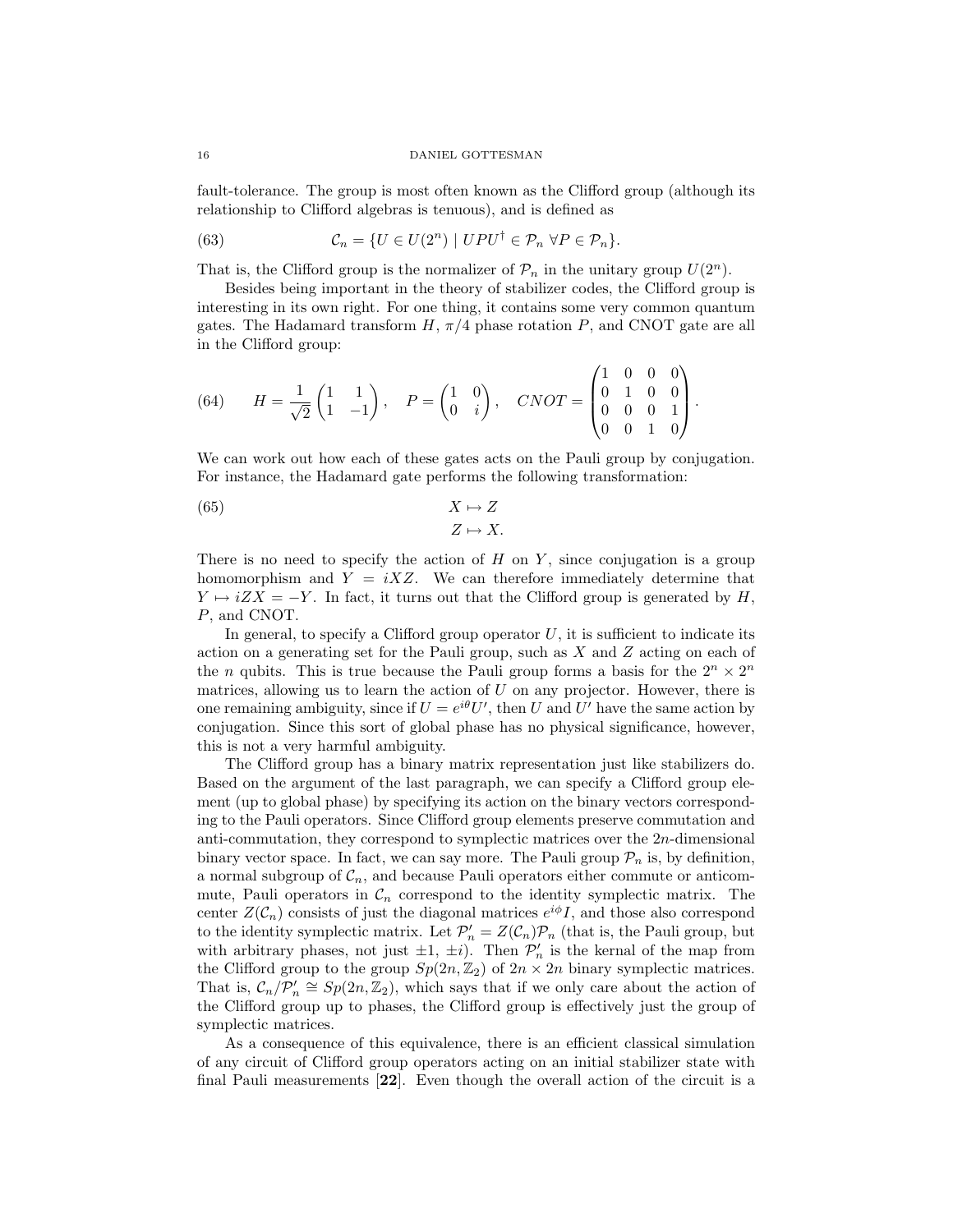unitary transformation on a  $2<sup>n</sup>$ -dimensional Hilbert space, each step can be represented as just a  $2n \times 2n$  binary matrix, and we can therefore rapidly compute the overall circuit action as the product of these matrices. This result can be extended to the case where the circuit includes not just unitary Clifford group gates but also measurements of Pauli operators in the middle of the circuit, with later gates dependent on the outcome of the measurements.

#### 4. Fault-tolerant gates

4.1. The need for fault tolerance. There is still a major hurdle before we reach the goal of making quantum computers resistant to errors. We must also understand how to perform operations on a state encoded in a quantum code without losing the code's protection against errors, and how to safely perform error correction when the gates used are themselves noisy. A protocol which performs these tasks is called fault tolerant (FT for short). Shor presented the first protocols for fault-tolerant quantum computation [44], but there have been some substantial improvements since then. Now we know that, provided that the physical error rate per gate and per time step is below some constant threshold value, it is possible to make the logical quantum computation we wish to perform arbitrarily close to correct with overhead that is polylogarithmic in the length of the computation  $\mathbf{1}$ , 28, 32].

Our goal is to produce protocols which continue to produce the correct answer even though any individual component of the circuit may fail. The basic components which we need to create a universal quantum computer are

- (1) Preparation: Operations which prepare a new qubit in some standard state. It is sufficient to have just one type of preparation that prepares a  $|0\rangle$  state, although we will actually use a number of different prepared states.
- (2) Quantum Gates: A universal set of quantum gates. To have a universal set, it is sufficient to use the gates H, CNOT, and the  $\pi/8$  phase rotation  $R_{\pi/8} = \begin{pmatrix} 1 & 0 \\ 0 & e^{i\pi} \end{pmatrix}$ 0  $e^{i\pi/4}$  . This set of gates generates a group dense in  $U(2^n)$  [9].
- (3) Measurement: Measurement of qubits. It is is sufficient to be able to measure individual qubits in the standard basis  $|0\rangle$ ,  $|1\rangle$ .
- (4) Wait: In order to synchronize the operation of gates, we may sometimes need to have qubits wait around without performing any action on them.

The individual qubits making up our quantum error-correcting code are called *physical qubits*, and each of these actions is a *physical* action (e.g., a physical gate). Each instantiation of one of these components is called a physical location (or more often just location). The number of locations in a circuit is then at most the total number of qubits used times the total number of time steps used. The number of locations will frequently be less than the maximum, as we will often prepare new qubits during the computation and measure qubits, which can then be discarded, before the computation is completed. Note that wait steps count as locations, but that operations on classical data (in particular, measurement results) do not, as we will assume that classical computation is perfect. Depending on the precise model we are using, we may wish to simplify by assuming that modest amounts of classical computation take no time, but this is not essential.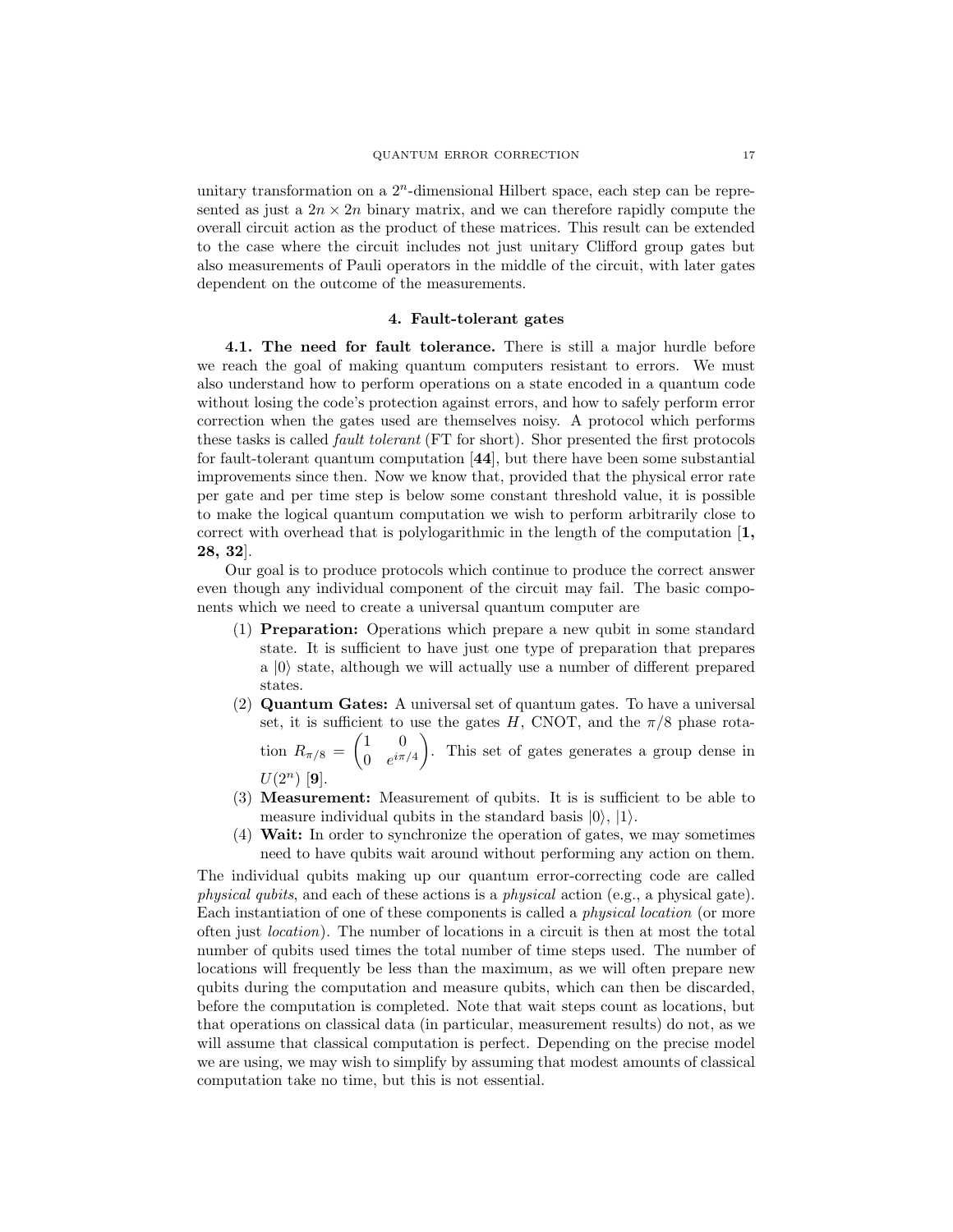Any location can fail, including a wait step. We assume that when a location fails, it results in an error that can affect all of the qubits involved in the action. In the case of preparation, a single-qubit quantum gate, measurement, or wait, that is just a single qubit. For a two-qubit quantum gate such as CNOT, we allow an arbitrary error acting on the two qubits involved in the gate, including errors which entangle the two qubits. The actual error should be considered to be the action of the failed component times the inverse of the desired component in that location. Thus, if we wish to perform Z, but instead perform Y, the error is  $YZ = iX$ . The goal of fault tolerance is to take a quantum circuit which is designed to work in the absence of errors and modify it to produce a new circuit which produces the same output as the original circuit, but with the weaker assumption that the number of failed locations is not too large. The precise rules for the probability of locations failing and the type of errors produced when a location fails will be discussed in section 5. I will sometimes refer to a location with an error in it as a *faulty location*.

The biggest obstacle which we must overcome in order to create a fault-tolerant protocol is that of error propagation. Even if the gates we perform are themselves perfect, the action of those gates on the state can alter any errors that have already occurred and cause them to spread:

(66) 
$$
UE|\psi\rangle = (UEU^{\dagger})U|\psi\rangle.
$$

That is, a pre-existing error E on a state  $|\psi\rangle$  followed by a correct gate U is equivalent to the correct state  $(U|\psi\rangle)$ , but with an error  $UEU^{\dagger}$ . When U is a single-qubit gate, this is not a very serious problem, since the weight of  $E$  does not change, although the exact type of error may now be different. For instance, an X error will become a Z error under the action of a Hadamard gate. The troublesome case is when  $U$  is a two-qubit gate, in which case a single-qubit error  $E$  will often become a two-qubit error. For instance, notice that CNOT can propagate an X error from the first qubit to the second, and can propagate Z from the second qubit to the first:

(67) 
$$
CNOT: X \otimes I \mapsto X \otimes X, I \otimes Z \mapsto Z \otimes Z.
$$

This is a problem because it can increase the weight of an error. For instance, if we are using a distance 3 code, it can handle a single-qubit error, but if we then perform a CNOT, even if the CNOT itself is perfect, that single-qubit error can become a two-qubit error, and our distance 3 code cannot necessarily correct that. Since we are not going to be able to make a universal quantum computer using only single-qubit gates, clearly we are going to have be very careful as to how we use two-qubit gates.

There is, of course, a solution to this problem, which I will discuss in the remainder of the chapter. Fault-tolerant circuits will be designed in such a way as to make sure error propagation does not get out of hand. Even though errors may spread somewhat, we can still correct the resulting errors, provided there are not too many to start with. Our eventual goal is to produce fault-tolerant versions of all the types of physical location. I will refer to each such construction as a gadget for the particular operation. For instance, we will have fault-tolerant gates for each member of a universal set of quantum gates. Each of these gadgets will simulate the behavior of the corresponding non-fault-tolerant action, but instead of doing so on one or two physical qubits, it will perform the action on the logical qubits encoded in a quantum error-correcting code. When we are given a quantum circuit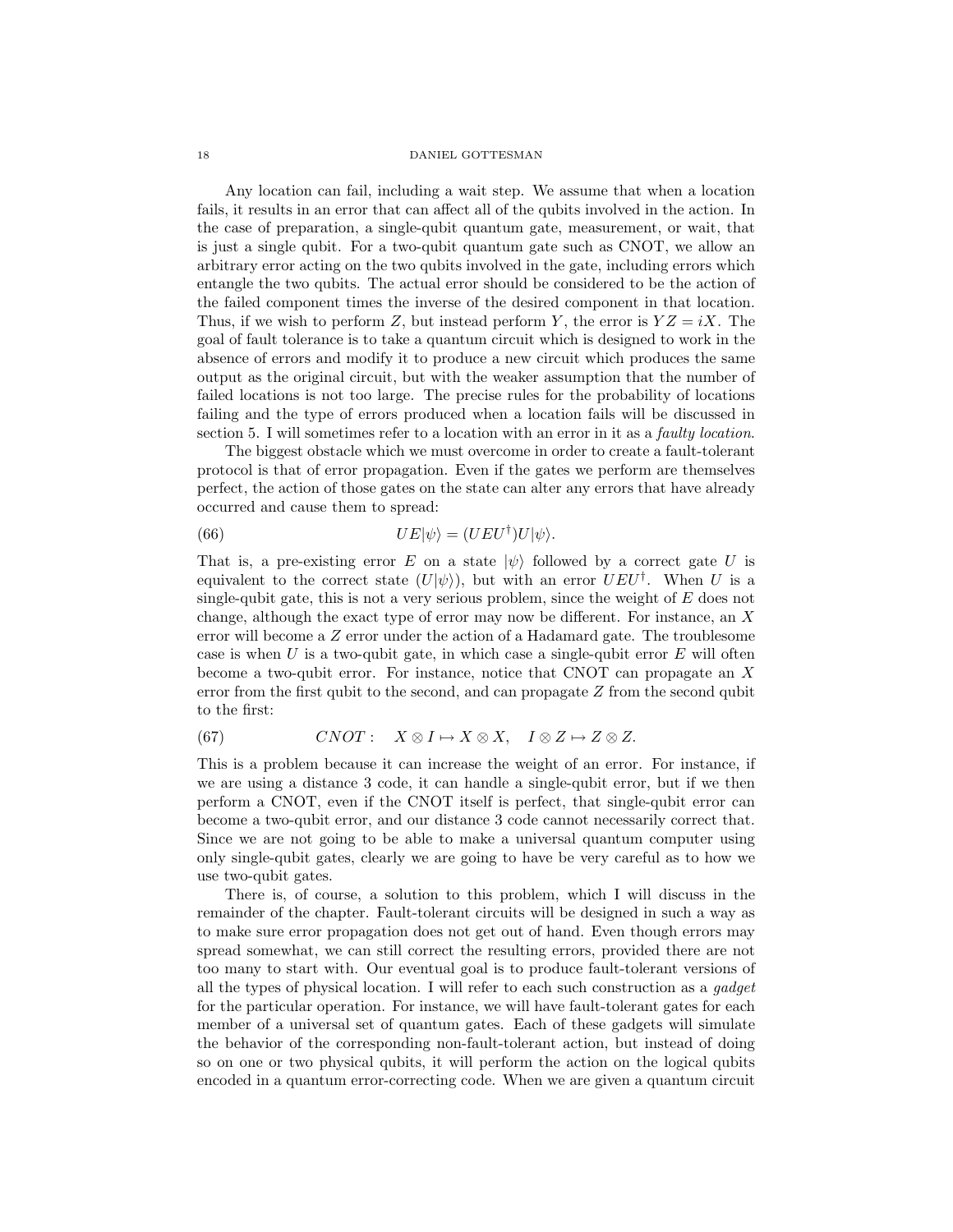which we would like to perform, we replace each of the locations in the original circuit with the corresponding fault-tolerant gadget.

Generally, we assume that the original circuit takes no input: all qubits used in it must be prepared using preparation locations. This still allows us to perform arbitrary quantum computations, since we can modify the quantum circuit based on the classical description of the problem we wish to solve. (For instance, if we wish to factor a number  $N$ , we could tailor the exact quantum circuit to work with N.) Then the final fault-tolerant measurement gadgets will produce classical information which should, if the fault-tolerant circuit has done its work properly, give the same outcome as the original circuit would have if we could have implemented it without error.

4.2. Definition of fault tolerance. It is perhaps time to get more precise about exactly what we mean by fault tolerance. A fault-tolerant gadget should have two basic properties: When the input state to the gadget does not have too many errors in it, and there are not too many errors on the physical locations in the gadget, the output state should also not have too many errors; and, when there are not too many errors in the input state or during the course of the gadget, the gadget should perform the correct logical operation on the encoded state. To define these properties rigorously, we need to first introduce the notions of an r-filter and an ideal decoder [3].

DEFINITION 1. An  $r$ -filter is a projector onto the subspace spanned by all states of the form  $Q|\psi\rangle$ , where  $|\psi\rangle$  is an arbitrary codeword and Q is a Pauli error of weight at most r. An ideal decoder is a map constructed by taking the input state and performing a decoding operation (including error correction) consisting of a circuit with no faulty locations.

That is, the r-filter projects onto states with at most  $r$  errors. Of course, the r-filter has no way of knowing what the correct codeword is at this point of the computation, so even a 0-filter might project on the wrong state. The point is that the only states that can pass through the  $r$ -filter are those which could possibly be created from a valid codeword with at most  $r$  single-qubit errors. The ideal decoder takes the encoded state, corrects any errors, and gives us an unencoded state. The ideal decoder gives us a way of talking about the logical state of the quantum computer at any point during the computation, and the r-filter makes precise the notion of a state having "at most r errors."

It is convenient to use a graphical notation to represent these objects, as follows:



The horizontal lines represent a single block of a QECC, except for the one on the right end of the ideal decoder symbol, which is a single unencoded qubit. We will focus on the case where the code we use is an  $[[n, 1, 2t + 1]]$  code. That is, there is just one encoded qubit per block, the code can correct  $t$  errors, and the thick horizontal lines in the diagrams represent  $n$  qubits. It is also possible to achieve fault-tolerance with multiple qubits encoded per block [21], but matters are somewhat more complicated then.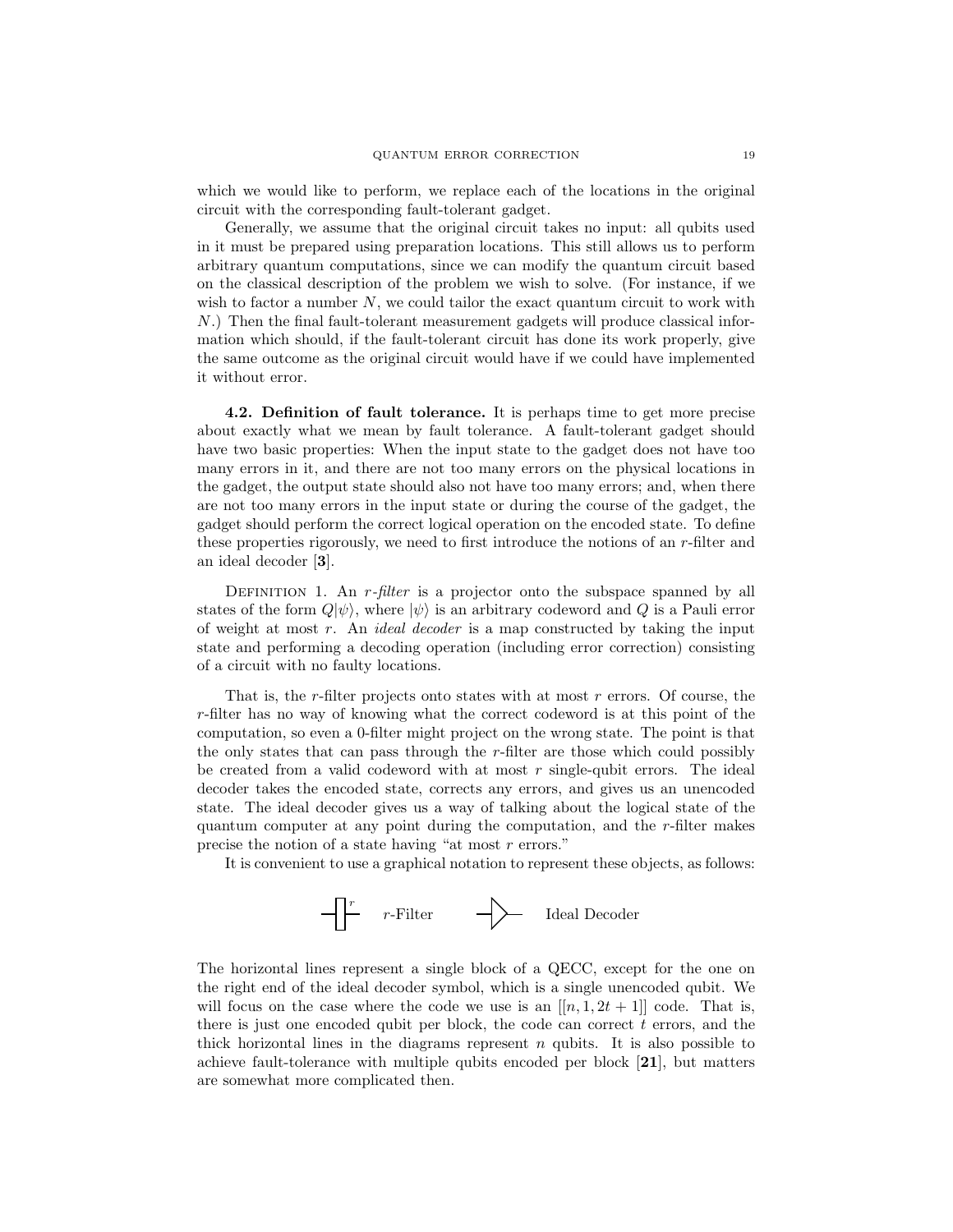We are going to need fault-tolerant gadgets representing state preparation, measurement, and gates. (The fault-tolerant "wait" gadget just consists of having all the encoded qubits wait.) In addition, we will need to correct errors during the course of the computation so that they do not build up to an unacceptable level. Naturally, our error correction step also needs to be fault tolerant, since otherwise performing error correction would have a substantial risk of creating more errors than it fixes. This may still happen if the error rate is too high, but at least by designing the error correction step properly, we have a fighting chance of improving matters by doing error correction. We will represent all of these gadgets graphically as well:



As before, the thick horizontal lines represent a block of an  $[[n, 1, 2t + 1]]$  QECC. In the case of the encoded gate, if it is a two-qubit logical gate, the horizontal lines represent two blocks of the QECC, each containing one logical qubit involved in the gate. The s in each diagram represents the maximum number of faulty locations that may be involved in the circuit represented by the graphic. For simplicity, let us restrict attention to cases where the error associated to each fault is a Pauli operator. A slight generalization of Theorem 2 will allow us to consider other sorts of errors by looking at linear combinations of diagrams with specific Pauli errors. If I draw a similar diagram but with thin lines and no indication of the number of errors, that means the diagram represents an idealized unencoded version of the same operation.

Now we can say rigorously what it means for these gadgets to be fault tolerant. The following definitions will involve  $t$ , the number of errors the code can correct, and the ideal decoder for the code. We only need to guarantee the behavior of the system when the total number of errors involved is less than  $t$ , since we expect the constructions to fail no matter what we do when there are more errors than the code can correct.

DEFINITION 2 (Fault-Tolerant Measurement). A measurement gadget is *fault* tolerant if it satisfies the following property:

Meas:  $r \bigwedge s$  $\begin{array}{ccc} \text{s} & & \\ \text{ } & & \\ \end{array}$ Ν when  $r + s \leq t$ .

That is, if the total number of errors in the incoming state and measurement gadget is at most  $t$ , then we should get the same result out of the real gadget as if we had performed ideal decoding on the incoming state and measured the decoded qubit. By "the same result," I mean not only that the various measurement outcomes have the same probability in both cases, but that the remainder of the computer is left in the same relative state, conditioned on the measurement outcome, for either diagram. Really, we are comparing two operations, each of which transforms a quantum state of the whole computer into a quantum state for the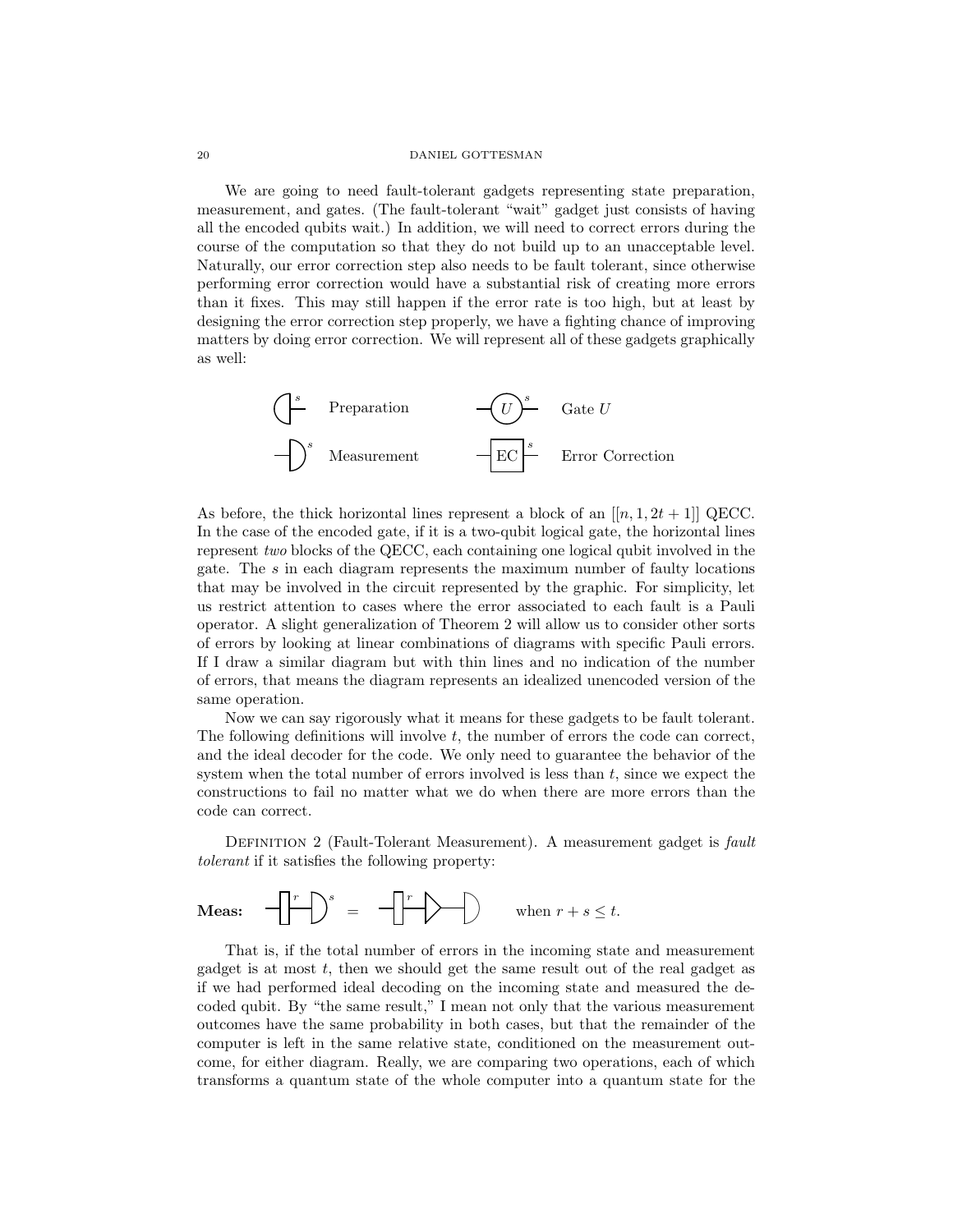computer minus one encoded block, plus a classical measurement outcome. The two operations are the same when the measurement gadget is fault tolerant.

DEFINITION 3 (Fault-Tolerant Preparation). A preparation gadget is *fault tol*erant if it satisfies the following two properties:

**Prep A:** 
$$
\begin{pmatrix} s \\ s \end{pmatrix} = \begin{pmatrix} s \\ s \end{pmatrix} \text{ when } s \leq t.
$$

**Prep B:** 
$$
\left\langle \begin{array}{cc} s \\ \end{array} \right\rangle
$$
 =  $\left\langle \begin{array}{cc} \\ \end{array} \right\rangle$  when  $s \leq t$ .

That is, a fault-tolerant preparation step with  $s \leq t$  errors should output a state that is within s errors of a properly encoded state, and that furthermore, the state should decode to the correct state under an ideal decoder. In the above diagram equation for Prep A, and in many of the equations below, when we have a fault-tolerant gadget on both the left and right side of the equation, assume the faults on both sides are in the same locations and of the same type.

The definitions for a fault-tolerant gate are slightly more complicated, but of much the same form:

DEFINITION 4. A gate gadget is *fault tolerant* if it satisfies the following two properties:

**Gate A:** 
$$
\left\| \begin{matrix} r_i \\ U \end{matrix} \right\|^s = \left\| \begin{matrix} \overbrace{U} \end{matrix} \right\|^s + \sum_i r_i \quad \text{when } s + \sum_i r_i \leq t.
$$
  
**Gate B:** 
$$
\left\| \begin{matrix} \overbrace{U} \end{matrix} \right\|^s \longrightarrow = \left\| \begin{matrix} \overbrace{V} \end{matrix} \right\|^s \longrightarrow \left\| \begin{matrix} \overbrace{U} \end{matrix} \right\|^s \quad \text{when } s + \sum_i r_i \leq t.
$$

In all of these diagrams, a separate filter is applied to each input block when U is a multiple-qubit gate. Input block i gets an  $r_i$ -filter. In property Gate A, a separate filter is applied to each output block, but in all cases it is an  $s + \sum_i r_i$ -filter. In property Gate B, an ideal decoder is applied separately to each block.

Property Gate A says that errors should not propagate too badly: it is OK (and unavoidable) for errors to propagate from one block to another, but they should not spread within a block. Thus, the final number of errors on the outgoing state of each block should be no more than the total number of errors on the incoming states, plus the number of errors that occurred during the gate gadget. As before, this only needs to apply when the total number of errors is less than t. Property Gate B says that if there are not too many errors in the incoming blocks and gadget combined, then the fault-tolerant gate gadget should perform the right encoded gate. Gate B almost says that we can create a commutative diagram with the ideal decoder, the FT gate gadget, and the unencoded ideal gate gadget, but the commutation only need hold when the incoming states have few total errors.

Finally, we must define fault-tolerant error correction:

DEFINITION 5. An error correction  $(EC)$  gadget is *fault tolerant* if it satisfies the following two properties:

**EC A:** 
$$
-\overline{\text{EC}}^s
$$
 =  $-\overline{\text{EC}}^s$  when  $s \leq t$ .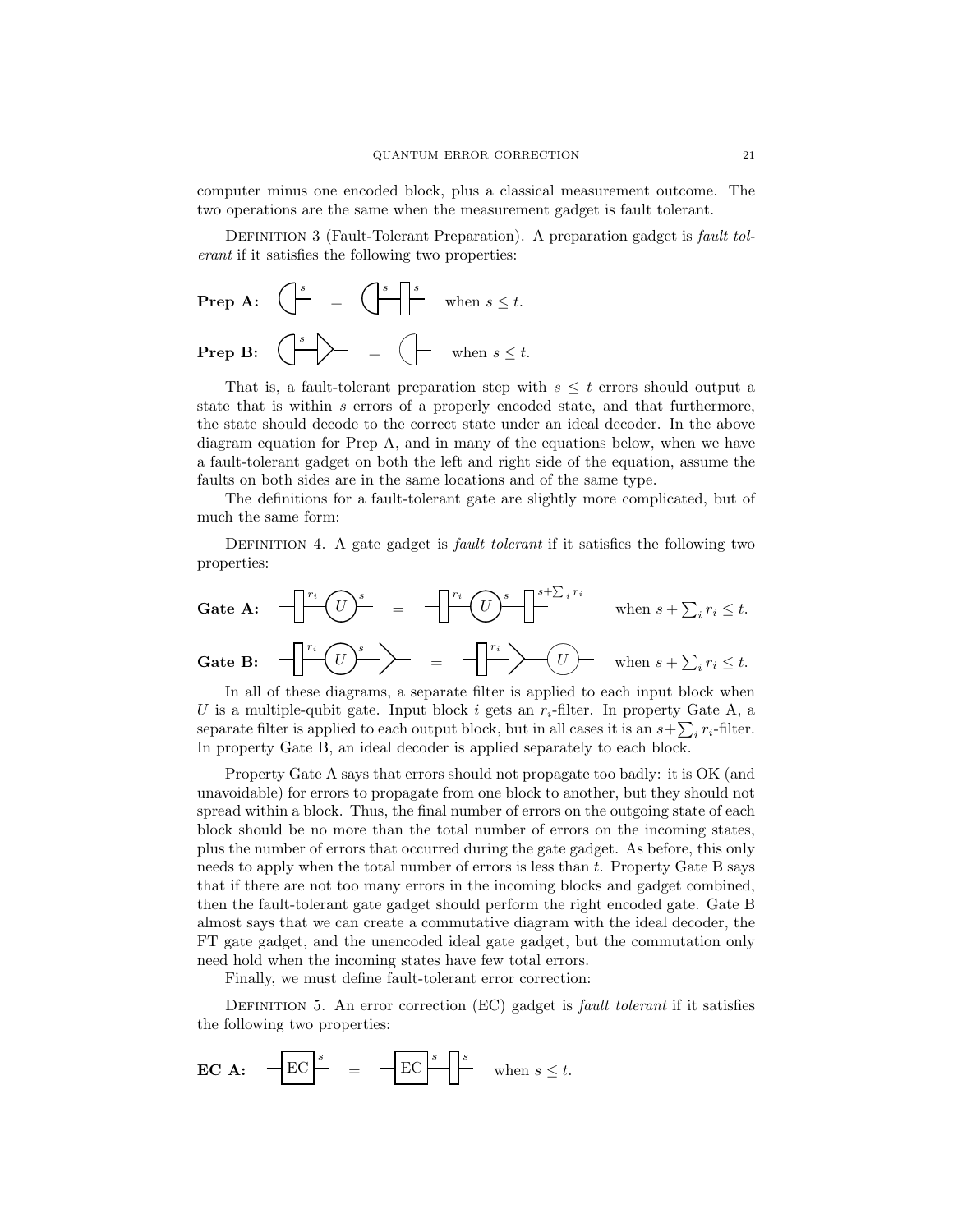**EC B:** 
$$
\left| \frac{r}{r} \right| \left| \frac{FC}{r} \right|
$$
 =  $\left| \frac{r}{r} \right|$  when  $r + s \le t$ .

That is, after an error correction step with at most s faulty locations, the state is at most s errors away from some encoded state. Note that this must apply no matter how many errors were in the incoming state. This does not necessarily mean those errors were dealt with properly, only that the final state is near a codeword. It might be the wrong codeword, but it is still a valid codeword. Property EC B does say that if the total number of incoming errors and errors during the FT EC step is less than  $t$ , the state has been corrected, in the sense that the logical state after the EC step is the same as the logical state before it.

4.3. Transversal gates. Now we must try to find constructions that fulfill these definitions. Let us start with gate gadgets. Indeed, we have already seen a construction of fault-tolerant gates: Recall that for an  $[[n, k, d]]$  stabilizer code with stabilizer S,  $N(S)/S \cong \mathcal{P}_k$ , the logical Pauli group on the k encoded qubits. Thus, in the absence of any errors, we can perform a logical  $\overline{Z}$ , for instance, by choosing a representative Q of the appropriate coset in  $N(S)/S$ .  $Q \in \mathcal{P}_n$ , so to perform it, we simply need to perform some Pauli matrix (or the identity) on each of the  $n$ physical qubits in the code. Observe that this construction satisfies properties Gate A and Gate B: Since we are performing single-qubit gates, there is no opportunity for errors to propagate to different qubits, so property Gate A is clearly satisfied for any number of errors (even if it is greater than  $t$ ). Property Gate B follows from this fact as well (although in this case, we really do need to specify that the number of errors is at most  $t$ ). If you want to prove more formally that these properties are satisfied, the key step is to note that we can rearrange the errors to all come after the logical gate. Moving errors through the Pauli operator Q may change their identity — we conjugate by  $Q$  — but does not change their weight.

Of course, the reason this is true is that  $Q$  is a tensor product of single-qubit gates. For many codes, we can find additional gates that can be performed this way. For instance, for the 7-qubit code, you can check that performing the Hadamard on all 7 qubits,  $H^{\otimes 7}$ , performs the logical Hadamard  $\overline{H}$ . This construction of  $\overline{H}$  is automatically fault-tolerant, again because conjugating an error by  $\overline{H}$  does not change the weight of the error. Similarly, for the 7-qubit code, one can faulttolerantly perform  $\overline{P}$  (the  $\pi/4$  rotation) by performing  $P^{\dagger}$  on each of the 7 physical qubits in the code [44].

If we wish to generalize to multiple-qubit gates — and we need to do that somehow to get universal quantum computation — we can no longer assume that conjugating by  $U$  will leave the weight of an error unchanged. However, if we make sure that any increase in the number of errors is spread out between multiple blocks of the code, we can ensure that each block is not overwhelmed with errors. In particular, suppose we consider a gate (which may act on  $m$  blocks of the code) which is constructed as a tensor product  $U = \bigotimes U_i$ , where  $U_i$  acts on the *i*th qubit of each block. The  $U_i$ s can do whatever they like to the m qubits they act on; we don't even make the constraint that all the  $U_i$ s be the same. A gate constructed this way is called a transversal gate, and it will automatically be fault tolerant. When  $U_i$  conjugates any number of errors on the m ith qubits, we can get an error that acts only on those m qubits. In particular,  $U_i$  will only ever propagate a single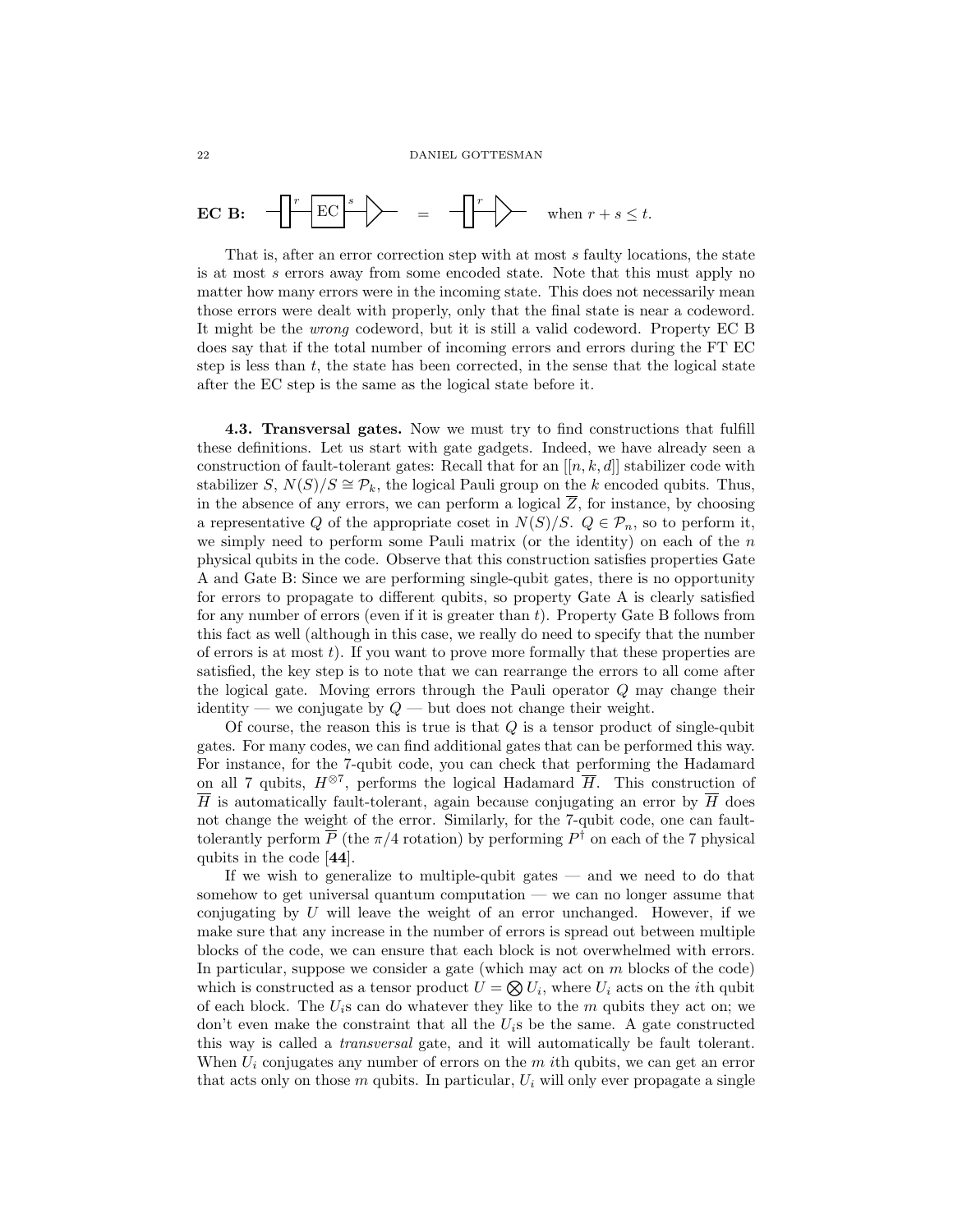error into at most one qubit per block. Therefore, properties Gate A and Gate B will also hold for transversal gates.

Note that we insist in the definition of transversal that the ith qubit of one block only interacts with the ith qubit of another block, and not some different qubit in the second block. If this were not true, the gate would still be fault tolerant provided each qubit in one block interacted with only a single qubit in a different block. However, such a construction could cause problems if we attempted to put two of them together. For instance, if we have a gate that interacts qubit  $i$  of block 1 with qubit  $j \neq i$  of block 2, and then follow it by a traditional transversal gate, an initial error on qubit  $i$  of block 1 could propagate to qubit  $j$  of block 2 and then back to qubit  $j$  of block 1, leaving us with two errors in the first block. The product of two transversal gates is again transversal, and thus fault-tolerant, but this would not be true if we changed the definition of transversal to allow permutations of the qubits in a block.

As an example of a transversal two-qubit gate, consider again the 7-qubit code. Performing  $CNOT^{\otimes 7}$  — a transversal CNOT between corresponding qubits of the two blocks — implements the logical  $\overline{CNOT}$  [44]. We sometimes use the terminology "transversal  $U$ " for the transversal gate  $U^{\otimes n}$ . Even though transversal does not necessarily mean that all the tensor components are the same, the most common examples have this property, so the phrase is often used as a shorthand.

In fact, the transversal CNOT performs the logical  $\overline{CNOT}$  for any CSS code, not just the 7-qubit code. This fact is one reason that CSS codes are particularly favorable for fault tolerance. (We shall see another in the following section.) The 7-qubit code is particularly good. As I noted above, for the 7-qubit code, we have transversal implementations of  $\overline{H}$ ,  $\overline{P}$ , and CNOT. Since products of transversal gates are again transversal, this implies that the whole logical Clifford group can be implemented transversally as well. However, the Clifford group is not universal for quantum computation (it can even be efficiently simulated classically), and unfortunately, there are no other transversal logical gates for the 7-qubit code, so we will have to resort to another type of construction to complete a universal set of logical gates. One might hope to avoid this by finding a better code, but in fact, no code allows a universal set of transversal gates [18].

4.4. Fault-tolerant error correction and measurement. We will return to the task of completing the universal set of logical gates in a little bit, but first let us discuss another part of a fault-tolerant protocol, fault-tolerant error correction. Before we do that, we should first consider precisely how we do non-fault-tolerant error correction.

When we have an  $[[n, k, d]]$  stabilizer code, to do error correction, we wish to measure the eigenvalue of each of the  $n - k$  generators of the stabilizer. Each eigenvalue tells us one bit of the error syndrome. It is straightforward to measure the eigenvalue of any unitary operator  $U$  using a standard phase kickback trick (see figure 1). Add a single ancilla qubit in the state  $|0\rangle + |1\rangle$ , and perform the controlled-U from the ancilla qubit to the data for which we wish to measure U. Then if the data is in an eigenstate of U with eigenvalue  $e^{i\phi}$ , the ancilla will remain unentangled with the data, but is now in the state  $|0\rangle + e^{i\phi}|1\rangle$ . (If the data is not in an eigenstate, than the ancilla becomes entangled with it, decohering the data in the eigenbasis of U.) In the case where the eigenvalues of U are  $\pm 1$ , as for  $U \in \mathcal{P}_n$ ,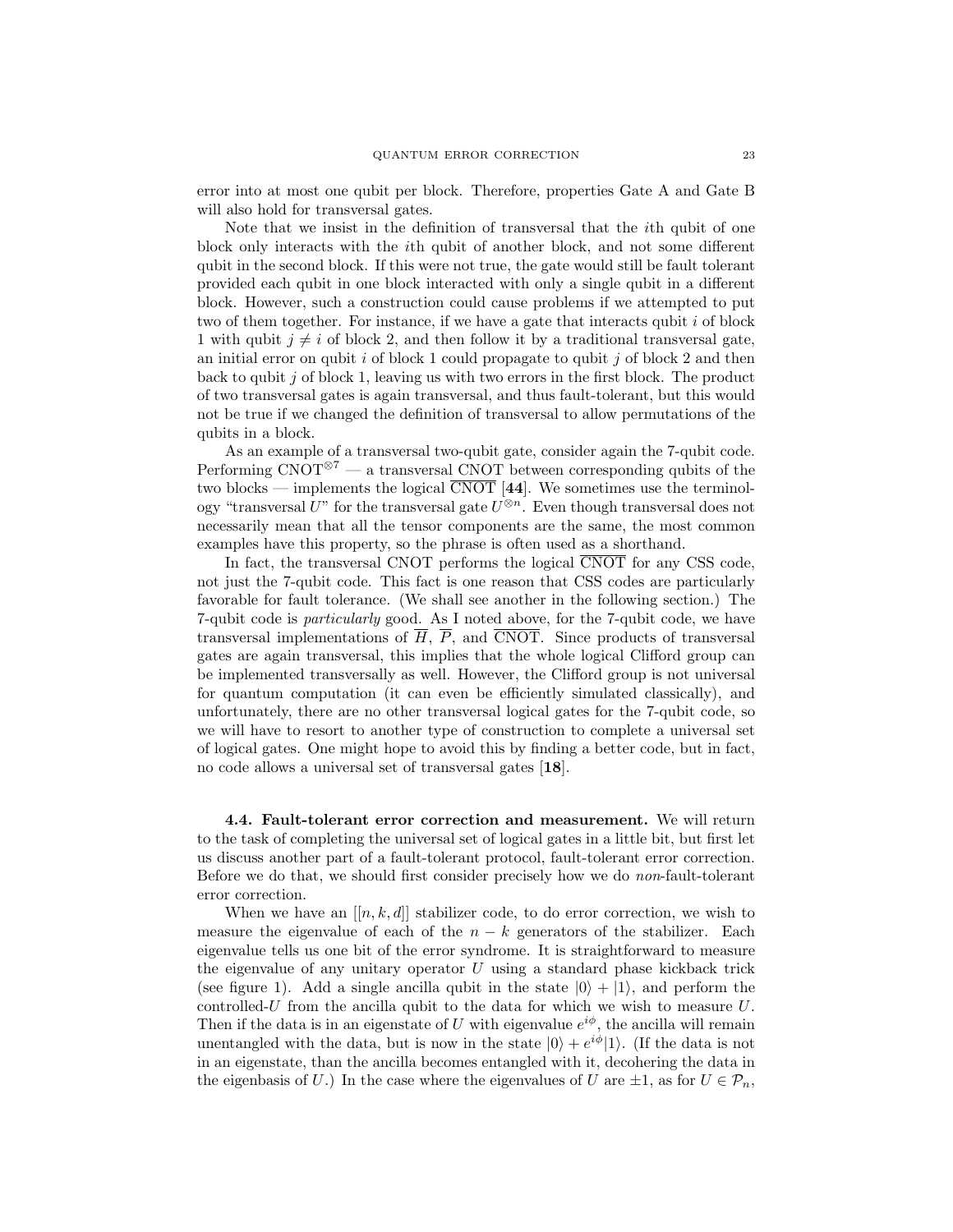

FIGURE 1. A non-fault-tolerant implementation of the measurement of U, which has eigenvalues  $\pm 1$ .

we can just measure  $\phi$  by performing a Hadamard transform on the ancilla qubit and measuring it.

However, this construction allows for runaway error propagation, even when  $U$ is as simple as a multiple-qubit Pauli operator. The controlled- $U$  is implemented as a series of controlled- $Q_i$  gates, with  $Q_i \in \mathcal{P}_1$  acting on the *i*th data qubit, but each controlled- $Q_i$  gate is capable of propagating errors in either direction between the ancilla qubit and the ith data qubit. Therefore, a single error early on in this construction could easily propagate to many qubits in the data block.

To avoid this, we would like to spread out the ancilla qubit to make the controlled-U gate more like a transversal gate. However, we want either all the  $Q_i$ s to act or none of them. We can achieve this by using an ancilla in the *n*-qubit "cat" state  $|00...0\rangle + |11...1\rangle$ , as in figure 2. After interacting with the data, we would like to distinguish the states  $|00...0\rangle \pm |11...1\rangle$ . The most straightforward way to do this is to note that

(68) 
$$
H^{\otimes n}(|00...0\rangle + |11...1\rangle) = \sum_{\text{wt}(x) = \text{even}} |x\rangle
$$

(69) 
$$
H^{\otimes n}(|00...0\rangle - |11...1\rangle) = \sum_{\text{wt}(x) = \text{odd}} |x\rangle.
$$

Thus, by measuring each qubit of the ancilla in the Hadamard basis and taking the parity, we can learn the eigenvalue of  $U$ . Now the *i*th qubit of the data only interacts with the ith qubit of the ancilla, so there is no chance of catastrophic error propagation. Errors can only propagate between a single qubit of the ancilla and a single qubit of the data. For simplicity, I described the cat state as an  $n$ -qubit state, but of course, it only need be as large as the weight of  $U$ , since any additional qubits in the ancilla will not interact with the data at all.

Still, this construction does not yet give us a fault-tolerant error correction gadget. There are two remaining problems. First, we have not specified how to create the ancilla cat state yet. Second, if even a single qubit of the ancilla has an error, the measurement result could have the wrong parity, giving us an incorrect syndrome bit. The solution to the second problem is tedious but straightforward: after measuring every bit of the error syndrome to get a candidate error syndrome, we repeat the process. If we repeat enough times, and the number of errors in the course of process is not too large, we can eventually be confident in the outcome, as a single faulty location can only cause a single measurement outcome to be incorrect. Actually, there are some additional complications due to the possibility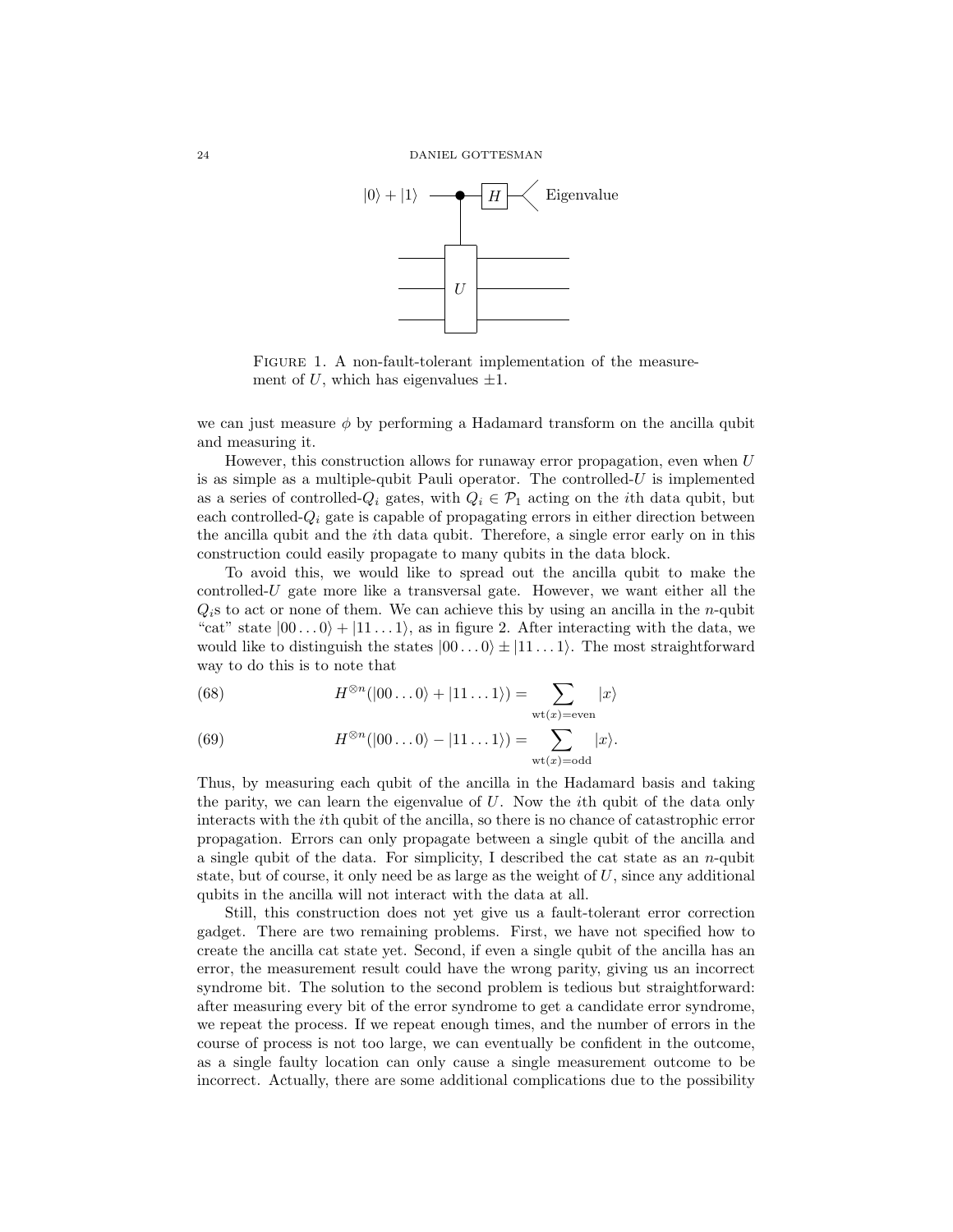

FIGURE 2. A component of a fault-tolerant implementation of the measurement of  $U = \bigotimes U_i$ , which has eigenvalues  $\pm 1$ .

of errors occurring in the data qubits — which can cause the true error syndrome to change — in the middle of the correction process, but these too can be handled by sufficient repetition of the measurement.

To create a cat state, we must be somewhat careful. The obvious circuits to do it are not fault-tolerant. For instance, we could put a single qubit in the state  $|0\rangle + |1\rangle$ , and then perform CNOTs to the other  $n-1$  qubits, which are initially in the  $|0\rangle$  state. However, an error halfway through this procedure could give us a state such as  $|0011\rangle + |1100\rangle$ , which effectively has two bit flip errors on it. When we interact with the data as in figure 2, the two bit flip errors will propagate into the data block, resulting in a state with 2 errors in it. To avoid this, after creating the cat state, we must verify it. One way to do so is to take pairs of qubits from the cat state and CNOT them both to an additional ancilla qubit which is initialized to  $|0\rangle$ . Then we measure the additional ancilla, and if it is  $|1\rangle$ , we know that the two qubits being tested are different, and we discard the cat state and try again. Even though this verification procedure is not transversal, it is still going to allow us to fault-tolerantly verify the state due the nature of error propagation in a CNOT. The ancilla qubit is the target of both CNOT operations, which means only phase errors can propagate from it into the cat state. A single phase error can already ruin our cat state, giving us the wrong syndrome bit as the outcome — that is why we must repeat the measurement — so two phase errors are no worse. If we do sufficient verification steps, we can be confident that either the ancilla cat state is correct, with possibly s errors on it, or there were more than s faulty locations in total during the preparation and verification step for the cat state. That is enough to ensure that the error correction procedure, taken as a whole, is fault tolerant.

To summarize, we must first create many cat states. We do this via some non-fault-tolerant procedure followed by verifying pairs of qubits within the cat state to see if they are the same. We use each cat state to measure one bit of the error syndrome, and repeat the measurement of the full syndrome a number of times. In the end, we deduce a consensus error syndrome and from it an error which we believe occurred on the data, and then correct that error. The above procedure is known as Shor error correction [44], and it works for any stabilizer code. A similar procedure can be used for measuring a logical Pauli operation on a stabilizer code, although in that case, we must be careful to perform error correction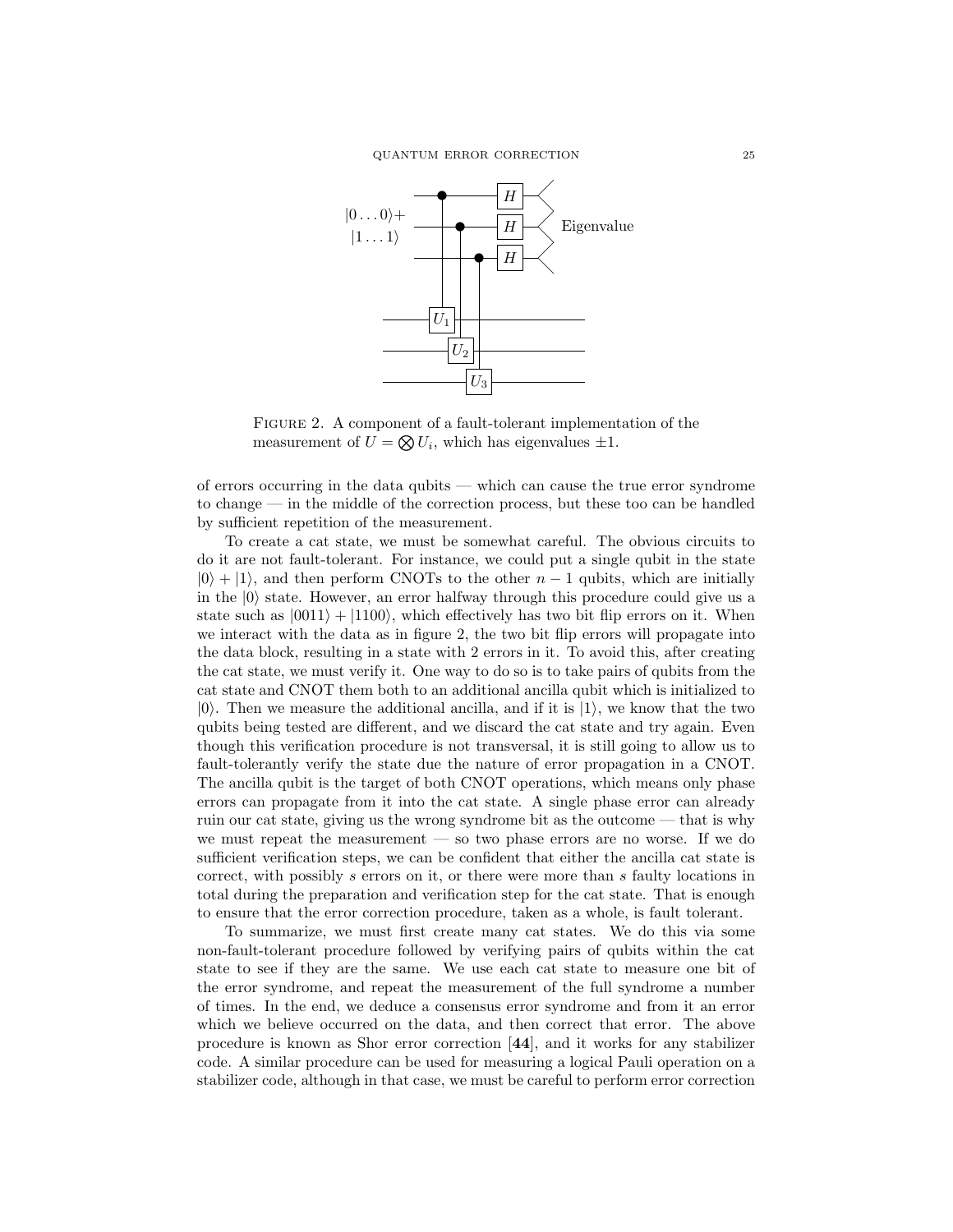before repeating our measurement attempt, as an uncorrected error on the data can cause the measurement outcome to be incorrect even if the measurement procedure itself is completely free of errors. I have been somewhat cavalier about some of the details above partially because they are complicated and partly because Shor error correction is rather laborious, requiring many extra gates and a low physical error rate to work well. There are some much more efficient schemes for fault-tolerant error correction available, so Shor error correction is rarely used.

The first such improved scheme is Steane error correction [48]. Steane error correction works only on CSS codes. (There is a more complicated version that works on general stabilizer codes, but it is not usually used; the version in Steane's paper has an error.) Recall that the codewords of a CSS code are of the form  $\sum_{w \in C_2^{\perp}} |u + w\rangle$  where  $C_2$  is a classical linear code, and  $u \in C_1$ . u tells us the logical codeword encoded by this state. If we were to measure every qubit of a CSS code, in the absence of error, we would get the classical result  $u + w$  for some random  $w \in C_2^{\perp}$ . Since  $C_2^{\perp} \subseteq C_1$ ,  $u + w \in C_1$ , but we can deduce u by seeing which coset from  $C_1/C_2^{\perp}$   $u+w$  falls into. If there are some errors on the state, phase errors in the original state do not cause errors in the measurement outcome; however, a bit flip error on qubit  $i$  produces a bit flip error on the corresponding classical bit i. Thus the classical outcome is  $u + w + e$ , where e is a vector representing the locations of the errors. But  $C_1$  is a classical error-correcting code, so by applying the classical decoding procedure, we can deduce  $e$ ,  $u$ , and  $w$  if there are not too many errors.

If there are some faults in the physical measurement locations, then the outcome becomes  $u + w + e + f$ , where e represents the pre-existing bit flip errors before the measurement and  $f$  represents the errors caused by faulty measurement locations. Note, however, that measurement is performed transversally, so a single failed measurement only affects a single bit of the output; that is,  $wt(f) \leq s$  when there are s faulty measurement locations. In this case, provided wt $(e + f) \leq t_1$ (assume the classical code  $C_1$  corrects  $t_1$  errors), we can deduce u, w, and  $e + f$ ; however, we cannot distinguish  $e$  and  $f$ . This is annoying, but not particularly harmful if we only wish to measure the state. In that case,  $u$  tells us the outcome of the measurement, and as long as we learn that, we are OK. This gives us a fault-tolerant measurement procedure for CSS codes.

Of course, we have not achieved fault-tolerant error correction yet. Measuring the qubits directly does tell us about bit flip errors, but only at the cost of destroying the code block. Clearly that is not desirable. We will also need to learn about any phase flip errors in the state. To do so, we will again introduce some ancilla qubits. I noted above that transversal CNOT applies the logical CNOT for any CSS code. Therefore, let us create an ancilla block in a codeword of the CSS code we are using. Then do a transversal CNOT from the data block to the ancilla block. Afterwards, both the data block and the ancilla block are still in codeword states. Furthermore, any bit flip errors in the data were propagated forward along the CNOTs to the corresponding locations in the ancilla block. Now if we measure every qubit of the ancilla block, as described above, we learn  $e + f$  for the ancilla block. That will be a combination of the bit flip errors on the data block, pre-existing bit flip errors on the ancilla, and bit flip errors that occurred during transversal CNOT or measurement. There are clearly a lot of extraneous errors to worry about, but at least we have learned something about the errors in the data block.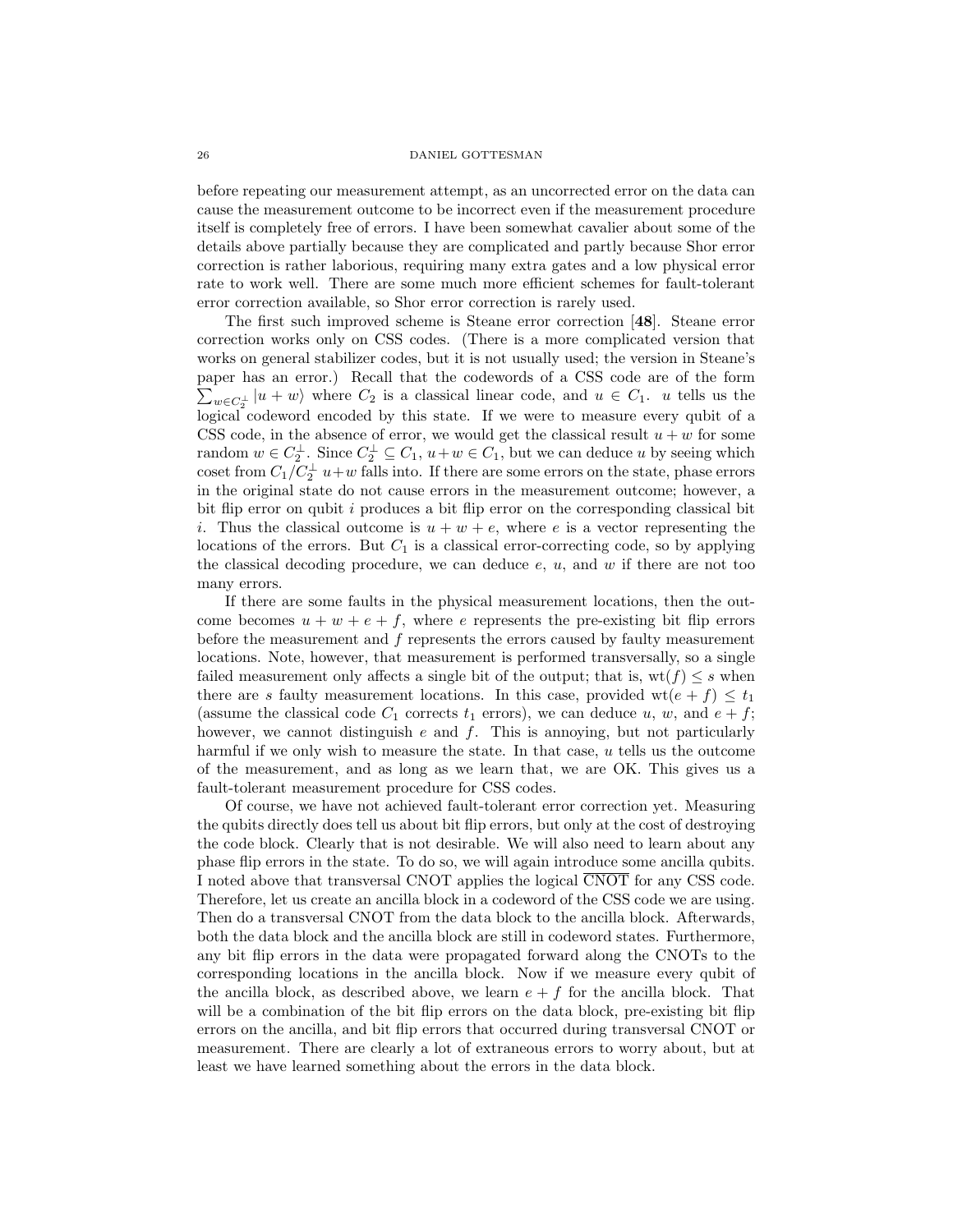

Figure 3. Steane Error Correction. Each horizontal line represents a full  $n$ -qubit block of the code, and each gate or measurement represents a transversal implementation of that operation.

Still, we need to be careful. We used a transversal CNOT to copy the errors from the data block to the ancilla, but we don't actually want to perform the logical CNOT gate. Error correction should leave the encoded data unchanged. Therefore, we should start the ancilla not in just any codeword state, but in the encoded state  $|\overline{0}\rangle + |\overline{1}\rangle$ , an eigenstate of CNOT (when it is in the target block of the CNOT). Thus, the encoded state of the data does not change when we perform the CNOT. This also means that measuring u for the ancilla tells us nothing about the state of the encoded data; indeed,  $u$  will be random, just like  $w$ . We have to also be careful about error propagation: while bit flip errors are propagating from the data block into the ancilla block, phase errors are propagating from the ancilla block into the data block. Therefore, we must be careful that the procedure we use to create the ancilla block does not result in too many errors. Since the ancilla block is just an encoded  $|\overline{0}\rangle + |\overline{1}\rangle$  state, the problem of creating such a state is identical to the problem of creating a fault-tolerant preparation gadget, so I will defer discussion of how to do this until section 4.6. For now, just assume that we have such a method which, when the encoding circuit has at most s faulty locations, creates the correct state with at most s errors on it.

To correct bit flip errors on a CSS code, we thus create an ancilla encoded in the same code in the state  $|\overline{0}\rangle + |\overline{1}\rangle$ , and perform transversal CNOT from the data block to the code block. Then we measure all of the qubits of the ancilla block, and treat the result as a classical codeword for the code  $C_1$ . We deduce the locations of the errors, and correct them in the data block. We can follow almost the same procedure to correct phase errors: Instead, we create an ancilla block in the state  $|\overline{0}\rangle$  and perform transversal CNOT with the ancilla block as control and the data block as target. This copies phase errors from the data block to the ancilla, and so we measure each ancilla qubit in the Hadamard-rotated basis. In that basis, the code is a superposition of codewords from  $C_2$ , so we treat the measurement output as a classical codeword for  $C_2$  with some errors, and deduce those errors via the classical decoding procedure for  $C_2$ . Then we correct phase errors in the resulting locations in the data block. The whole procedure is summarized in figure 3.

Now let us show that Steane EC satisfies properties EC A and EC B. Assume that the incoming data block has errors in locations summarized by a vector e, with e composed of  $e_P$ , phase errors, and  $e_B$ , bit flip errors. In each of these vectors, 1 in the ith component of the vector indicates an error acting on the ith qubit of the block.  $e_P$  and  $e_B$  can have 1s in the same location, in which case there is a Y error at that location. We can assume that all errors in the incoming block are Pauli errors by linearity (a la Theorem 2).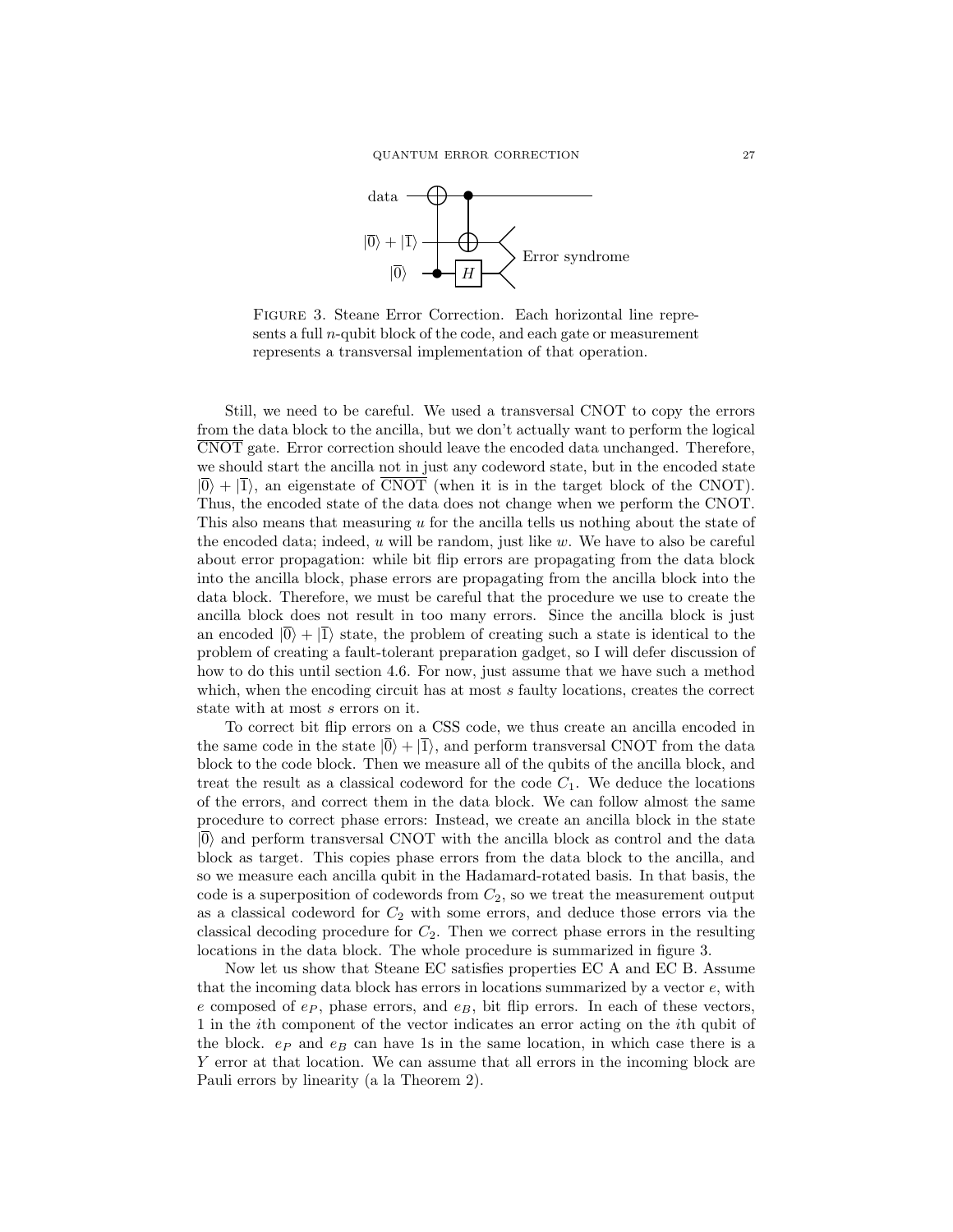Suppose the phase ancilla, after its preparation is complete, has errors whose locations can be summarized by a binary vector  $f_P$ , and the bit flip ancilla has errors that can be summarized by a binary vector  $f_B$ . Let us summarize the faults in CNOT gate locations by  $g_P$  and  $g_B$ . (Note that each such faulty gate location can affect both the corresponding data qubit and ancilla qubit, and not necessarily with the same sort of error.) Finally, assume that during the Hadamard and measurement of the phase ancilla block, there are faults whose locations are summarized together by a vector  $h<sub>P</sub>$ , and during the measurement of the bit flip ancilla block, there are faults summarized by  $h_B$ . For  $h_P$  and  $h_B$ , we will only count errors that show up in the measurement result, since there is no possibility of these errors propagating into the data block except via the measurement result. For the other sorts of errors (other than those in the incoming data block), we will make no restrictions as to the types of errors. We will ignore errors that occur during the final correction step where we fix the error deduced from the syndrome measurement, since the correction step itself can be done transversally. Errors that occur then count, of course, but each error during the final correction step can only cause one qubit to go wrong, so they can never cause EC A or EC B to fail.

To prove EC A, we assume that  $s = \text{wt}(f_P) + \text{wt}(f_B) + \text{wt}(g_P) + \text{wt}(g_B) +$  $wt(h_P) + wt(h_B) \leq t$ , and we wish to show that the final state after correcting the measured error is at most s errors away from a valid codeword of some sort. In fact, I claim the following:

CLAIM 1. The final state will have errors only on qubits from  $f_P \vee f_B \vee g_P \vee f_A$  $g_B \vee h_P \vee h_B$ , where  $\vee$  represents the bitwise OR.

That is, the only qubits in the final state that have errors will be in a location corresponding to one of the faults that occurred during the EC circuit, and there are at most s of those. By "corresponding location," I mean that if a fault occurs in the ith qubit of one of the ancilla blocks, there could be a fault in the ith qubit of the data block.

PROOF. In the following proof, the  $f_x^{(i)}$ ,  $g_x^{(i)}$ , and  $h_x^{(i)}$  ( $x = P, B$ ) will be vectors which indicate subsets of  $f_x, g_x$ , and  $h_x$ . The content of the (i) superscripts has no particular meaning except to label potentially different subsets.

The error measured by the phase part of the error correction will be  $e_P + f_P^{(1)} +$  $g_P^{(1)} + h_P^{(1)}$  $P_P^{(1)}$ . However, note that, since we are making no restriction on wt $(e_P)$ , it is possible that  $\text{wt}(e_P + f_P^{(1)} + g_P^{(1)} + h_P^{(1)})$  $(P<sup>(1)</sup>) > t_2$ , where the phase code  $C_2$  corrects  $t_2$ errors. In that case, the classical decoding procedure for  $C_2$  will instead deduce some error d which might be different from the actual accumulated error. Still, d must have the same syndrome as  $e_P + f_P^{(1)} + g_P^{(1)} + h_P^{(1)}$  $p^{(1)}$ , so  $v = d + e_P + f_P^{(1)} + g_P^{(1)} + h_P^{(1)} \in C_2$ . Since the X generators of the CSS code are given by vectors of  $C_2^{\perp}$ , it follows that the operator  $Z_v$  with Zs on all the qubits indicated by  $v \in C_2$  commutes with every X generator, and therefore  $Z_v \in N(S)$ , and it maps any logical codeword to another (potentially different) logical codeword.

After interacting with the two ancilla blocks, but before we correct any errors, the data will have phase errors on qubits indicated by the set  $e_P + g_P^{(2)} + g_B^{(2)} + f_B^{(2)}$ . When we apply phase error correction to fix the errors on the qubits indicated by d, we therefore get the net phase error  $d + e_P + g_P^{(2)} + g_B^{(2)} + f_B^{(2)}$ . Now, we know that  $d + e_P = v + f_P^{(1)} + g_P^{(1)} + h_P^{(1)}$  $_P^{(1)}$ , so we can rewrite the net phase error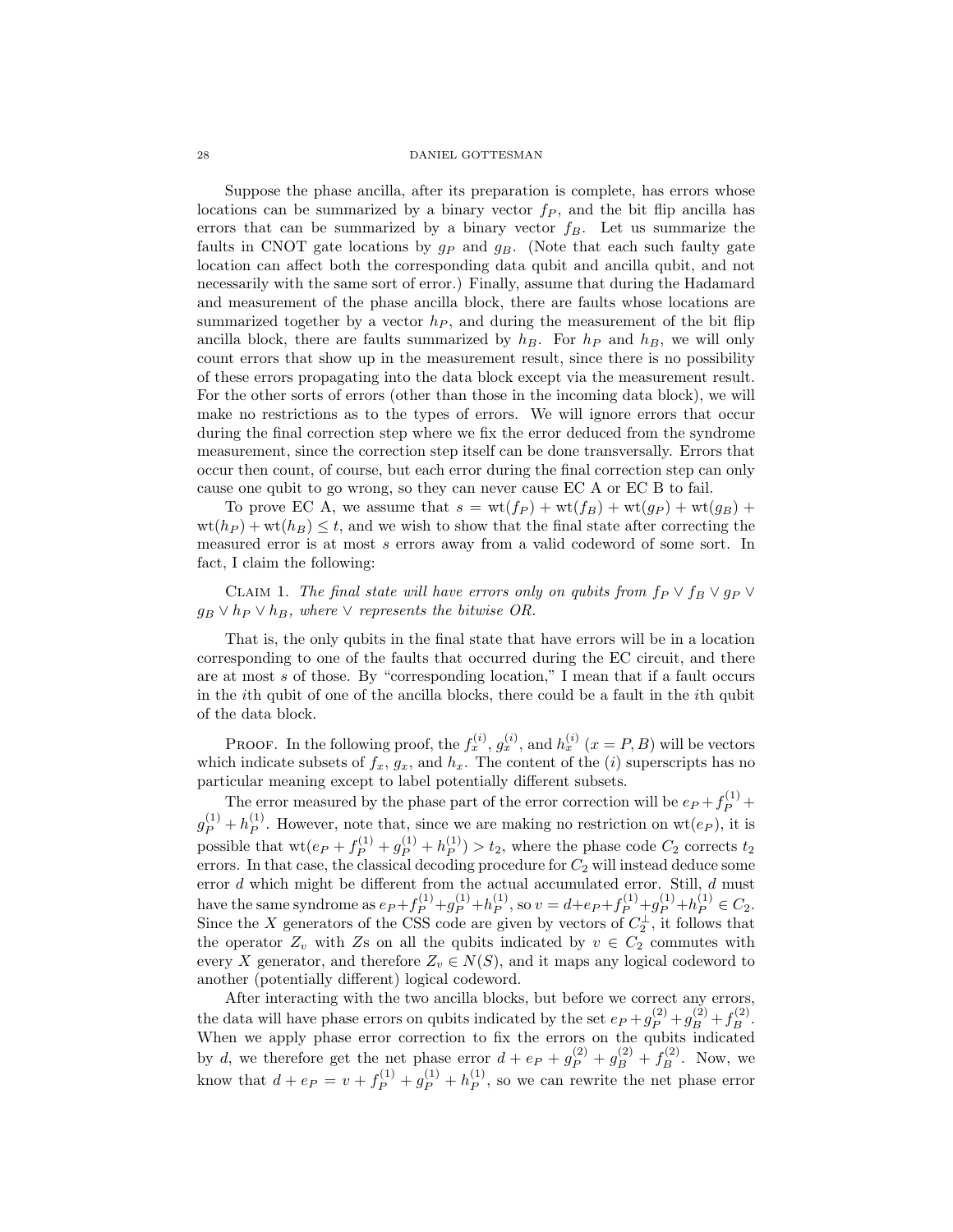

FIGURE 4. Knill EC. Each horizontal line represents a full *n*-qubit block of the code, and each gate or measurement represents a transversal implementation of that operation. Q is a Pauli operator and contains a correction for both the teleportation outcome and error correction.

as  $v + f_P^{(1)} + f_B^{(2)} + g_P^{(1)} + g_P^{(2)} + g_B^{(2)} + h_P^{(1)}$  $P_P^{(1)}$ . But  $Z_v \in N(S)$ , so applying a phase to all the qubits of v only takes us to another codeword. Therefore, the final state, post-error correction, is equal to some codeword with a phase error  $f_P^{(1)} + f_B^{(2)} +$  $g_P^{(1)} + g_P^{(2)} + g_B^{(2)} + h_P^{(1)}$  $_{P}^{(1)}$  (plus possibly some bit flip errors). Note that this is a subset of  $f_P \vee f_B \vee g_P \vee g_B \vee h_P \vee h_B$ , showing that the phase errors on the final codeword satisfy the claim.

The proof that the final bit flip errors are a subset of  $f_P \vee f_B \vee g_P \vee g_B \vee h_P \vee h_B$ is similar.  $\Box$ 

Proving the property EC B is more straightforward, since we can now assume that  $s + wt(e) \leq t$ . Again, the final errors will be a subset of  $f_P \vee f_B \vee g_P \vee g_B \vee f_A$  $h_P \vee h_B$ , but now there is no shift by an element of  $N(S)$ , so an ideal decoder after the EC step will produce the same result as an ideal decoder applied before the EC step, when there is just the error e.

Another useful method of fault-tolerant error correction is due to Knill [30]. Knill error correction is at some level similar to Steane error correction, in that it uses an ancilla state which is encoded using the same code as the data block. However, Knill EC works for any stabilizer code. The basic idea is to perform quantum teleportation, moving the encoded state into a different block of the code. Because of the encoding, the Bell measurement used in quantum teleportation gains more information than is needed for teleportation, and the extra information tells us the error syndrome of the combined errors on the data and ancilla block. Knill error correction is pictured in figure 4. Two blocks are measured in the course of teleportation. One is basically used to reconstruct the Xs in the stabilizer and one to reconstruct the Zs. I will not go into the details of how Knill EC works here — see  $[30]$  instead. Knill EC can easily be modified to allow fault-tolerant measurement as well. To do that, we substitute an ancilla in the state  $|0\rangle$  for the encoded EPR pair in the error correction circuit. The encoded Bell measurement then still tells us the error syndrome, but instead of two random classical bits for the teleportation, it tells us the outcome of a logical measurement on the data block in the standard basis.

Steane and Knill EC both work on the principle of moving as much work as possible in the EC step into the creation of a particular ancilla state. There are two advantages to doing so [30, 39, 48]. First, it means we do not have to do much work directly on the data, which means the qubits don't have to sit around waiting for the EC step to finish and don't accumulate much additional error during that time. Second, because the ancillas are created in known states, we can put a lot of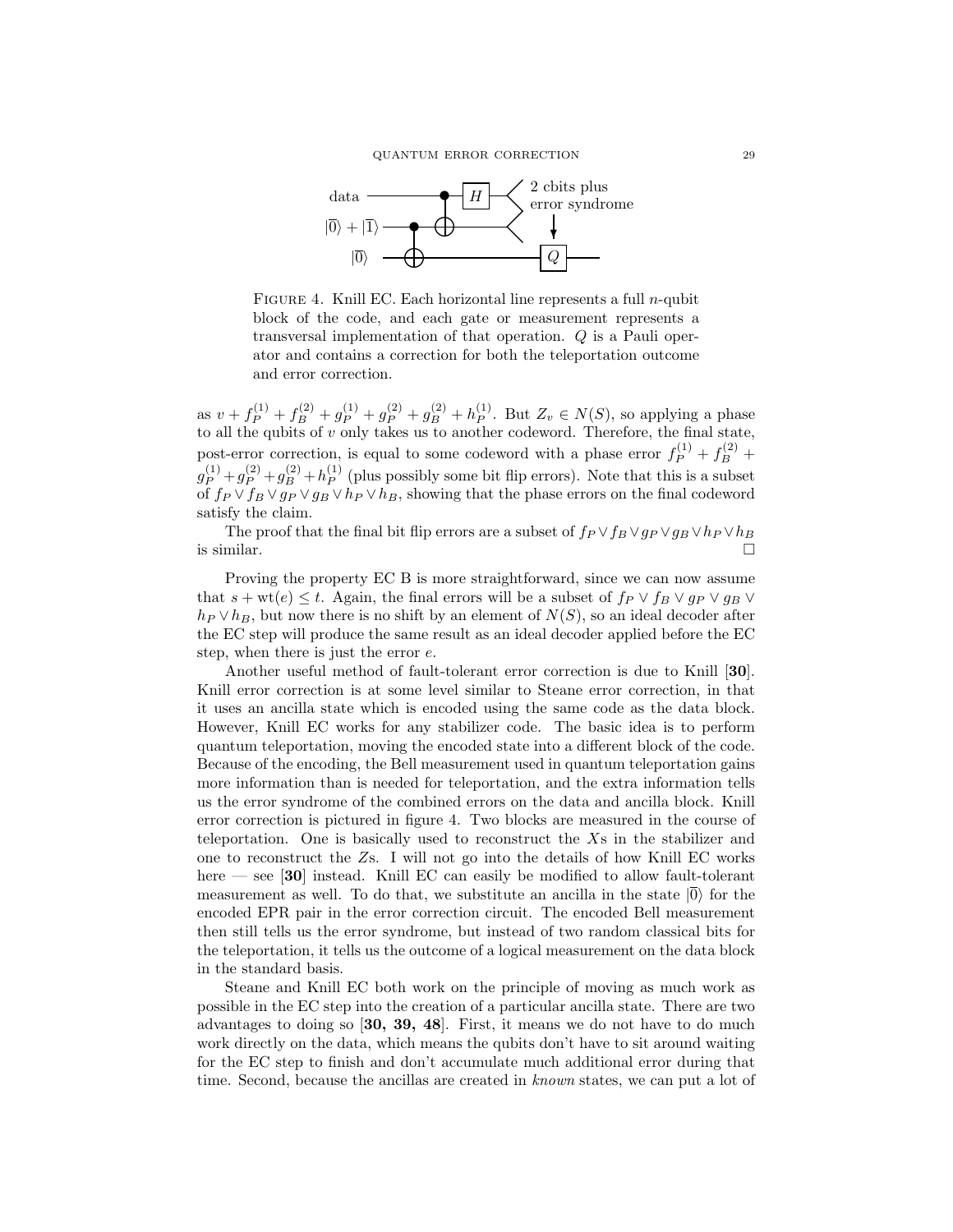

FIGURE 5. Gate teleportation of  $\overline{U}$ . The process of teleporting the state followed by  $\overline{U}$  is the same as teleporting the state through a special ancilla with an appropriately modified correction operation.

effort into verifying that they are correct, which we could not do directly for the unknown data state.

4.5. Gate teleportation and universal fault-tolerant quantum computation. Now let us return to the task of creating a universal set of fault-tolerant gates. Since it is not possible to do this transversally, we need to add a new component, and that component will be measurement. The basic strategy will be similar to that for Steane or Knill EC: we will put a lot of effort into creating an appropriate ancilla state, and then quickly interact it with the data, the result being an implementation of some particular gate. Not every gate can be directly performed this way, but some non-Clifford group gates can be, and combined with the Clifford group gates, that is enough to give us a universal set of quantum gates.

The construction can be described in terms of quantum teleportation, again on the encoded states. Let us begin by not worrying about fault-tolerance, and simply attempt to perform some gate  $\overline{U}$  on an encoded state. We will consider the case of a single-qubit gate U first. Suppose we were to perform quantum teleportation and then follow it, somehow, by an implementation of  $\overline{U}$ . Then on input state  $|\psi\rangle$ , the overall output state would of course be  $\overline{U}|\psi\rangle$ . Now imagine that Bob, who controls the output block, gets impatient waiting for Alice's measurement outcome and decides to perform  $\overline{U}$  earlier than intended. Eventually Alice performs the logical Bell measurement and sends Bob the two classical bits describing the outcome, corresponding to a logical Pauli  $\overline{Q}$ . To complete the teleportation procedure, Bob now needs to do something slightly different than before: First, he must undo the  $\overline{U}$  he performed prematurely, then perform  $\overline{Q}$ , and then finally redo  $\overline{U}$ , now in the correct place. That is, he should do the gate  $UQU^{\dagger}$ . This procedure is pictured in figure 5. It may not seem like we have gained anything by doing this, but for some special gates U, we have. We can imagine the state  $(I \otimes \overline{U})(|\overline{00}\rangle + |\overline{11}\rangle)$  as a special ancilla state, a replacement for the EPR pair normally used in teleportation, and we can prepare it separately. Since it is a fixed ancilla state, independent of the data, we can apply some special tricks to preparing it.

We still have to perform the gate  $UQU^{\dagger}$ , which cannot be done ahead of time on the ancilla, since Q depends on the outcome of a logical Bell measurement on the data block. However, the gate  $\overline{UQU^{\dagger}}$  might be simpler to perform than  $\overline{U}$  was. For instance, when  $U \in \mathcal{C}_1$ ,  $UQU^{\dagger} \in \mathcal{P}_1$  — that is the defining property of the Clifford group. For some gates  $U \notin C_1$ , it is nonetheless still true that  $UQU^{\dagger} \in C_1$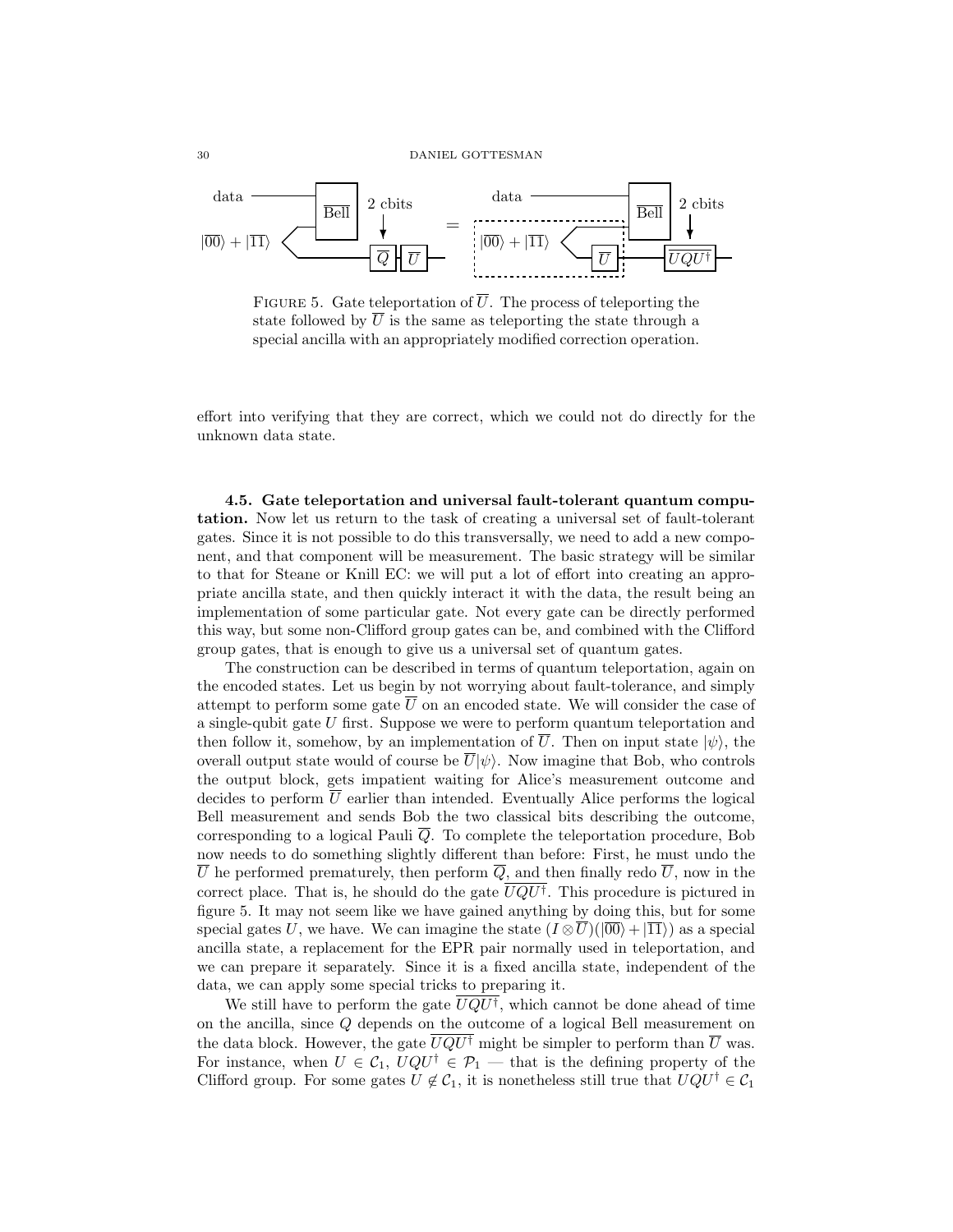for any  $Q \in \mathcal{P}_1$ . For instance, the  $\pi/8$  rotation  $R_{\pi/8}$  has this property:

(70) 
$$
R_{\pi/8} X R_{\pi/8}^{\dagger} = \begin{pmatrix} 0 & e^{-i\pi/4} \\ e^{i\pi/4} & 0 \end{pmatrix} = e^{i\pi/4} X P^{\dagger}
$$

$$
(71) \t\t R_{\pi/8} Z R_{\pi/8}^{\dagger} = Z
$$

We sometimes call the set of unitary operators with this property, of conjugating Pauli operators into Clifford group operators,  $C_3$ .  $C_1$  is the Pauli group  $\mathcal{P}_n$ , and  $C_2$ is the Clifford group  $C_1$ <sup>4</sup>. One can define a set  $C_k = \{U|UQU^{\dagger} \in C_{k-1} \ \forall Q \in C_1\},\$ and the teleportation construction tells us how, given appropriate ancilla states, to perform a gate from  $C_k$  once we know how to perform gates from  $C_{k-1}$ . Note that the sets  $C_k$  are not closed under multiplication.

This gives us an indication of how to perform a universal set of fault-tolerant gates. For the 7-qubit code, and some similar CSS codes, we already know how to perform all logical Clifford group operations. The Bell measurement is a Clifford group operation (plus measurement, which we also know how to do fault-tolerantly), and now we have seen that  $R_{\pi/8} Q R_{\pi/8}^{\dagger}$  is also a Clifford group operation for  $Q \in \mathcal{P}$ . Thus, if we can just prepare the special ancilla state  $(I \otimes \overline{R_{\pi/8}})(\ket{\overline{00}} + \ket{\overline{11}})$  faulttolerantly, we can do the complete gate teleportation procedure for the 7-qubit code to implement a fault-tolerant  $\overline{R_{\pi/8}}$  gate. Since the Clifford group plus  $R_{\pi/8}$  form a universal set of gates, that gives us a universal fault-tolerant gate set for the 7-qubit code.

It is perhaps worth saying as an aside a few words about the nature of this universal set of gates. Note that for a fixed number of (logical) qubits, it contains a finite set of gates. These gates do not commute with each other, and if we look at the group generated by these gates, we find that it is an infinite group. However, the unitary group is uncountable, so we will not be able to exactly implement all unitary gates. We can, however, get arbitrarily close to any gate we wish, and the approximation procedure can be done quite efficiently as a consequence of the Solovay-Kitaev theorem  $[27, 45]$ . For any gate U, to approximate U to within a distance  $\epsilon$ , we need only use polylog $(1/\epsilon)$  gates.

Now back to fault tolerance. I have described the construction above for singlequbit gates  $U$ , but that is in no way essential. For a multiple-qubit gate  $U$ , we simply need, as an ancilla, a state composed of multiple encoded EPR pairs with U applied jointly on the second half of all of them. For instance, we can perform the CNOT in this way using a four-qubit ancilla. If we take any stabilizer code with stabilizer  $S$ , we can perform the Bell measurement as part of Knill error correction, and  $N(S)$ gives us transversal implementations of the logical Pauli group. Thus, using gate teleportation, given an appropriate ancilla, we get a fault-tolerant implementation for any Clifford group gate on S. Then we can use gate teleportation again to get a universal set of gates. Thus, we can perform a universal set of gates for any stabilizer code [21].

For certain gates, even simpler constructions are available that take advantage of special properties of the gate [9, 44, 55]. For instance,  $R_{\pi/8}$  is a diagonal gate, and that lets us use the construction in figure 6. The more efficient construction only involves a single encoded block as ancilla, which is somewhat easier to create.

<sup>&</sup>lt;sup>4</sup>I apologize for the similar appearance of  $\mathcal{C}_n$  and  $C_k$ .  $C_k$  will not appear outside this paragraph.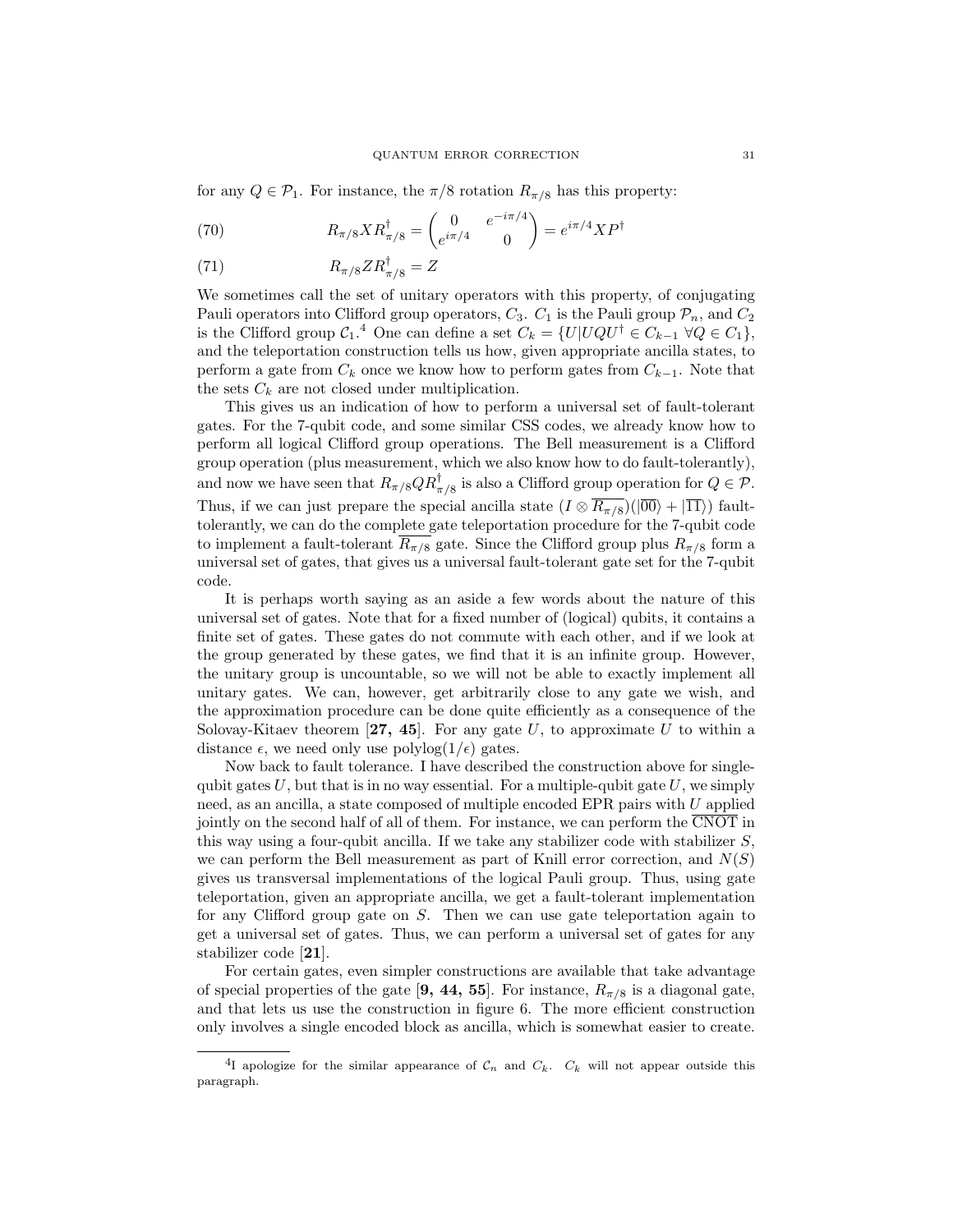

FIGURE 6. More efficient gate teleportation of  $\overline{R_{\pi/8}}$ . The CNOT represents a logical CNOT, perhaps performed transversally.

4.6. Fault-tolerant state preparation. The constructions I have presented in the last few sections rely on the ability to fault-tolerantly prepare some particular states. It may seem like we have just postponed the main difficulty in performing non-Clifford group gates and fault-tolerant error correction, and to a certain extent this is true. However, since the ancillas we use in the above procedures are being prepared in known states, we have more options as to how to create them than we do for performing an operation (such as the  $\pi/8$  rotation) on an unknown data state.

In order to perform Steane or Knill EC, we need to know how to create encoded  $|\overline{0}\rangle$  and encoded  $|\overline{0}\rangle + |\overline{1}\rangle$  states with few errors in them. We also, of course, need encoded  $|\overline{0}\rangle$  states to initialize the fault-tolerant quantum computation. Our goal, in particular, is to avoid correlated errors in these states. The desired states can easily be created using some non-fault-tolerant encoding circuit, but because such circuits inevitably involve gates interacting pairs of qubits within the code block we are constructing, a single error during the encoding circuit can cause correlated errors affecting multiple qubits in the new block. This would certainly fail to satisfy property Prep A, and could easily fail to satisfy Prep B as well.

One way to create states is to use a version of Shor error correction. If we add a stabilizer generator corresponding to the  $\overline{Z}$  (for  $|\overline{0}\rangle$ ) or  $\overline{X}$  (for  $|\overline{0}\rangle + |\overline{1}\rangle$ ), then there is just a single state in the code specified by the new stabilizer, and it is the one we wish to create. Performing Shor EC to correct an arbitrary state to the one codeword of this new code will then produce a fault-tolerant preparation gadget.

Steane and Knill EC don't give us so immediately methods of state preparation since they need themselves ancillas prepared for the state we are trying to create, but they still point us in the right direction. Suppose we performed Steane EC on the created state without first verifying the ancilla states. The result would not be reliable, since the states involved could have multiple correlated errors due to only a single error in the encoding circuit. However, suppose that if instead of correcting the state based on the error syndrome we measure, we simply use the procedure to detect whether errors are present. Then if we see any errors, we discard the main state we are trying to create as well as the measured ancillas. In order for a correlated error to slip past this procedure, we need correlated errors both on the data block we are trying to verify and on one or both ancilla blocks, and furthermore, those errors must cancel in the error syndrome. Since the data block and ancilla blocks are created separately, we need two separate faults for this to be possible: one during the creation of the data block and one during the creation of the ancilla block. We may need to repeat this procedure using ancillas that themselves have passed previous rounds of screening, but with a sufficient number of iterations, we can fault-tolerantly prepare states even for large distance codes.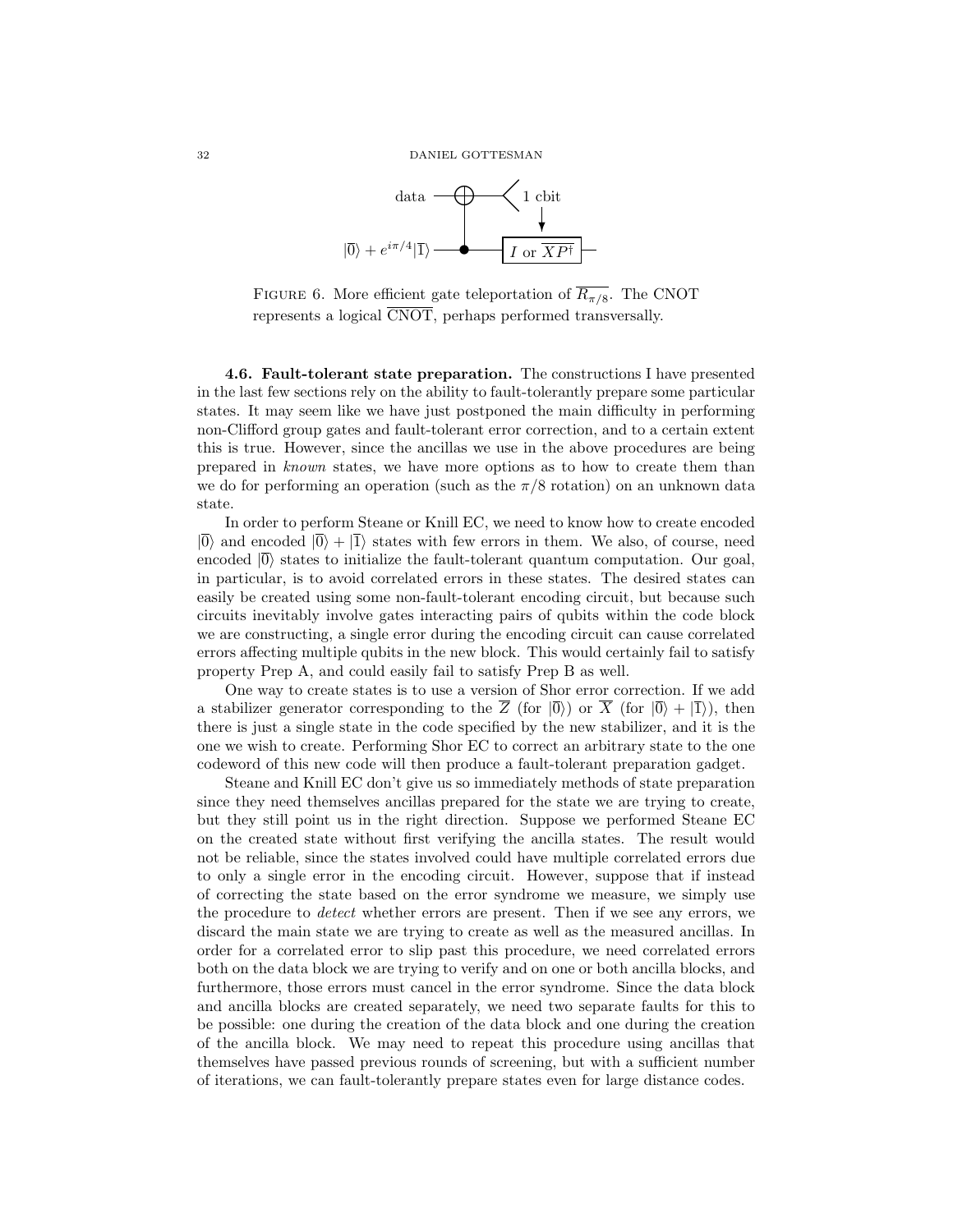For gate teleportation, we need more complicated ancillas. I will not go into the details, but simply mention some of the main methods used in preparing such states. For the ancillas needed to teleport Clifford group gates, we can use the method based on Shor EC or similar verification procedures to those for  $|0\rangle$  or  $|\overline{0}\rangle + |\overline{1}\rangle$ . We have the same two options for other gates such as  $R_{\pi/8}$ , but both methods become more complicated. The ancilla states used for  $R_{\pi/8}$  and similar gates are eigenstates of Clifford group operators, and can be uniquely specified by this fact. For instance, the state  $|\overline{0}\rangle + e^{i\pi/4}|\overline{1}\rangle$  is the unique codeword which is a +1 eigenstate of  $e^{i\pi/4}\overline{XP^{\dagger}}$ . Thus, if we measure the eigenvalues of  $\overline{XP^{\dagger}}$ , which we can do using a Shor-like method involving a cat state and repetition, we can determine if the ancilla state is correct or not [44].

There is also a method for verifying this state and some other related ancilla states which involves comparing a number of copies of the state to test if any have errors on them. As before, we imagine using some non-fault-tolerant procedure to create candidate ancilla states, and then we put them through this verification procedure and discard any states that fail. The states that come out of the procedure are more likely to be error-free (or at least less likely to have errors dating from the non-fault-tolerant encoding part of the protocol). We can then take a pool of previously-tested states and iterate the verification procedure to purify them further. For details, see [10].

#### 5. Fault-tolerant circuits and the threshold theorem

5.1. Good and bad extended rectangles. We have finally shown that there exist gadgets for fault-tolerant state preparation, measurement, error correction, and a universal set of gates. Now we are ready to study what happens when we apply these gadgets. I will first show that provided errors do not occur too frequently, we can put together a sequence of fault-tolerant gadgets to create a circuit that gives the same output as the ideal unencoded circuit.

DEFINITION 6. Let C be a quantum circuit consisting of a set of locations  $C_i$ , where each  $C_i$  is a preparation location, a measurement location, a gate location, or a wait location. The preparation locations introduce new qubits into the circuit, and the measurement locations remove qubits from the circuit. We assume that  $C$  can be divided up into time steps so that at each time step, every qubit (not counting those to be added at later time steps or removed at earlier time steps) is involved in exactly one location, that the first location for every qubit is a preparation location, and that the last location for every qubit is a measurement. Two locations are considered to be consecutive if they occur at adjacent time steps and they share a qubit. (If both are two-qubit gates, they only need to share one qubit.) The fault-tolerant protocol for C (using a particular  $[[n, 1, 2t + 1]]$  QECC) is a quantum circuit  $C'$  constructed by replacing each location  $C_i$  with a fault-tolerant gadget for  $C_i$ , and adding fault-tolerant error correction gadgets between any pair of consecutive locations.  $C'$  is referred to as a *fault-tolerant circuit for*  $C$  or a fault-tolerant simulation of C.

However, it is a bit unwieldy to prove things directly about the circuit as a whole. Therefore, it makes more sense to focus on smaller units. We will chop the fault-tolerant circuit up into pieces that contain just a single location from the original circuit C: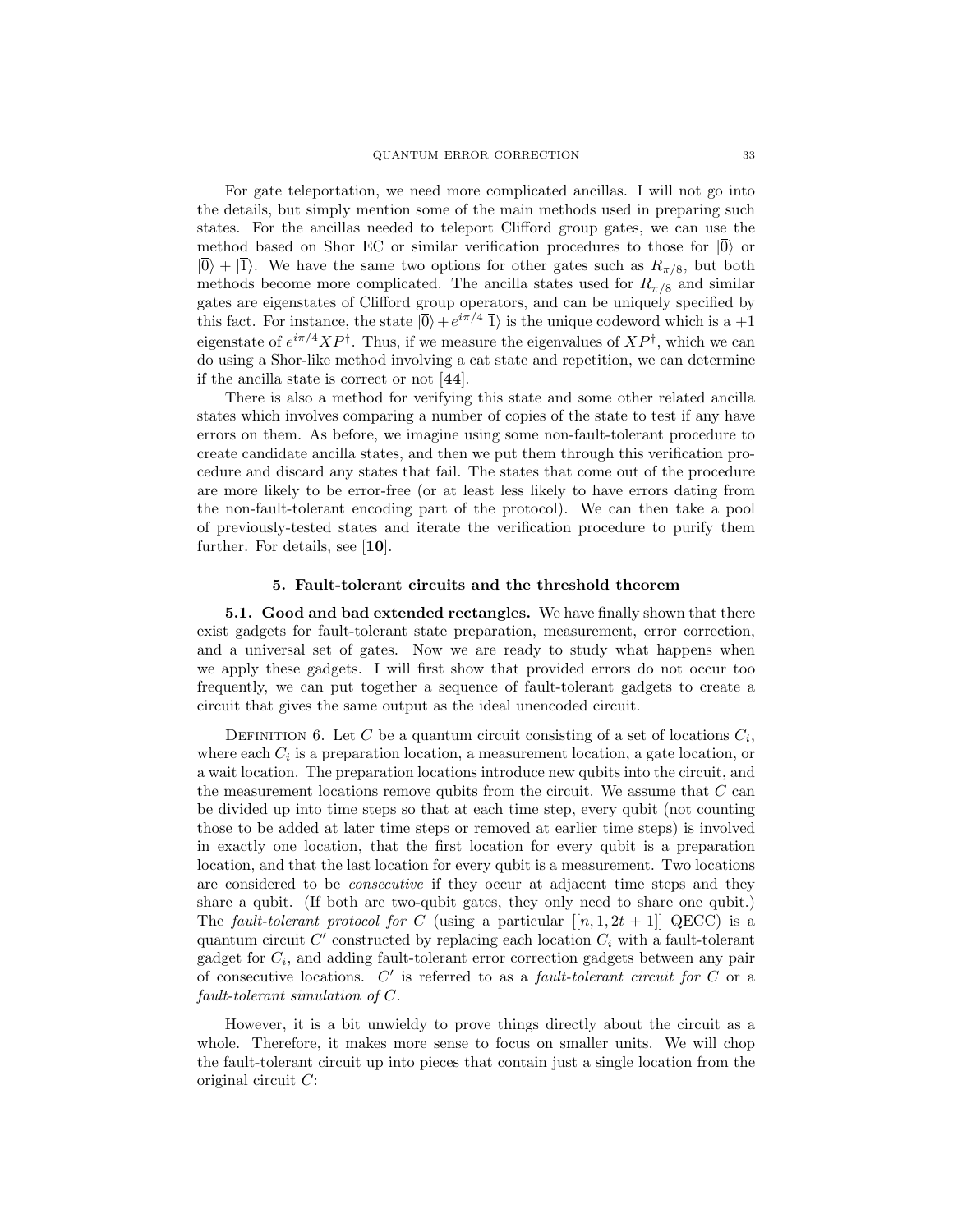

FIGURE 7. A schematic representation of a sample fault-tolerant protocol, with extended rectangles marked.

DEFINITION 7. An extended rectangle (abbreviated  $ExRec$ ) in the fault-tolerant circuit for C consists of the fault-tolerant gadget corresponding to some location  $C_i$ for the original circuit, plus all of the fault-tolerant EC gadgets between  $C_i$  and the adjacent locations. We can characterize an ExRec by the type of the location  $C_i$  $-$  e.g., if  $C_i$  is a preparation location, then the corresponding extended rectangle is a preparation ExRec. The EC step(s) before the gadget for  $C_i$  are leading EC step(s), and those after the gadget for  $C_i$  are trailing EC step(s).

Figure 7 gives an example of a fault-tolerant circuit, with the ExRecs indicated by dashed lines. Note that a preparation ExRec or a measurement ExRec only contains a single EC, while a gate (or wait) ExRec contains two EC steps for each qubit involved in the gate. Except for a preparation ExRec, all ExRecs start with EC steps. Also, adjacent extended rectangles overlap. This is a complication, but is actually simpler to deal with than the alternative of having non-overlapping rectangles. This is because we would like to somehow capture a notion that a rectangle "behaves correctly" when it does not have too many faulty locations. However, if the rectangles do not overlap, there could be an accumulation of errors at the end of one rectangle and at the beginning of the subsequent rectangle. There is no time to correct any errors between the two rectangles, so those errors would combine to produce more errors than one might naïvely expect just counting faulty locations in one rectangle. This can be dealt with, of course, but that means not only that analyzing the behavior of a single rectangle depends on the behavior of the previous rectangle, but also that we are not taking full advantage of the QECC's ability to correct errors.

So what does it mean to say that an extended rectangle behaves correctly? It should mean, roughly speaking, that the encoded state after the extended rectangle is the same as encoded state before the extended rectangle but with the appropriate logical operation performed on the state. However, we still have the complication about having a collection of errors just before the beginning of an ExRec and then more just after the beginning. That could mean that the state just before the beginning of the ExRec is correctable, but then after the first time step of the ExRec, before error correction has really had a chance to act, it is no longer correctable. Instead of looking at the state before the beginning of the ExRec, we should instead look at the state after the leading EC step(s) of the ExRec but before the main gadget for the location  $C_i$ . By that point, any errors from the previous rectangle have either been corrected or at least combined with errors that occurred during the leading EC steps. Thus, we make the following definitions: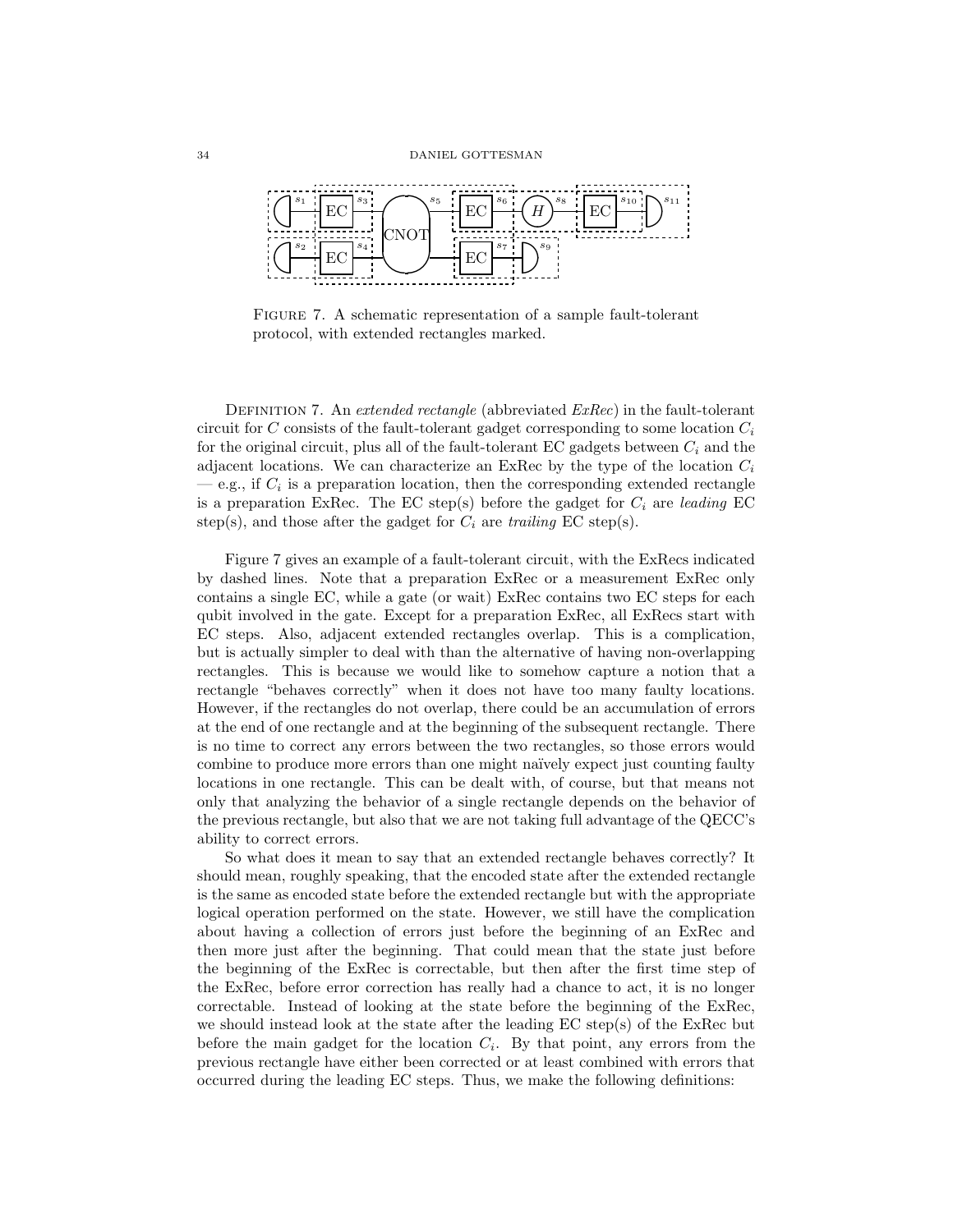DEFINITION 8. A gate or wait ExRec is *correct* for some particular arrangements of faults if

(72) 
$$
\left| \underbrace{\text{EC}}^{s_1} \underbrace{\text{UC}}^{s_2} \underbrace{\text{EC}}^{s_3} \right| \left| \right\rangle = \left| \underbrace{\text{EC}}^{s_1} \right\rangle \left| \underbrace{\text{UC}} \right|
$$

A preparation ExRec is correct for some particular arrangements of faults if

(73) 
$$
\left(\frac{s_1}{EC}\right)^{s_2} = \left(\right)
$$

A measurement ExRec is correct for some particular arrangement of faults if

(74) 
$$
-\mathbf{EC} \rightarrow s_1 \rightarrow s_2 = -\mathbf{EC} \rightarrow s_1 \rightarrow 0
$$

We expect that an ExRec should be correct if it contains no more errors than the code can correct. Thus, we make the following definition:

DEFINITION 9. A full ExRec is good if it contains at most  $t$  faults, where the QECC in use corrects t errors. A full ExRec is bad if it is not good.

The caveat "full ExRec" is needed for a technical reason which I will explain later. For now, ignore it.

The definition of good is justified by the following theorem:

THEOREM 6 (Good implies correct). A good ExRec is correct.

PROOF. The proof is a fairly straightforward application of the definitions of fault-tolerant gadgets. I will present the case of a gate ExRec. Measurement and preparation ExRecs work similarly. Since the ExRec is good, in the following diagrams,  $s_1 + s_2 + s_3 \leq t$ .



(77) 
$$
= \left[ \frac{\text{EC}}{\text{EC}} \right]^{\text{s}_1} \left( \frac{\text{s}_2}{\text{s}_1 + \text{s}_2} \right) \qquad \qquad \text{by EC B}
$$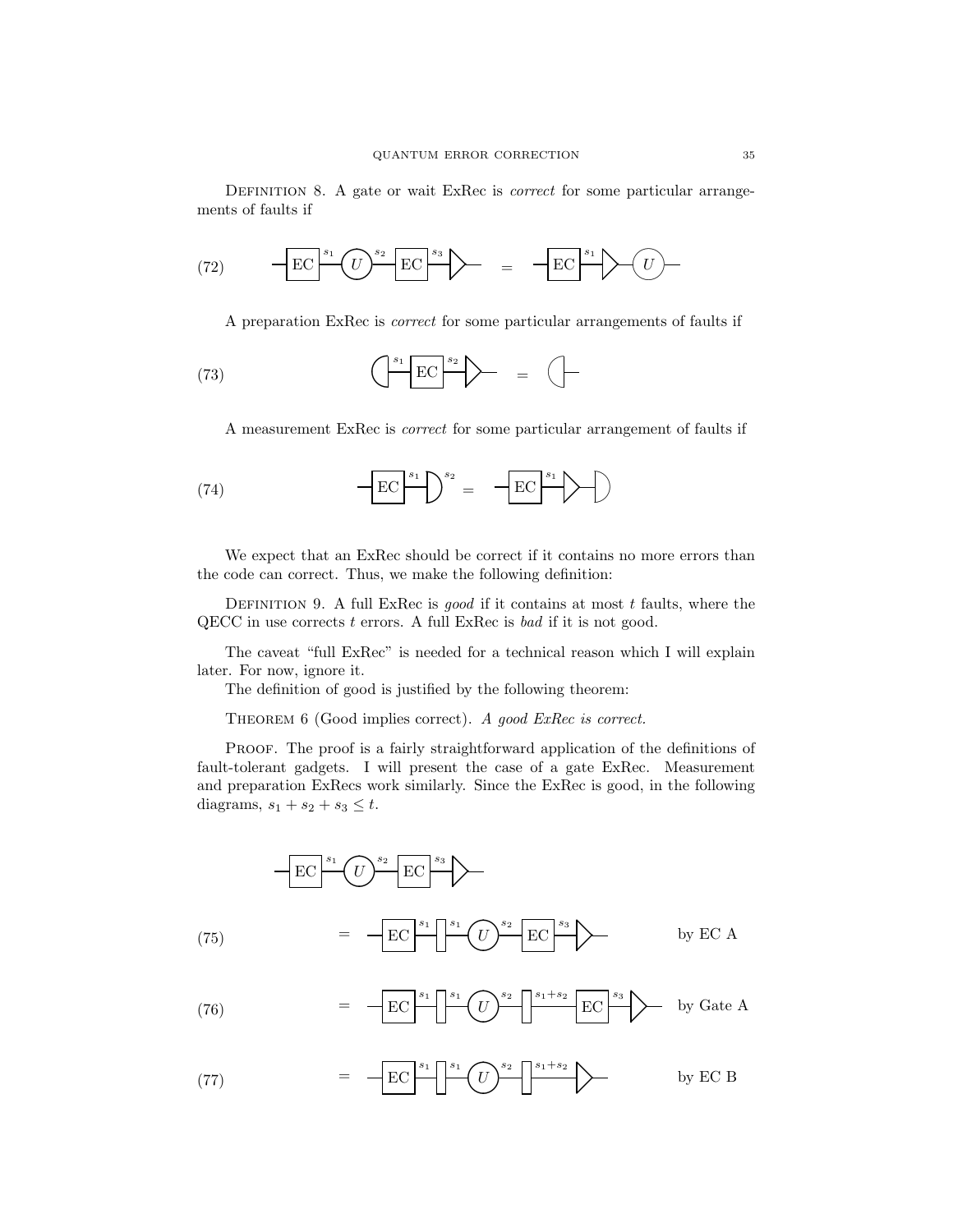(78) 
$$
= \frac{1}{\sqrt{\text{EC}}} \left\{ \frac{s_1}{s_2} \left( \frac{1}{s_2} \right)^{s_2} \right\} \qquad \text{by Gate A}
$$

(79) 
$$
= \left\lfloor \text{EC} \right\rfloor^{s_1} \left\lfloor \text{C} \right\rfloor^{s_2} \left\lfloor \text{C} \right\rfloor \qquad \text{by Gate B}
$$

(80) 
$$
= \left\lfloor \text{EC} \right\rfloor^{s_1} \left\rfloor \hspace{1.5cm} \right\rfloor \left\lfloor \text{CD} \right\rfloor \hspace{1.5cm} \text{by EC A}
$$

5.2. Level reduction. Now let us consider the case of a complete faulttolerant circuit. Suppose all the extended rectangles in the circuit are good. Then by applying theorem 6 repeatedly, we can create ideal decoders using the correctness property for the measurement locations, push the ideal decoders all the way to the left using correctness for the gate and wait locations, and then eliminate the ideal decoders using correctness for the preparation locations. We are left, as desired, with the original circuit  $C$  which the fault-tolerant circuit is supposed to simulate.

Theorem 7. Suppose a fault-tolerant circuit for C contains only good extended rectangles. Then the output distribution of the fault-tolerant protocol is the same as the output distribution of C.

That's precisely the result we wanted, but unfortunately it only applies when all the extended rectangles are good. In a little bit, once we talk more concretely about the model of errors, you will see that this result is enough to say that a faulttolerant protocol helps protect against errors, in that, for sufficiently low error rate, the probability of having only good ExRecs in the complete fault-tolerant circuit is greater than the probability of getting through the original circuit  $C$  without any errors. Unfortunately, when  $C$  is large, it is still unlikely we can make it all the way through even a fault-tolerant circuit without having a bad extended rectangle unless we go to codes which can correct many errors. But if we do use codes with large t, we will need a special family of codes, since otherwise we have no good way to make the large ancillas we need for fault-tolerant gate constructions and faulttolerant error correction. Luckily, there are two known families of codes for which we can solve this problem, giving a threshold theorem. One of them is based on topological constructions [16]. I will consider the other, which is somewhat simpler to analyze: the family of concatenated codes.

The logic behind a concatenated code is quite straightforward. We have shown (up to a question of defining the right error model) that we can take any circuit  $C$  and create a fault-tolerant circuit  $C'$  that gives the same result and is more reliable than  $C$ . Why not, therefore, take  $C'$  and create a fault-tolerant circuit  $C''$  simulating it? Surely that should be even more reliable. And if that is not enough, we can do it again and again until the circuit is robust enough to give us the right answer, even if the original circuit  $C$  is very large. And indeed, this strategy works. We can create a sequence of circuits  $C^{(k)}$ ,  $k = 1, \ldots, L$ , where each  $C^{(k)}$  is a fault-tolerant simulation of  $C^{(k-1)}$ , with  $C^{(0)} = C$ . When C is large, it is not very likely that  $C^{(L)}$  contains only good extended rectangles, but it will be true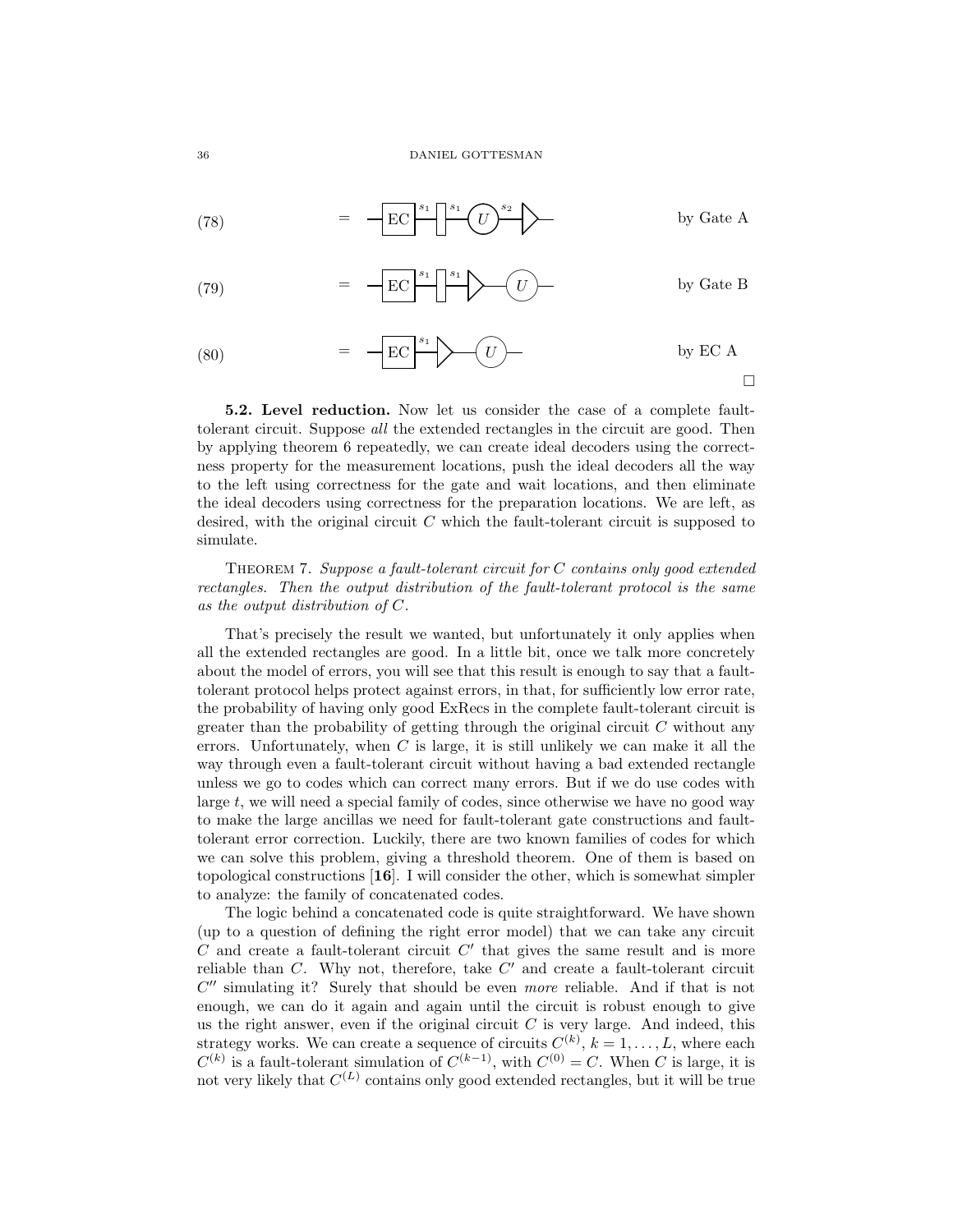that it simulates a  $C^{(L-1)}$  which contains (with high probability, when the error rate is low enough, ...) fewer bad extended rectangles than  $C^{(L)}$ , and so on, until, with very high probability,  $C^{(1)}$  does contain only good extended rectangles, and thus gives us a nearly perfect simulation of C.

In order to prove this, however, we will need to understand what happens to a bad extended rectangle when we push an ideal decoder through it from right to left. We would like to say that a bad extended rectangle simulates a faulty location in the original circuit, and this is almost true. In particular, we would like for the following to be true when  $s_1 + s_2 + s_3 > t$ , for some erroneous gate U':

(81) 
$$
\frac{\text{EC}}{\text{EC}} \frac{s_1}{\text{EC}} \frac{\text{EC}}{\text{EC}} \frac{s_3}{\text{EC}} \frac{\text{E}}{\text{C}} = \frac{\text{EC}}{\text{EC}} \frac{s_1}{\text{C}} \frac{\text{C}}{\text{C}} \frac{\text{C}}{\text{C}} \frac{\text{C}}{\text{C}} \frac{\text{C}}{\text{C}} \frac{\text{C}}{\text{C}} \frac{\text{C}}{\text{C}} \frac{\text{C}}{\text{C}} \frac{\text{C}}{\text{C}} \frac{\text{C}}{\text{C}} \frac{\text{C}}{\text{C}} \frac{\text{C}}{\text{C}} \frac{\text{C}}{\text{C}} \frac{\text{C}}{\text{C}} \frac{\text{C}}{\text{C}} \frac{\text{C}}{\text{C}} \frac{\text{C}}{\text{C}} \frac{\text{C}}{\text{C}} \frac{\text{C}}{\text{C}} \frac{\text{C}}{\text{C}} \frac{\text{C}}{\text{C}} \frac{\text{C}}{\text{C}} \frac{\text{C}}{\text{C}} \frac{\text{C}}{\text{C}} \frac{\text{C}}{\text{C}} \frac{\text{C}}{\text{C}} \frac{\text{C}}{\text{C}} \frac{\text{C}}{\text{C}} \frac{\text{C}}{\text{C}} \frac{\text{C}}{\text{C}} \frac{\text{C}}{\text{C}} \frac{\text{C}}{\text{C}} \frac{\text{C}}{\text{C}} \frac{\text{C}}{\text{C}} \frac{\text{C}}{\text{C}} \frac{\text{C}}{\text{C}} \frac{\text{C}}{\text{C}} \frac{\text{C}}{\text{C}} \frac{\text{C}}{\text{C}} \frac{\text{C}}{\text{C}} \frac{\text{C}}{\text{C}} \frac{\text{C}}{\text{C}} \frac{\text{C}}{\text{C}} \frac{\text{C}}{\text{C}} \frac{\text{C}}{\text{C}} \frac{\text{C}}{\text{C}} \frac{\text{C}}{\text{C}} \frac{\text{C}}{\text{C}} \frac{\text{C}}{\text{C}} \frac{\text{C}}{\text{C}} \frac{\text{C}}{\text{C}} \frac{\text{C}}{\text{C}} \frac{\text{C}}{\text{C}} \frac{\text{C}}{\text{C}} \frac{\text{C}}{\text{C}} \frac{\text{C}}{\text{C}} \frac{\text{C}}{\text{C}} \frac
$$

Unfortunately, we cannot easily make any such statement. The problem is that the error that occurs on the physical gate after the ideal decoder can depend not only on the faults in the gate gadget and trailing EC, but also on the faults in the leading EC and even the carryover error from the previous ExRec, so there is no way to define  $U'$  without looking at the larger context. To handle this problem, we introduce an alternate ideal decoder, a  $*decoder$ , which keeps track of the error syndrome:

$$
\begin{picture}(120,10) \put(0,0){\line(1,0){10}} \put(15,0){\line(1,0){10}} \put(15,0){\line(1,0){10}} \put(15,0){\line(1,0){10}} \put(15,0){\line(1,0){10}} \put(15,0){\line(1,0){10}} \put(15,0){\line(1,0){10}} \put(15,0){\line(1,0){10}} \put(15,0){\line(1,0){10}} \put(15,0){\line(1,0){10}} \put(15,0){\line(1,0){10}} \put(15,0){\line(1,0){10}} \put(15,0){\line(1,0){10}} \put(15,0){\line(1,0){10}} \put(15,0){\line(1,0){10}} \put(15,0){\line(1,0){10}} \put(15,0){\line(1,0){10}} \put(15,0){\line(1,0){10}} \put(15,0){\line(1,0){10}} \put(15,0){\line(1,0){10}} \put(15,0){\line(1,0){10}} \put(15,0){\line(1,0){10}} \put(15,0){\line(1,0){10}} \put(15,0){\line(1,0){10}} \put(15,0){\line(1,0){10}} \put(15,0){\line(1,0){10}} \put(15,0){\line(1,0){10}} \put(15,0){\line(1,0){10}} \put(15,0){\line(1,0){10}} \put(15,0){\line(1,0){10}} \put(15,0){\line(1,0){10}} \put(15,0){\line(1,0){10}} \put(15,0){\line(1,0){10}} \put(15,0){\line(1,0){10}} \put(15,0){\line(1,0){10}} \put(15,0){\line(1,0){10}} \put(15,0){\line(1,0){10}} \put(15,0){\line(1,0){10}} \put(15,0){\line(1,0){10}} \put(15,0){\line(1,0){10}} \put(15,0){\line(1,0){10}} \put(15,0){\line(
$$

The line dropping out the bottom of the \*-decoder contains the information about the error syndrome of the state input on the left. Consequently, the \*-decoder is a unitary operation. To replace (81), we thus can write:

(82) 
$$
\left\{\text{EC} \atop{\text{EC}}\right\}^{s_1} \text{UC} \atop{\text{EC}}^{s_2} \text{EC} \atop{\text{EC}}^{s_3} \left\{\right\} = \left\{\text{C} \atop{\text{C}'}\right\}.
$$

The erroneous gate  $U'$  uses the error syndrome as a control to tell it what sort of error to apply to the decoded qubit. Notice that we have pushed the \*-decoder all the way through the ExRec, eliminating the leading EC as well as the gate gadget and trailing EC. This is needed so that bad ExRecs do not overlap, since that could produce correlated errors in the circuit being simulated. I shall return to this point shortly.

Correctness is defined using \*-decoders in a way that is essentially identical to using regular ideal decoders. The only difference is that we must account for what happens to the error syndrome. Even if we move a \*-decoder through a gadget with no faults, the error syndrome produced will generally change to account for any gates performed on the erroneous physical qubits. For instance, if we perform a transversal Hadamard, pre-existing physical X errors will change to physical Z errors, which have a different error syndrome. For this reason, we can define correctness for \*-decoders using identical diagrams to those for regular ideal decoders, but with the error syndrome changed in some way, which we do not need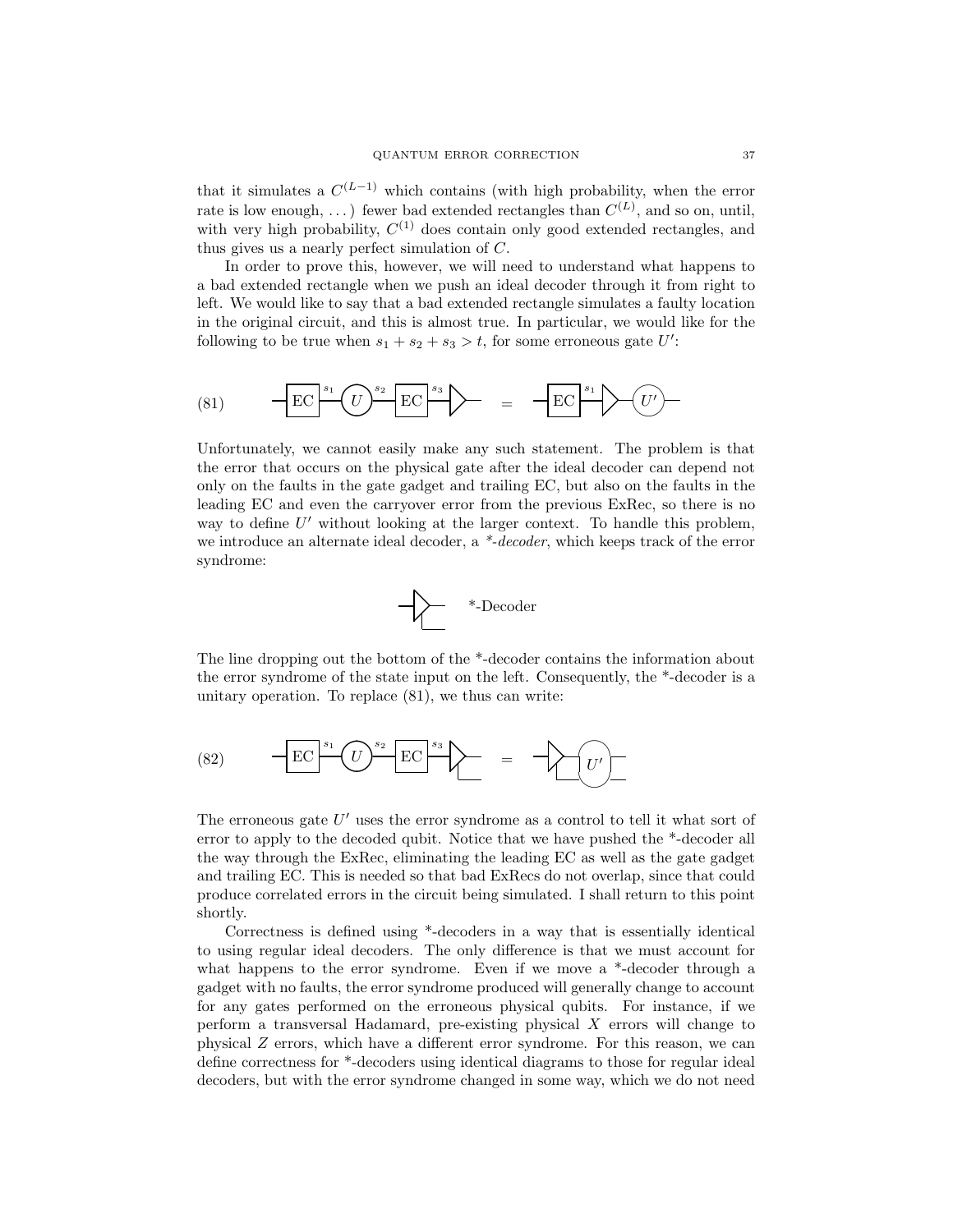to specify. I.e., a gate ExRec is correct for \*-decoders if it satisfies

(83) 
$$
\frac{\text{EC}}{\text{EC}} \frac{s_1}{\text{EC}} \frac{\text{EC}}{\text{EC}} \frac{s_3}{\text{EC}} = \frac{\text{EC}}{\text{EC}} \frac{s_1}{\text{VC}} \frac{\text{C}}{\text{C}} \frac{\text{C}}{\text{C}} \frac{\text{C}}{\text{C}} \frac{\text{C}}{\text{C}} \frac{\text{C}}{\text{C}} \frac{\text{C}}{\text{C}} \frac{\text{C}}{\text{C}} \frac{\text{C}}{\text{C}} \frac{\text{C}}{\text{C}} \frac{\text{C}}{\text{C}} \frac{\text{C}}{\text{C}} \frac{\text{C}}{\text{C}} \frac{\text{C}}{\text{C}} \frac{\text{C}}{\text{C}} \frac{\text{C}}{\text{C}} \frac{\text{C}}{\text{C}} \frac{\text{C}}{\text{C}} \frac{\text{C}}{\text{C}} \frac{\text{C}}{\text{C}} \frac{\text{C}}{\text{C}} \frac{\text{C}}{\text{C}} \frac{\text{C}}{\text{C}} \frac{\text{C}}{\text{C}} \frac{\text{C}}{\text{C}} \frac{\text{C}}{\text{C}} \frac{\text{C}}{\text{C}} \frac{\text{C}}{\text{C}} \frac{\text{C}}{\text{C}} \frac{\text{C}}{\text{C}} \frac{\text{C}}{\text{C}} \frac{\text{C}}{\text{C}} \frac{\text{C}}{\text{C}} \frac{\text{C}}{\text{C}} \frac{\text{C}}{\text{C}} \frac{\text{C}}{\text{C}} \frac{\text{C}}{\text{C}} \frac{\text{C}}{\text{C}} \frac{\text{C}}{\text{C}} \frac{\text{C}}{\text{C}} \frac{\text{C}}{\text{C}} \frac{\text{C}}{\text{C}} \frac{\text{C}}{\text{C}} \frac{\text{C}}{\text{C}} \frac{\text{C}}{\text{C}} \frac{\text{C}}{\text{C}} \frac{\text{C}}{\text{C}} \frac{\text{C}}{\text{C}} \frac{\text{C}}{\text{C}} \frac{\text{C}}{\text{C}} \frac{\text{C}}{\text{C}} \frac{\text{C}}{\text{C}} \frac{\text{C}}{\text{C}} \frac{\text{C}}{\text{C}} \frac{\text{C}}{\text{C}} \frac{\text{C}}{\text{C}} \frac{\text{C}}{\text{C}} \frac{\text{C}}{\text{C}} \frac
$$

for some operation  $V$  on the error syndrome. ( $V$  of course depends on the errors in the original ExRec as well as the gate  $U$ .) The definitions for preparation and measurement ExRecs are similar; for the preparation ExRec, the error syndrome is brought in as a separate input on the RHS of the definition, and for the measurement ExRec, the error syndrome is discarded immediately after being produced. We then get the following lemma:

LEMMA 2. If an ExRec is correct for an ideal decoder, it is correct for a  $*$ decoder.

PROOF. Note that the ideal decoder is just the \*-decoder with the error syndrome discarded. The definition of correctness for an ideal decoder must apply for all input states, including superpositions and parts of entangled states. This could not hold if the error syndrome output of the \*-decoder had any further interaction with the data block after the action of the  $*$ -decoder.

Thus, we also know that good extended rectangles are correct for \*-decoders. We are almost ready to revise theorem 7 to take into account bad ExRecs as well as good ones, but there is one more complication. We would like to replace decoders with  $*$ -decoders in the proof of theorem 7 and push the  $*$ -decoders all the way through the circuit. However, I have declared that a \*-decoder should get pushed all the way through a bad ExRec to eliminate the leading EC step. That means that if we push a \*-decoder backwards through a bad ExRec, the previous ExRec will be left without a trailing EC, and will no longer be an ExRec.

DEFINITION 10. An ExRec missing one or more trailing ECs (in the case of a multiple-qubit gate ExRec) is called a truncated ExRec. A truncated ExRec is good if it contains at most  $t$  faulty locations and is bad if it is not good. Within a larger circuit, determine whether an ExRec should be good or bad and full or truncated by the following procedure: Start from the end of the circuit, with measurement ExRecs, and determine whether they are good or bad. For each other ExRec in the circuit, truncate it by eliminating a trailing EC step if that EC step participates as a leading EC in a bad ExRec (full or truncated). Once we know whether the ExRec is truncated (on all its output blocks, if there is more than one), determine whether it is good or bad. We can then determine recursively the nature of all ExRecs in the circuit.

It is straightforward to define correctness for both regular ideal decoders and \*-decoders for truncated ExRecs by just removing the trailing EC step from each diagram.

LEMMA 3. A good truncated ExRec is correct for both ideal decoders and  $*$ decoders.

PROOF. Since the ideal decoder is supposed to incorporate a perfect error correction, we could insert an EC gadget with 0 errors before any ideal decoder without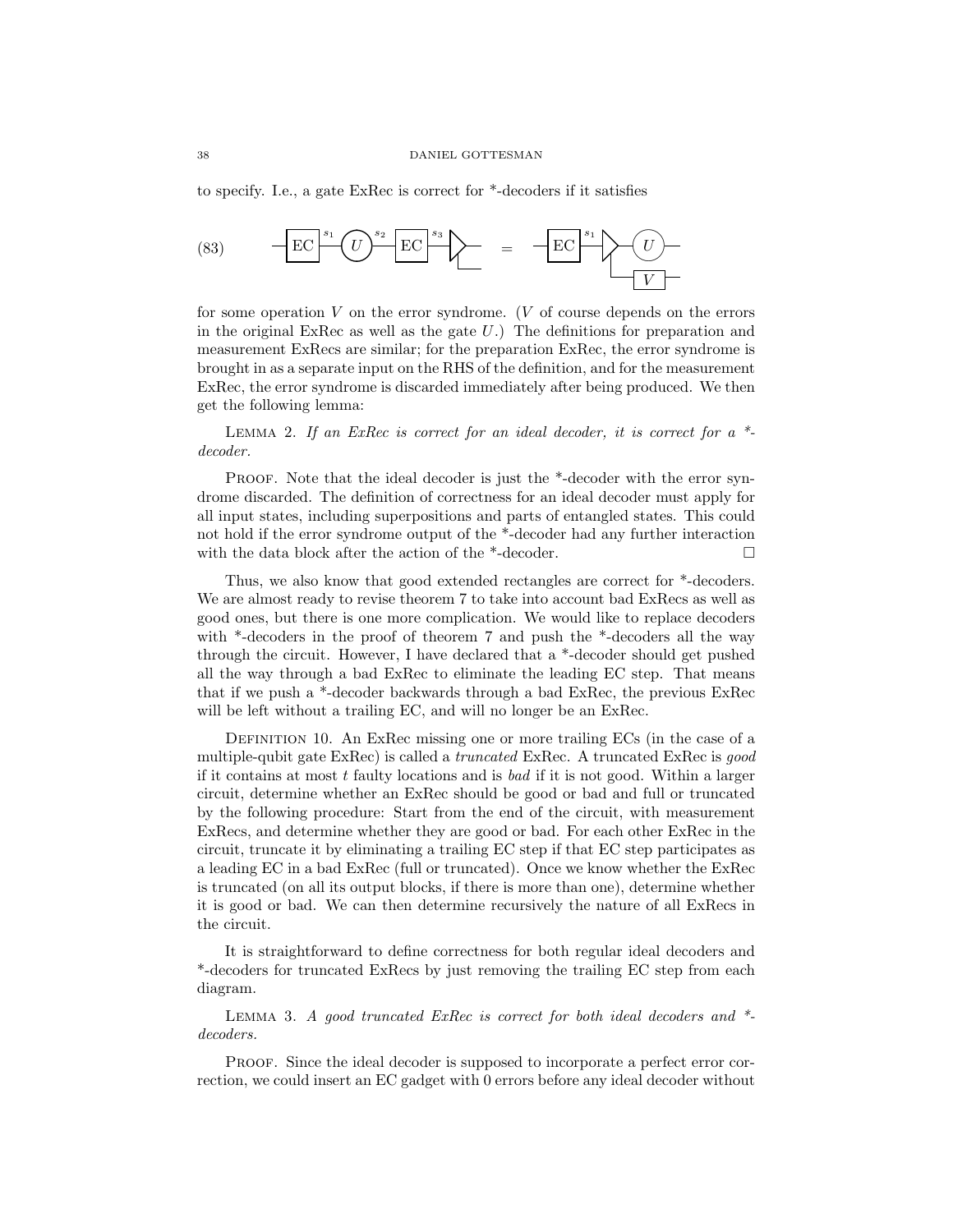changing the ouput at all. (We cannot do this before a \*-decoder since the perfect EC gadget would clear the error syndrome.) Therefore, the correctness diagram for ideal decoders is effectively the same for full and truncated ExRecs, and it follows that a good truncated ExRec is correct for ideal decoders. Then, applying lemma 2 (which also works for truncated ExRecs), we find that a good truncated ExRec is correct for \*-decoders as well.

That leads us to the following improvement of theorem 7:

THEOREM 8. Suppose we have a fault-tolerant circuit  $C'$  for  $C$ . Assign good and bad extended rectangles to  $C'$ , and produce a circuit  $\tilde{C}$  as follows: If the ExRec for  $C_i$  is good, include  $C_i$  unchanged in  $\tilde{C}$ . If the ExRec for  $C_i$  is bad, replace  $C_i$  by the erroneous gate U' from eq. (82) or the corresponding equation for the correct type of location. The circuit  $\tilde{C}$  uses ancilla registers to control the types of  $U'$  errors. Then the output distribution of  $C'$  is the same as the output distribution of  $\tilde{C}$ .

That is,  $C'$  simulates a version of  $C$  with errors in place of the bad extended rectangles. We prove this theorem in the same way as theorem 7, by creating \* decoders at the right end of the circuit and pushing them back to the left using the correctness conditions and eq. (82). The ancilla registers used to determine the type of errors are the error syndrome registers produced by the \*-decoders.

Finally, we are ready to talk about a concrete error model and to prove that fault tolerance reduces the error rate.

DEFINITION 11. An uncorrelated error model assumes that each location  $C_i$ is faulty with probability  $p_i$ , independently for different locations, and if there is an error at location  $C_i$ , it is chosen from some distribution  $E_i$  independent of the other locations. In an uncorrelated Pauli error model, if a location has a fault, there is probability  $p_{Qi}$  of Pauli error Q acting on the qubit(s) involved in the location (relative to the correct operation for that location). Usually, we assume that  $p_i$ and  $p_{Qi}$  only depend on what type of location  $C_i$  is, and nothing else about it. Often, we assume that  $p_i = p$  for all i. An uncorrelated depolarizing error model is a special case of the uncorrelated Pauli error model where  $p_{Qi}$  does not depend on  $Q$  (except for  $Q = I$ , no error, which can be different).

Uncorrelated Pauli error models, and particularly uncorrelated depolarizing error models, are very convenient if one is doing simulations of fault-tolerant protocols to analyze their behavior and error tolerance. One reason for this is that EC steps for CSS and general stabilizer codes can be performed using only Clifford group gates, and thus the behavior of Pauli errors on a fault-tolerant circuit involving only logical Clifford group gates can be efficiently simulated on a classical computer. Under more general errors, the simulations quickly become unwieldy after only a few steps.

However, any kind of uncorrelated error model is not going to be quite enough for us. The reason is that in theorem 8, even if the errors in C are uncorrelated, the location of good and bad ExRecs is somewhat correlated (because the ExRecs overlap, and whether an ExRec is truncated or not depends on whether the following  $ExRec(s)$  are good or bad). Furthermore, the *type* of errors in  $C$  are even more correlated, even entangled, because the type of error on a location  $\tilde{C}_i$  of  $\tilde{C}$  depends on the persistent error syndrome register produced by the \*-decoder. Therefore,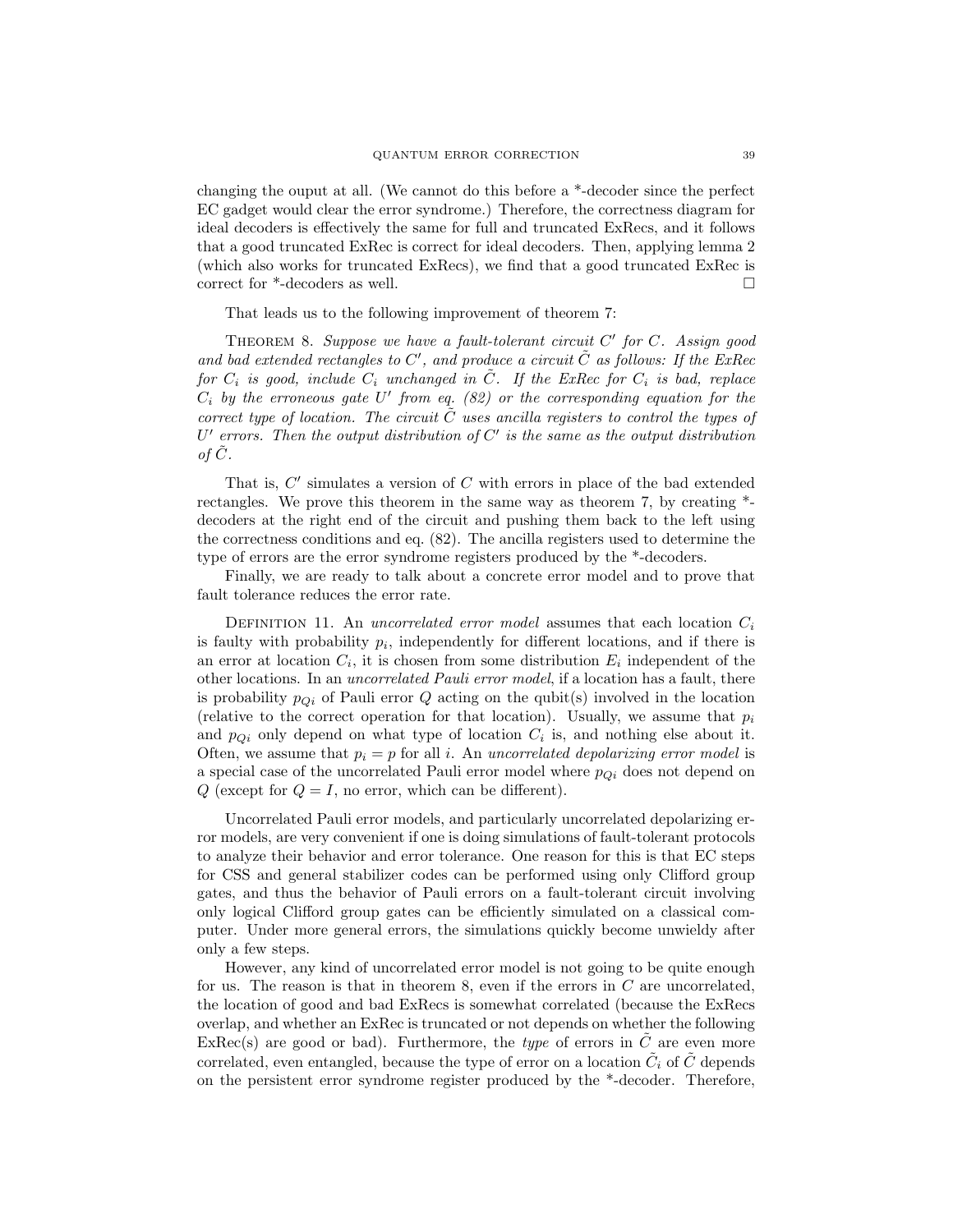even if  $C'$  has a simple uncorrelated error model, Pauli or otherwise,  $\tilde{C}$  will not. Instead, we have to go to a slightly more complicated type of error model.

DEFINITION 12. Consider a full circuit C and suppose with probability  $p<sub>S</sub>$ , there are faults at precisely the set S of locations, in which case the error at those locations can be any quantum operation consistent with the causal structure of S (i.e., if location  $C_i$  is chronologically before  $C_j$ , the error must act on  $C_i$  before  $C_j$ ). Let  $p_i < 1$  be fixed for each location  $C_i$ . For any set R of locations of C, suppose that the total probability of having faults on every location in  $R$  (and possibly additional locations outside R) is at most  $\prod_{i \in R} p_i$ . Then we have a *local stochastic* error model.

As before, we usually consider the case where  $p_i$  only depends on the type of location  $C_i$ , and often specialize to the case where  $p_i = p$  for all i. In that case, the probability of having errors on all of a specified set of  $r$  locations is at most  $p^r$ . Note that for this condition, we do not care what happens to locations outside the set  $R$  — some may have errors, others may not. In addition, we make no constraint on the type of error that occurs at any given location  $C_i$  with  $i \in R$ . Often, we imagine that the type of error is chosen by an adversary who is determined to make our lives as difficult as possible. The adversary can choose errors that entangle different faulty locations; she may even choose to turn off the errors at some subset of locations if that will cause more trouble than leaving them on. However, the adversary is restricted to choose a strategy that has the probability of error on any given set of locations decreasing exponentially with the size of the set; it is in this sense that the error model is "local." There is another important restriction which is implicit in the above definition — we have assumed that the locations of the faults are chosen randomly, which is why it is a "stochastic" error model. This is not the most general possibility. We could have had a superposition of faults in different sets of locations, perhaps entangled with some environment qubits with persistent memory. It is possible to generalize the threshold theorem (theorem 10) to that case, but the details are somewhat complicated [3].

An uncorrelated error model will automatically be a local stochastic error model, with the same  $p_i$ . However, as noted above, if  $C'$  is subject to an uncorrelated error model, then it does not generally follow that  $\tilde{C}$  will experience an uncorrelated error model as well. That is the advantage of generalizing to a local stochastic model: If  $C'$  is subject to a local stochastic error model, then  $\tilde{C}$  will also experience a local stochastic error model.

THEOREM 9 (Level Reduction). Suppose we have a fault-tolerant circuit C' for  $C$ , and suppose  $C'$  experiences a local stochastic error model with error bounds  $p_i$  and probability  $p_S$  of errors at precisely the set S of locations. Then for any particular set S define  $\tilde{C}_S$  as in theorem 8, and define an error model on C by replacing C with  $\tilde{C}_S$  with probability  $p_S$ . This is a local stochastic error model. The error bounds  $p'_i$  for  $C$  are given by

(84) 
$$
p'_i \leq \sum_R \prod_{i \in R} p_i.
$$

The sum over R is taken over sets R of locations which are included in the  $ExRec$ for location  $C_i$  and with  $|R| = t + 1$ . (Recall that t is the number of errors the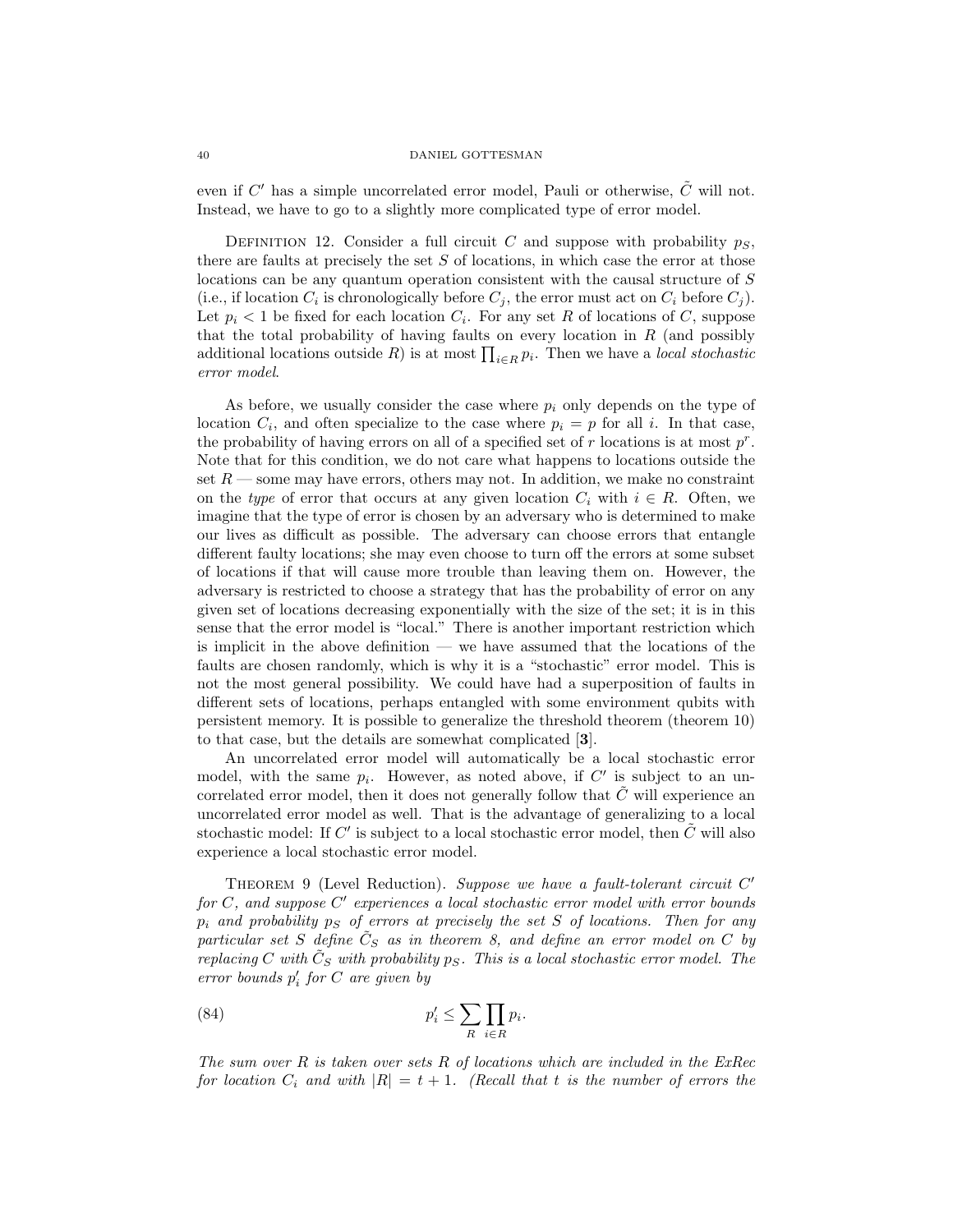QECC corrects.) In the special case where  $p_i \leq p$  for all i, we have

$$
(85) \t\t\t p'_i \le Ap^{t+1},
$$

where A is the maximum over types of ExRecs of the number of sets of exactly  $t+1$ locations in the ExRec.

PROOF. By theorem 8, we know that the error model for C has a stochastic form, namely that for any set of locations  $S'$ , there is some probability  $p'_{S'}$  of having faults at exactly the locations of  $S'$ . To calculate a bound on the probability of having errors at a set  $R$  of locations of  $C$  (and possibly elsewhere), we should add up the probabilities  $p_S$  of every set S of locations of C' which leads to bad ExRecs for locations  $C_i$ ,  $i \in R$ .

For a single ExRec (say for the location  $C_i$ ), we can upper bound the probability that it is bad by summing over all sets  $S$  which contain a subset  $R$  of locations which are included in the ExRec and have  $|R| = t + 1$ . (Any set of locations with  $|R| > t + 1$  includes as a subset a number of sets with  $|R| = t + 1$ , and is therefore already included in this sum.) By the union bound and the definition of a local stochastic error model, we therefore know that the probability of a single ExRec being bad is at most  $p'_i$ , with  $p'_i$  given by (84).

For a set of ExRecs given by the locations  $C_i$ ,  $i \in R'$ , we sum over sets S which contain subsets of  $t + 1$  locations in every ExRec in the set. If the ExRecs do not overlap, we get exactly the bound  $\prod_{i\in R'} p'_i$  in this way, considering S to contain a collection of sets  $R_i$ ,  $|R_i| = t + 1$ ,  $R_i$  a subset of the ExRec for  $C_i$ . When the ExRecs overlap, we have to be slightly more careful, since the earlier ExRec is truncated for those cases where the later ExRec is bad, but that just means we sum over  $R_i$  which are contained in the truncated ExRec. To get back to  $\prod_{i \in R'} p'_i$ , we must add in extra sets of locations which include  $R_i$  intersecting the truncated EC step; this can only increase the bound, which is acceptable.  $\Box$ 

It is for this theorem that we needed to truncate extended rectangles. When two ExRecs are completely separate, then in order for both to be bad, we need  $t+1$  errors in each, and therefore the probability of having both be bad is at most  $p^{2(t+1)} = (p'_i)^2$  when  $p_i \leq p$ . However, for two overlapping rectangles, if we do not truncate, only  $t + 1$  errors are needed for both to be bad if all the errors are in the shared EC step. Then the probability of both failing would be  $O(p_i')$ , not  $O((p_i')^2)$ .

With some additional computational effort, we can actually set a tighter bound on  $p'_i$ . While we have defined an ExRec to be bad when it has  $t + 1$  or more faulty locations, there are some sets of  $t + 1$  locations (or more) for which the ExRec remains correct. One can define a *malignant* set of locations  $R$  to be a set for which the ExRec is not correct for some set of errors at  $R$ . Then the sum in equation (84) can be taken just over the minimal malignant sets of errors.

Note that, when  $p_i = p$ , the error rate  $p'_i$  for C is less than the physical error rate p for C' if  $Ap<sup>t</sup> < 1$ . In that case, we can apply the idea of concatenated coding to make the logical error rate arbitrarily small. The threshold theorem then follows easily from theorem 9:

THEOREM 10. There is a threshold error rate  $p_T$ . Suppose we have a local stochastic error model with  $p_i \leq p \leq p_T$ . Then for any ideal circuit C, and any  $\epsilon > 0$ , there exists a fault-tolerant circuit C' which, when it undergoes the error model, produces an output which has statistical distance at most  $\epsilon$  from the output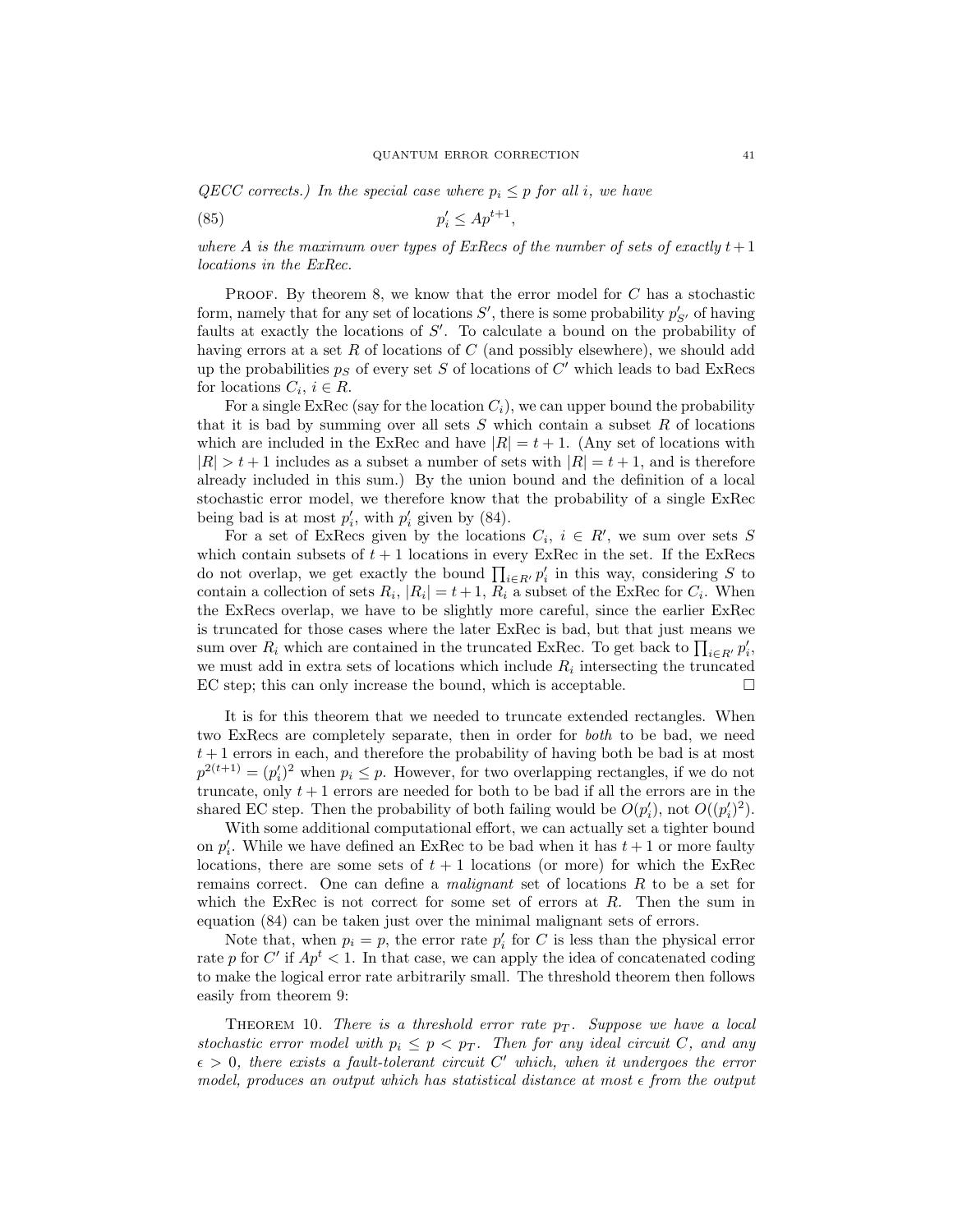of  $C$ .  $C'$  has a number of qubits and a number of timesteps which are at most polylog( $|C|/\epsilon$ ) times bigger than the number of qubits and timesteps in C, where  $|C|$ is the number of locations in C.

PROOF. As noted above, we use concatenated codes. We take an  $[[n, 1, 2t + 1]]$ QECC and create a sequence of circuits  $C^{(k)}$ ,  $k = 1, ..., L$ , where each  $C^{(k)}$  is a fault-tolerant simulation of  $C^{(k-1)}$ , with  $C^{(0)} = C$ .  $C' = C^{(L)}$  undergoes a local stochastic error model, and by theorem 9, so does  $C^{(k)}$  for all  $k < L$ . The local stochastic error model for  $C^{(k)}$  has error bound  $p_i^{(L-k)} \leq p^{(L-k)}$ , with  $p^{(0)} = p$  and

(86) 
$$
p^{(j)} \le A \left( p^{(j-1)} \right)^{t+1} = p^{(j-1)} \left( p^{(j-1)}/p \right)^t,
$$

with  $p_T = 1/A^{1/t}$ . It follows that  $p^{(1)}/p_T \le (p/p_T)^{t+1}$ ,  $p^{(2)}/p_T \le (p/p_T)^{(t+1)^2}$ , and  $(87)$  $^{(j)}/p_T \le (p/p_T)^{(t+1)^j}.$ 

The logical error rate after  $L$  levels of encoding thus decreases with  $L$  as a double exponential when  $p < p_T$ .

If we wish to achieve a final error rate of  $\epsilon_1$  per location in C, we therefore need to choose

(88) 
$$
L = \left[ \log_{t+1} \left[ \log(\epsilon_1/p_T) / \log(p/p_T) \right] \right].
$$

That is, for this choice of L, we find that C undergoes a local stochastic error model with error bound  $p_i \leq \epsilon_1$ ; this gives an upper bound on the probability of having a fault on location i. It therefore follows that the probability of having an error in some location of C is at most  $\epsilon = |C|\epsilon_1$ . With probability  $1 - \epsilon$  there are no faults in the simulated circuit C, and therefore the overall statistical difference of the output is at most  $\epsilon$  from the correct output distribution.

The size of  $C'$  is given by  $L$ . The total number of qubits, including ancillas, involved in a fault-tolerant gadget is at most some constant  $G$ , as is the total number of time steps. Thus, the number of qubits and time steps involved in  $C^{(k)}$ is at most G times the number of qubits and time steps involved in  $C^{(k-1)}$ , and in particular, the number of qubits/time steps in  $C^{(L)}$  is at most  $G^L$  times the number of qubits/time steps in C. Choosing L as in equation  $(88)$ , we find

(89) 
$$
G^{L} \leq G \left[ \log(\epsilon_1/p_T) / \log(p/p_T) \right]^{\log G/\log(t+1)}.
$$

To be more explicit, we can choose a particular  $[[n, 1, 2t + 1]]$  QECC and faulttolerant protocol, and for that protocol determine  $A$  in equation (85). Then the threshold for that protocol is at least  $p_T = 1/A^{1/t}$ . By choosing a different code or protocol, or a different method of analysis, we might get a higher threshold, and the true threshold  $p_T$  is the supremum over all possible choices. If we use the 7-qubit code and are careful counting malignant sets of errors, we find  $p_T$  >  $2.73 \times 10^{-5}$  [3, 41]. People have studied a variety of different codes and faulttolerant protocols [11]. So far the best claimed thresholds have come in simulations by Knill [30], who has used elaborate ancilla preparation techniques to achieve a threshold  $p<sub>T</sub>$  of as high as 5%, depending on the details of the error model. The current best rigorous lower bound on the threshold, using those same techniques, gives a threshold of  $10^{-3}$  [4, 42].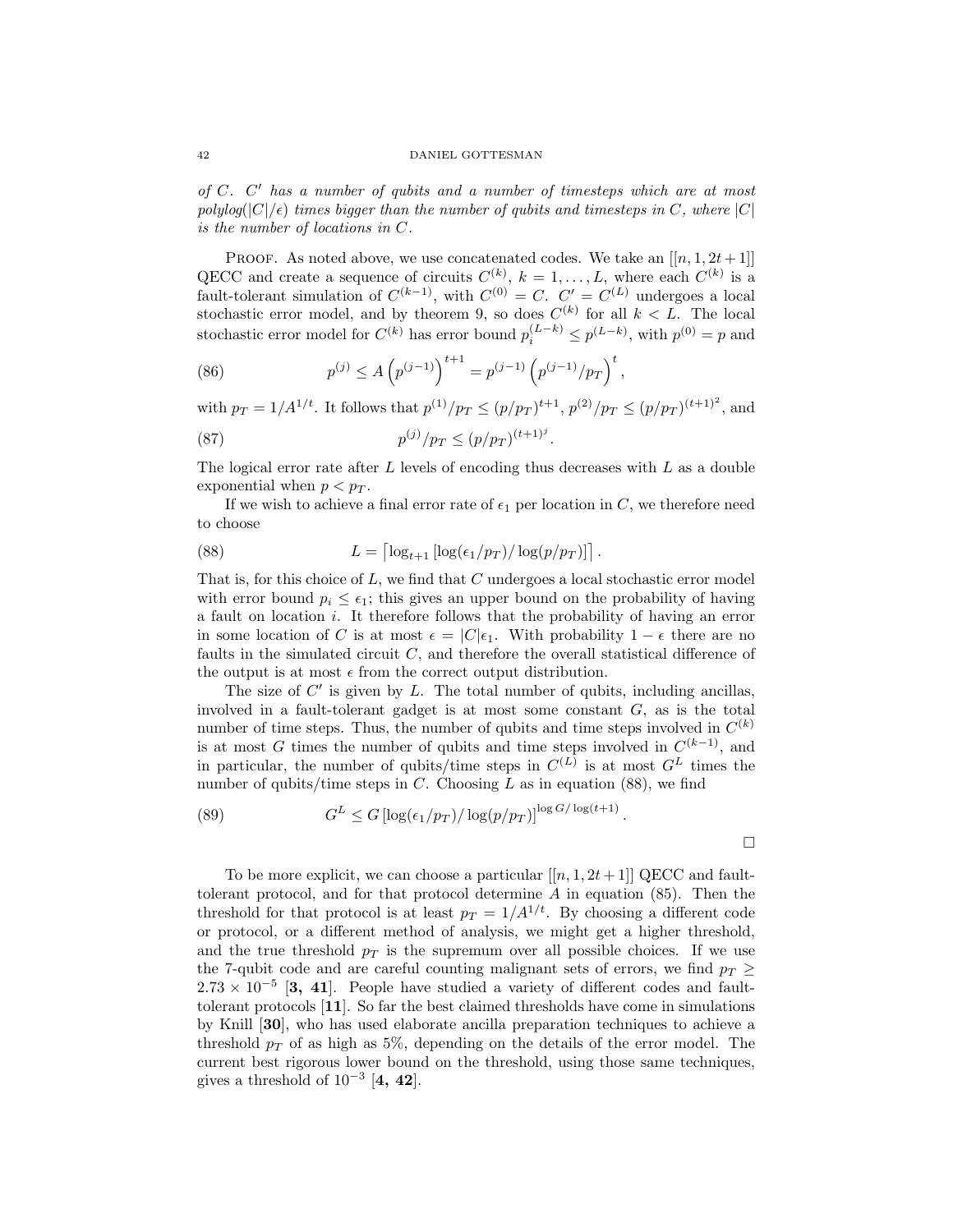The threshold theorem can be improved in various ways. A similar theorem can be proven using more general noise produced by a weak interaction between the computer and a non-Markovian environment [3, 52]. This includes systematic errors — for instance, if every time we perform a  $R_{\theta}$  phase rotation, we overrotate by a consistent small angle. The gadgets presented in this paper assume we can perform gates between arbitrary pairs of qubits, but it is also possible to devise gadgets which only involve nearest-neighbor interactions in one or two dimensions  $\begin{bmatrix} 1, 23, 38, 50, 51 \end{bmatrix}$ . Most quantum gates have a tendency to mix different types of Pauli errors, but if you are careful, it is possible to design faulttolerant protocols which can take advantage of a large asymmetry between  $X$  and Z errors [5]. When you attempt to optimize the threshold, it is generally at a large constant factor cost in overhead. There has been some study of the tradeoff between overhead and threshold value [6, 11, 49], but much more could be done in that direction. Recent work indicates that thresholds can be improved by not treating each level of concatenation separately, but by allowing the EC gadgets to use error information generated by the lower-level error correction procedures [6, 19, 37].

Naturally, there are some assumptions inherent in theorem 10 that cannot be removed. As long as the physical wait location has non-zero errors, we cannot let any qubit wait around a long time without being corrected. That means that we must be able to perform operations in parallel; otherwise as the computer gets large, we could only correct errors on a vanishingly small fraction of the qubits at any given time. It also means we must be able to prepare qubits during the computation [2]. This is because we need to use ancilla qubits for error correction, and if the ancilla qubits were prepared only at the beginning of the computation, they would have accumulated a large error rate by the time they are used in an EC gadget. We must also assume the errors do not remove qubits from our computer irrevocably; either an error takes us to a valid physical computational state (albeit an incorrect one) or at least takes us to a state which can be restored by an appropriate action to some valid computational state. Finally, we need some sort of bound on the correlations present in the error model. The local stochastic model allows very strong correlations in the errors, but at least assumes that the probability of having an error on a particular large set of qubits decreases exponentially. This is roughly what we need in general; the non-Markovian model replaces this assumption with the assumption, roughly speaking, that the amplitude of a many-qubit error decreases exponentially. If instead we had merely a polynomial decay in the amplitude of many-qubit errors, there would be a polynomially-small chance that every qubit in the computer would fail simultaneously, and there is no way we could recover from such a big failure.

### References

- [1] D. Aharonov and M. Ben-Or, Fault-tolerant quantum computation with constant error, Proc. 29th Ann. ACM Symp. on Theory of Computation (ACM, New York, 1998), 176–188; arXiv:quant-ph/9611025; D. Aharonov and M. Ben-Or, Fault-tolerant quantum computation with constant error rate, SIAM J. Comput. **38** (2008), 1207–1282; arXiv:quant-ph/9906129.
- [2] D. Aharonov, M. Ben-Or, R. Impagliazzo, N. Nisan, Limitations of Noisy Reversible Computation, arXiv:quant-ph/9611028 (1996).
- [3] P. Aliferis, D. Gottesman, and J. Preskill, Quantum accuracy threshold for concatenated distance-3 codes, Quant. Info. Comp. 6 (2006), 97–165; arXiv:quant-ph/0504218.
- [4]  $\Box$ , Accuracy threshold for postselected quantum computation, Quant. Info. Comp. 8 (2008), 181–244; arXiv:quant-ph/0703264.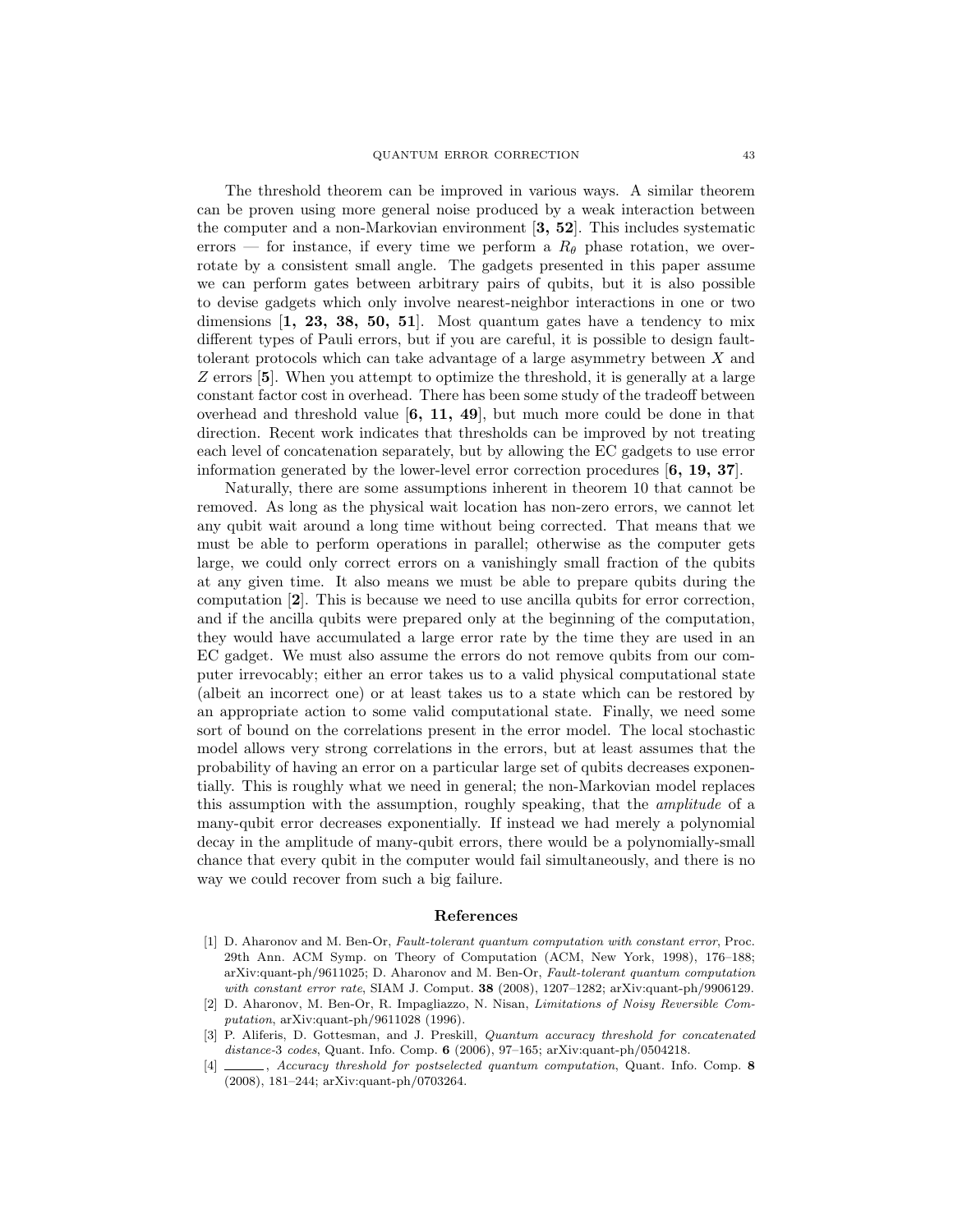- [5] P. Aliferis and J. Preskill, Fault-tolerant quantum computation against biased noise, Phys. Rev. A 78 (2008), 052331; arXiv:0710.1301 [quant-ph].
- [6]  $\qquad \qquad$ , The Fibonacci scheme for fault-tolerant quantum computation, Phys. Rev. A 79 (2009), 012332; arXiv:0809.5063 [quant-ph].
- [7] A. Ashikhmin, E. Knill, Nonbinary Quantum Stabilizer Codes, IEEE Trans. Info. Theory 47 (2001), 3065–3072; arXiv:quant-ph/0005008.
- [8] C. Bennett, D. DiVincenzo, J. Smolin, and W. Wootters, Mixed state entanglement and quantum error correction, Phys. Rev.  $A$  54 (1996), 3824–3851; arXiv:quant-ph/9604024.
- [9] P. O. Boykin, T. Mor, M. Pulver, V. Roychowdhury, and F. Vatan, On Universal and Fault-Tolerant Quantum Computing, Proc. 40th Ann. Symp. on Found. of Comp. Sci. (IEEE, New York, 1999), 486–494; arXiv:quant-ph/9906054.
- [10] S. Bravyi, A. Kitaev, Universal Quantum Computation with ideal Clifford gates and noisy ancillas, Phys. Rev. A 71 (2005), 022316; arXiv:quant-ph/0403025.
- [11] A. W. Cross, D. P. DiVincenzo, B. M. Terhal, A comparative code study for quantum faulttolerance, arXiv:0711.1556 [quant-ph] (2007).
- [12] A. R. Calderbank, E. M. Rains, P. W. Shor, and N. J. A. Sloane, Quantum error correction and orthogonal geometry, Phys. Rev. Lett. 78 (1997), 405–408; arXiv:quant-ph/9605005.
- [13] , Quantum error correction via codes over GF(4), IEEE Trans. Inform. Theory 44 (1998), 1369–1387; arXiv:quant-ph/9605005.
- [14] A. R. Calderbank and P. W. Shor, Good quantum error-correcting codes exist, Phys. Rev. A 54 (1996), 1098–1105; arXiv:quant-ph/9512032.
- [15] A. Cross, G. Smith, J. A. Smolin, B. Zeng, Codeword Stabilized Quantum Codes, IEEE Trans. Info. Theory 55 (2009), 433–438; arXiv:0708.1021 [quant-ph].
- [16] E. Dennis, A. Kitaev, A. Landahl, J. Preskill, Topological quantum memory, J. Math. Phys. 43 (2002), 4452–4505; arXiv:quant-ph/0110143.
- [17] D. Dieks, Communication by EPR devices, Phys. Lett. A 92 (1982), 271–272.
- [18] B. Eastin, E. Knill, Restrictions on Transversal Encoded Quantum Gate Sets, arXiv: 0811.4262 [quant-ph] (2008).
- [19] Z. W. E. Evans, A. M. Stephens, Optimal decoding in fault-tolerant concatenated quantum error correction, arXiv:0902.4506v1 [quant-ph] (2009).
- [20] D. Gottesman, Class of quantum error-correcting codes saturating the quantum Hamming bound, Phys. Rev. A 54 (1996), 1862–1868; arXiv:quant-ph/9604038.
- [21]  $\qquad \qquad$ , Theory of fault-tolerant quantum computation, Phys. Rev. A 57 (1998), 127-137; arXiv:quant-ph/9702029.
- [22]  $\_\_\_\_\$ , The Heisenberg Representation of Quantum Computers, in Group22: Proceedings of the XXII International Colloquium on Group Theoretical Methods in Physics (International Press, Cambridge, MA, 1999), eds. S. P. Corney, R. Delbourgo, and P. D. Jarvis, 32–43; arXiv:quant-ph/9807006.
- [23] , Fault-Tolerant Quantum Computation with Local Gates, J. Modern Optics 47 (2000), 333–345; arXiv:quant-ph/9903099.
- [24] , An Introduction to Quantum Error Correction, in Quantum Computation: A Grand Mathematical Challenge for the Twenty-First Century and the Millennium, ed. S. J. Lomonaco, Jr. (American Mathematical Society, Providence, Rhode Island, 2002), 221– 235; arXiv:quant-ph/0004072.
- [25] M. Grassl, T. Beth, and T. Pellizzari, Codes for the quantum erasure channel, Phys. Rev. A 56 (1997), 33–38; arXiv:quant-ph/9610042.
- [26] A. Ketkar, A. Klappenecker, S. Kumar, P. K. Sarvepalli, Nonbinary stabilizer codes over finite fields, IEEE Trans. Info. Theory 52 (2006), 4892–4914; arXiv:quant-ph/0508070.
- [27] A. Y. Kitaev, A. H. Shen, and M. N. Vyalyi, Classical and Quantum Computation (AMS, Providence, RI, 2002).
- [28] A. Y. Kitaev, Quantum error correction with imperfect gates, Quantum Communication, Computing, and Measurement (Proc. 3rd Int. Conf. of Quantum Communication and Measurement) (Plenum Press, New York, 1997), p. 181–188.
- [29] E. Knill, Non-binary Unitary Error Bases and Quantum Codes, arXiv:quant-ph/9608048 (1996).
- [30]  $\_\_\_\_\$ , Quantum Computing with Realistically Noisy Devices, Nature 434 (2005), 39– 44; E. Knill, Fault-tolerant Postselected Quantum Computation: Schemes, arXiv: quantph/0402171.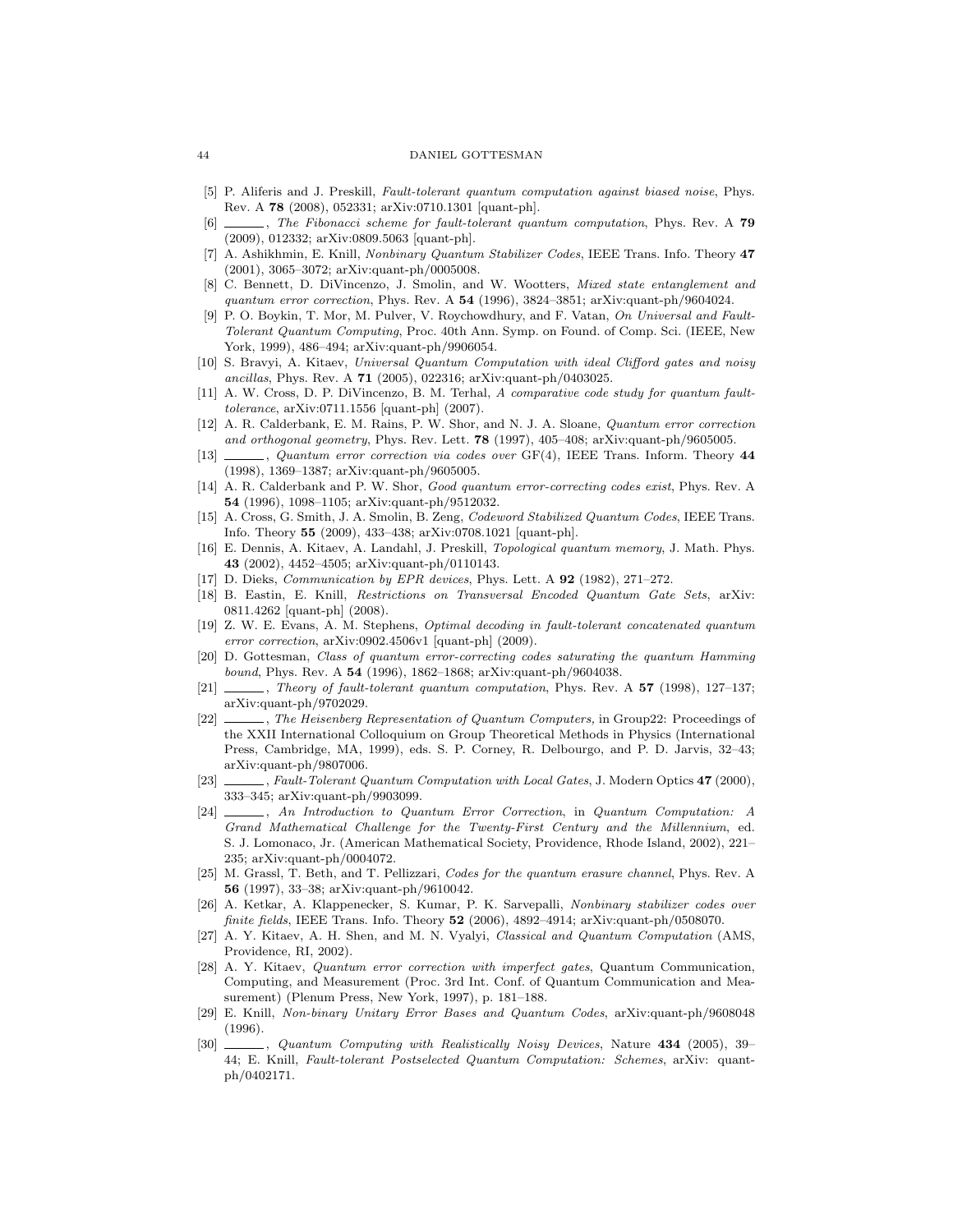- [31] E. Knill and R. Laflamme, A theory of quantum error-correcting codes, Phys. Rev. A 55 (1997), 900–911; arXiv:quant-ph/9604034.
- [32] E. Knill, R. Laflamme, and W. H. Zurek, Threshold accuracy for quantum computation, arXiv:quant-ph/9610011; E. Knill, R. Laflamme, and W. H. Zurek, Resilient quantum computation, Science 279 (1998), 342-345; E. Knill, R. Laflamme, and W. H. Zurek, Resilient quantum computation: error models and thresholds, Proc. Royal Soc. London A 454 (1998), 365–384, arXiv:quant-ph/9702058.
- [33] D. W. Kribs, R. Laflamme, D. Poulin, M. Lesosky, Operator quantum error correction, Quant. Inf. Comp. 6 (2006), 383–399; arXiv:quant-ph/0504189.
- [34] R. Laflamme, C. Miquel, J. P. Paz, and W. Zurek, Perfect quantum error correction code, Phys. Rev. Lett. 77 (1996), 198–201; arXiv:quant-ph/9602019.
- [35] D. A. Lidar and K. B. Whaley, Decoherence-Free Subspaces and Subsystems, in Irreversible Quantum Dynamics (Springer Lecture Notes in Physics 622, Berlin, 2003), eds. F. Benatti and R. Floreanini, 83–120; arXiv:quant-ph/0301032.
- [36] D. Poulin, Stabilizer Formalism for Operator Quantum Error Correction, Phys. Rev. Lett. 95 (2005), 230504; arXiv:quant-ph/0508131.
- [37] , Optimal and Efficient Decoding of Concatenated Quantum Block Codes, Phys. Rev. A 74 (2006), 052333; arXiv:quant-ph/0606126.
- [38] R. Raussendorf, J. Harrington, Fault-tolerant quantum computation with high threshold in two dimensions, Phys. Rev. Lett. 98 (2007), 190504; arXiv:quant-ph/0610082; R. Raussendorf, J. Harrington, K. Goyal, Topological fault-tolerance in cluster state quantum computation, New J. Phys. 9 (2007), 199; arXiv: quant-ph/0703143.
- [39] B. W. Reichardt, Improved ancilla preparation scheme increases fault-tolerant threshold, arXiv:quant-ph/0406025.
- [40]  $\qquad \qquad$ , Improved magic states distillation for quantum universality, Quant. Inf. Proc. 4 (2005), 251–264; arXiv:quant-ph/0411036.
- [41] , Fault-tolerance threshold for a distance-three quantum code, arXiv:quant-ph/0509203 (2005).
- [42] , Error-Detection-Based Quantum Fault Tolerance Against Discrete Pauli Noise, Berkeley Ph.D. thesis (1996); arXiv:quant-ph/0612004.
- [43] P. W. Shor, *Scheme for reducing decoherence in quantum memory*, Phys. Rev. A 52 (1995), 2493–2496.
- [44]  $\frac{1}{4}$   $\frac{1}{4}$   $\frac{1}{4}$ , Fault-tolerant quantum computation, Proc. 35th Ann. Symp. on Foundations of Computer Science (IEEE Press, Los Alamitos, 1996), pp. 56–65; arXiv:quant-ph/9605011.
- [45] R. Solovay, unpublished.
- [46] A. M. Steane, Error correcting codes in quantum theory, Phys. Rev. Lett. 77 (1996), 793–797.
- [47] , Multiple particle interference and quantum error correction, Proc. Roy. Soc. London A 452 (1996), 2551–2577; arXiv:quant-ph/9601029.
- [48] , Active stabilization, quantum computation, and quantum state synthesis, Phys. Rev. Lett. 78 (1997), 2252; arXiv:quan-ph/9611027.
- [49] , Overhead and noise threshold of fault-tolerant quantum error correction, Phys. Rev. A 68 (2003), 042322 [19 pages]; arXiv:quant-ph/0207119.
- [50] A. M. Stephens, A. G. Fowler, L. C. L. Hollenberg, Universal fault tolerant quantum computation on bilinear nearest neighbor arrays, Quant. Info. Comp. 8 (2008), 330; arXiv:quantph/0702201.
- [51] K. M. Svore, D. P. DiVincenzo, B. M. Terhal, Noise Threshold for a Fault-Tolerant Two-Dimensional Lattice Architecture, Quant. Inf. Comp. 7 (2007), 297–318; arXiv:quantph/0604090.
- [52] B. M. Terhal and G. Burkard, Fault-tolerant quantum computation for local non-Markovian noise, Phys. Rev. A 71 (2005), 012336; arXiv:quant-ph/0402104.
- [53] L. Viola, E. Knill, S. Lloyd, Dynamical Decoupling of Open Quantum Systems, Phys. Rev. Lett. 82 (1999), 2417–2421; arXiv:quant-ph/9809071.
- [54] W. K. Wooters and W. H. Zurek, A single quantum cannot be cloned, Nature 299 (1982), 802–803.
- [55] X. Zhou, D. W. Leung, I. L. Chuang, Methodology for quantum logic gate constructions, Phys. Rev. A 62 (2000), 052316; arXiv:quant-ph/0002039.